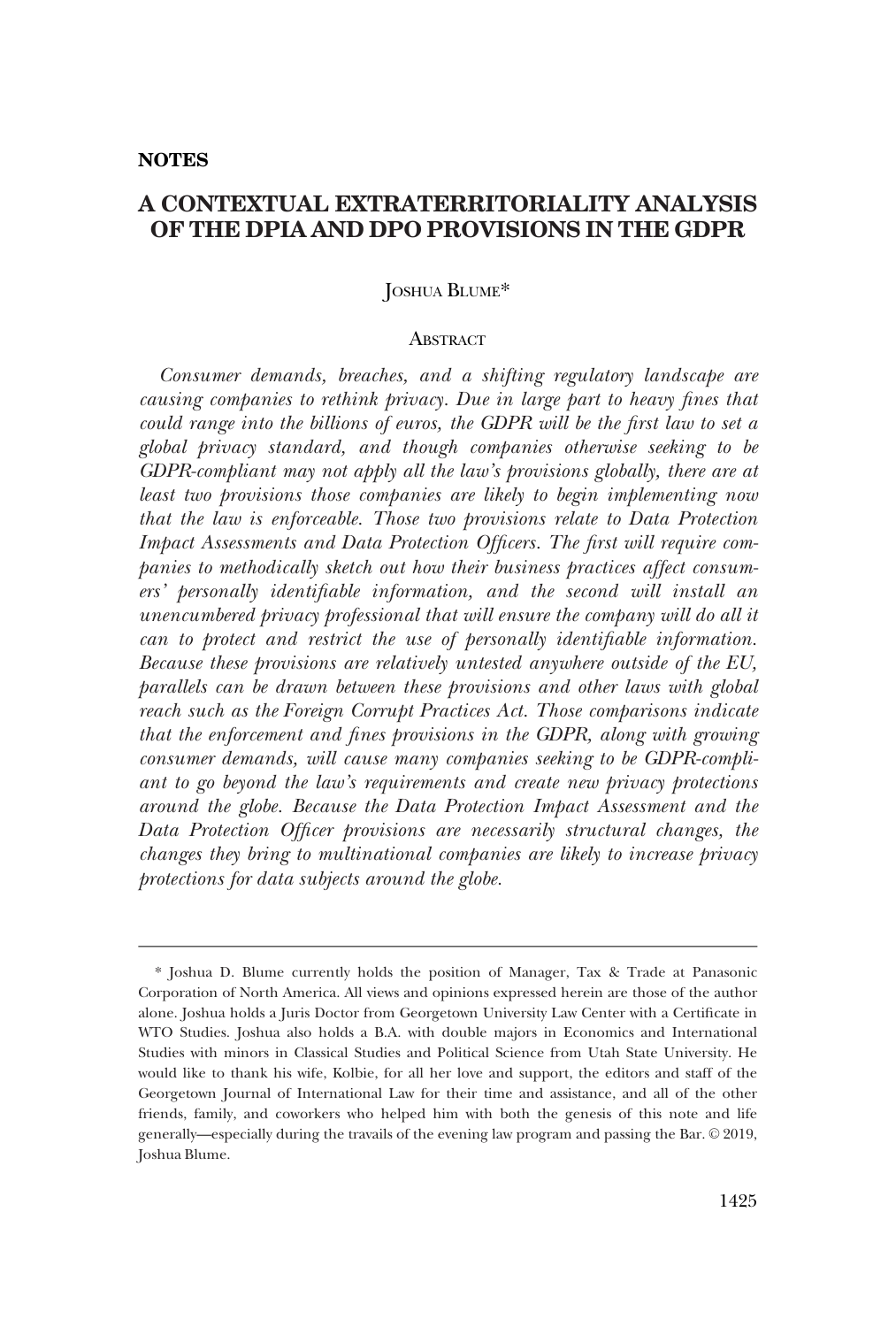| I.         |                                                  |                                                                                                        | 1427 |
|------------|--------------------------------------------------|--------------------------------------------------------------------------------------------------------|------|
| Η.         |                                                  | <b>BACKGROUND</b>                                                                                      | 1428 |
|            | А.                                               |                                                                                                        | 1428 |
|            | <b>B.</b>                                        | The DPD and Subsequent Evolution of Digital Privacy in the                                             |      |
|            |                                                  |                                                                                                        | 1430 |
|            | C.                                               | The EU Revisits Privacy with the GDPR $\ldots \ldots \ldots \ldots$                                    | 1432 |
|            |                                                  | 1.                                                                                                     | 1432 |
|            |                                                  | 2.                                                                                                     | 1433 |
|            |                                                  | Data Protection Impact Assessment<br>$\overline{a}$ .                                                  | 1434 |
|            |                                                  | Data Protection Officers (DPO)<br>$\mathfrak{b}.$                                                      | 1436 |
|            | D.                                               | Extraterritoriality and the Effect on Business Decisions                                               | 1437 |
|            |                                                  | Foreign Corrupt Practices Act<br>1.                                                                    | 1438 |
|            | E.                                               | The Current State of Play and Enforceability of the GDPR                                               | 1440 |
|            |                                                  | A Shift in Focus from Government to Business Use<br>1.                                                 |      |
|            |                                                  |                                                                                                        | 1440 |
|            |                                                  | Shortfalls in Current Protections and Overall<br>2.                                                    |      |
|            |                                                  | Readiness for the GDPR                                                                                 | 1441 |
|            |                                                  | Enforcement Provisions<br>3.                                                                           | 1443 |
| III.       | POTENTIAL IMPACT BY THE GDPR ON GLOBAL DPIAS AND |                                                                                                        |      |
|            | <b>DPOs</b>                                      |                                                                                                        | 1446 |
|            | A.                                               | Provisions Applicable only in the EU or on a Limited Regional                                          |      |
|            |                                                  |                                                                                                        | 1447 |
|            | <b>B.</b>                                        | Likelihood of DPIA and DPO Provisions to be Implemented                                                |      |
|            |                                                  |                                                                                                        | 1449 |
|            |                                                  | Data Protection Impact Assessment Provision<br>1.                                                      | 1449 |
|            |                                                  | Current Law Comparison: UK Modern Slavery Act<br>$\mathfrak{a}.$                                       | 1450 |
|            |                                                  | How Can Companies Use the UNGPs to Pivot Their<br>$\mathfrak{b}.$                                      |      |
|            |                                                  |                                                                                                        | 1452 |
|            |                                                  | 2.                                                                                                     | 1453 |
|            |                                                  | Current Law Comparison: Sarbanes-Oxley Act<br>$\mathfrak{a}.$                                          | 1454 |
|            |                                                  | The Power of Internal Compliance<br>$\mathfrak{b}.$                                                    | 1455 |
| IV.        |                                                  |                                                                                                        | 1455 |
| Appendix I |                                                  |                                                                                                        | 1456 |
|            | А.                                               | Growth of the EU's Data Protection Authorities                                                         | 1456 |
|            | <b>B.</b>                                        | $New Powers \dots \dots \dots \dots \dots \dots \dots \dots \dots \dots \dots \dots \dots \dots \dots$ | 1458 |
|            | C.                                               | The "One Stop Shop" Supervisory Authority. $\ldots \ldots \ldots \ldots$                               | 1459 |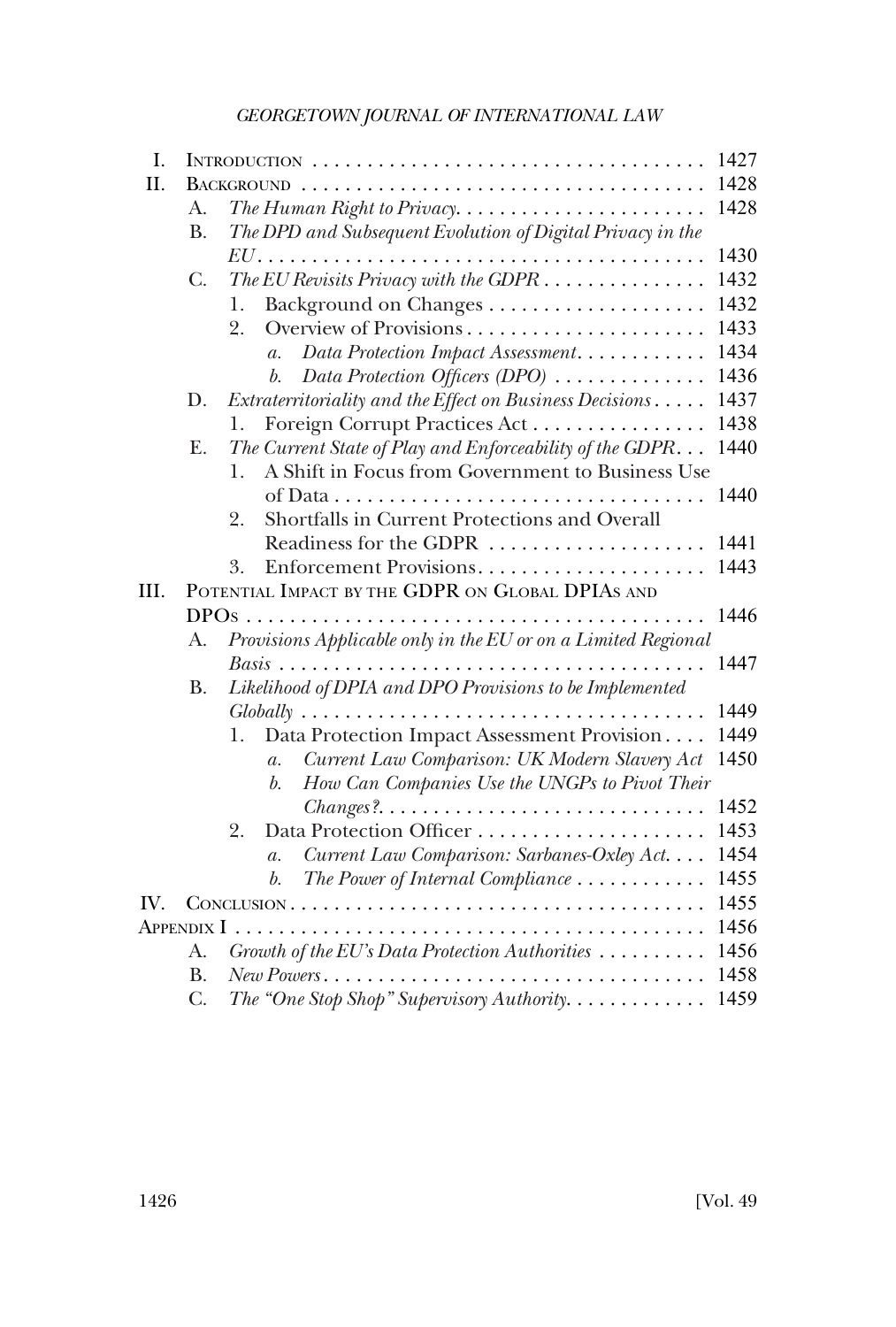### I. INTRODUCTION

<span id="page-2-0"></span>In May 2018, the European Union's (EU) newest law on privacy, the Global Data Protection Regulation (GDPR), went into effect.<sup>1</sup> It brought sweeping changes to privacy protections, included extraterritorial reach, and prescribed fines large enough to make any financial officer blush. The evident goal of the EU has been not only to provide protections for its own citizens but also to establish a new baseline of privacy protections worldwide. Some organizations around the globe are beginning to decide if they should comply with this regulation at all, and if so, to what extent. Those that are contemplating compliance, however, are now in an arduous process of analyzing which provisions to apply to EU data subjects alone versus other global users. With dozens of provisions and exponentially more recitals, companies seeking compliance will remain hard at work for months to come, but two specific provisions, namely the Data Protection Impact Assessment and the Data Protection Officer requirements appear to be requirements that will increase corporate accountability and elevate privacy concerns for multinational corporations for all global data subjects.

The human right to privacy, as specifically outlined in the Universal Declaration of Human Rights,<sup>2</sup> has greatly informed the historical precedents for privacy protections in the EU. A renewed vigor in search of those protections in the digital age helps explain why the EU has adopted a new privacy law. Informed companies will continue to determine exactly how to proceed with compliance for EU data subjects and will bucket their options for global data subjects into three categories: global applicability; a fragmented approach, applying the provision only in the EU while a different set of policies elsewhere; or wait and see how different member states will apply and enforce the law against other companies before taking action. Two provisions of the law, the Data Protection Impact Assessment and the Data Protection Officer requirements, are constructed in such a way that many companies will feel strongly incentivized to adopt them globally. Other laws, such as the U.K. Modern Slavery Act, $\bar{3}$  provide similar though imperfect

<sup>1.</sup> Parliament and Council Regulation 2016/679 of April 27, 2016 on the Protection of Natural Persons with regard to the Processing of Personal Data and on the Free Movement of Such Data, and Repealing Directive 95/46/EC (General Data Protection Regulation), 2016 O.J. (L 119) 1 [hereinafter GDPR], [http://ec.europa.eu/justice/data-protection/reform/files/regulation\\_oj\\_en.pdf.](http://ec.europa.eu/justice/data-protection/reform/files/regulation_oj_en.pdf)

<sup>2.</sup> G.A. Res. 217 (III) A; Universal Declaration of Human Rights (Dec. 10, 1948), available at <http://www.un.org/en/universal-declaration-human-rights/> [hereinafter UDHR].

<sup>3.</sup> Modern Slavery Act 2015, c. 30 (Eng.), [http://www.legislation.gov.uk/ukpga/2015/30/](http://www.legislation.gov.uk/ukpga/2015/30/pdfs/ukpga_20150030_en.pdf) [pdfs/ukpga\\_20150030\\_en.pdf.](http://www.legislation.gov.uk/ukpga/2015/30/pdfs/ukpga_20150030_en.pdf)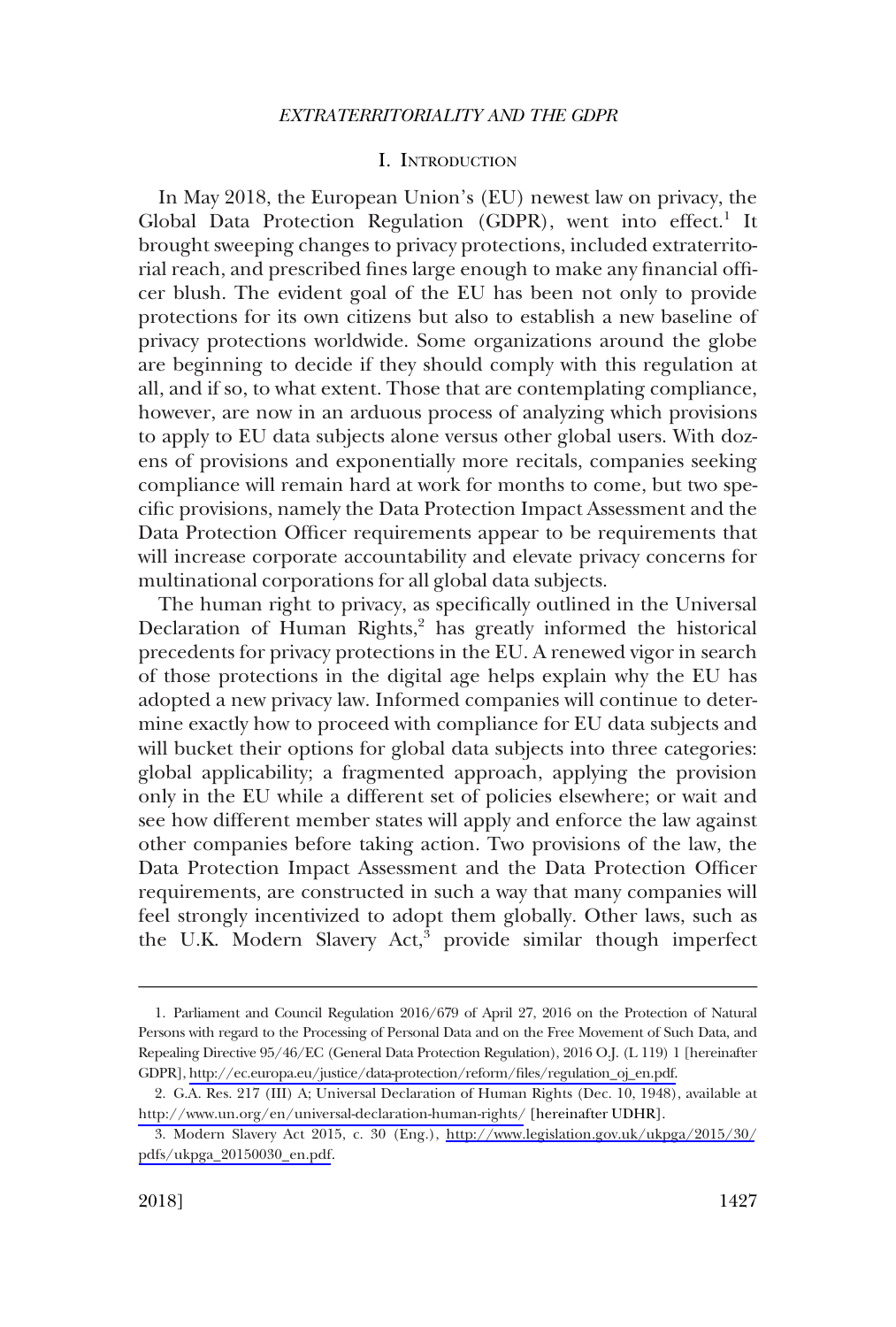<span id="page-3-0"></span>analogies for why companies will apply the GDPR standards globally for these two provisions. As just two provisions of a massive and complex law, further research is necessary to determine how companies are likely to continue responding to the dozens of other requirements set forth in the EU's newest and the world's most daunting privacy law.

### II. BACKGROUND

### A. *The Human Right to Privacy*

In the aftermath of World War II, many countries and human rights activists felt that the need to preserve privacy was paramount, and as such, it was included in the Universal Declaration of Human Rights; specifically, Article 12 reads:

No one shall be subjected to arbitrary interference with his privacy, family, home or correspondence, nor to attacks upon his honour and reputation. Everyone has the right to the protection of the law against such interference or attacks.<sup>4</sup>

Though this right to privacy is clearly outlined in the Universal Declaration of Human Rights, states have chosen to apply it in different ways.<sup>5</sup> The EU has long been considered one of the most vocal defenders of this principle of privacy.<sup>6</sup> European Commission (EC) President Jean-Claude Juncker elaborated on the EU view of mandatory privacy protections in his 2016 State of the Union by stating:

Europeans do not like drones overhead recording their every move, or companies stockpiling their every mouse click. In Europe, privacy matters. This is a question of human dignity.<sup>7</sup>

<sup>4.</sup> UDHR, *supra* note 2, art. 12.

*Compare, e.g*., U.S. CONST. amend. I *with* Charter of Fundamental Rights of the European 5. Union, Dec. 7, 2000, O.J. (C 364) 1, [http://www.europarl.europa.eu/charter/pdf/text\\_en.pdf/.](http://www.europarl.europa.eu/charter/pdf/text_en.pdf/)

<sup>6.</sup> For one example of this is the controversial "right to be forgotten," see, e.g., Michael Geist, *Did a Canadian court just establish a new right to be forgotten online?*, GLOBE & MAIL (Feb. 6, 2017), [http://www.theglobeandmail.com/report-on-business/rob-commentary/did-a-canadian-court](http://www.theglobeandmail.com/report-on-business/rob-commentary/did-a-canadian-court-just-establish-a-new-right-to-be-forgotten-online/article33915916/?utm_source=twitter.com&utm_medium=Referrer:+Social+Network+/+Media&utm_campaign=Shared+Web+Article+Links/)[just-establish-a-new-right-to-be-forgotten-online/article33915916/?utm\\_source=twitter.com&](http://www.theglobeandmail.com/report-on-business/rob-commentary/did-a-canadian-court-just-establish-a-new-right-to-be-forgotten-online/article33915916/?utm_source=twitter.com&utm_medium=Referrer:+Social+Network+/+Media&utm_campaign=Shared+Web+Article+Links/) utm\_medium=Referrer:+Social+Network+/+[Media&utm\\_campaign=Shared](http://www.theglobeandmail.com/report-on-business/rob-commentary/did-a-canadian-court-just-establish-a-new-right-to-be-forgotten-online/article33915916/?utm_source=twitter.com&utm_medium=Referrer:+Social+Network+/+Media&utm_campaign=Shared+Web+Article+Links/)+Web+Article+ [Links/](http://www.theglobeandmail.com/report-on-business/rob-commentary/did-a-canadian-court-just-establish-a-new-right-to-be-forgotten-online/article33915916/?utm_source=twitter.com&utm_medium=Referrer:+Social+Network+/+Media&utm_campaign=Shared+Web+Article+Links/).

<sup>7.</sup> European Commission Press Release IP $/16/3042$ , The State of the Union 2016: Towards a Better Europe – A Europe that Protects, Empowers and Defends (Sept. 14, 2016), [europa.eu/](http://europa.eu/rapid/press-release_IP-16-3042_en.htm) [rapid/press-release\\_IP-16-3042\\_en.htm.](http://europa.eu/rapid/press-release_IP-16-3042_en.htm)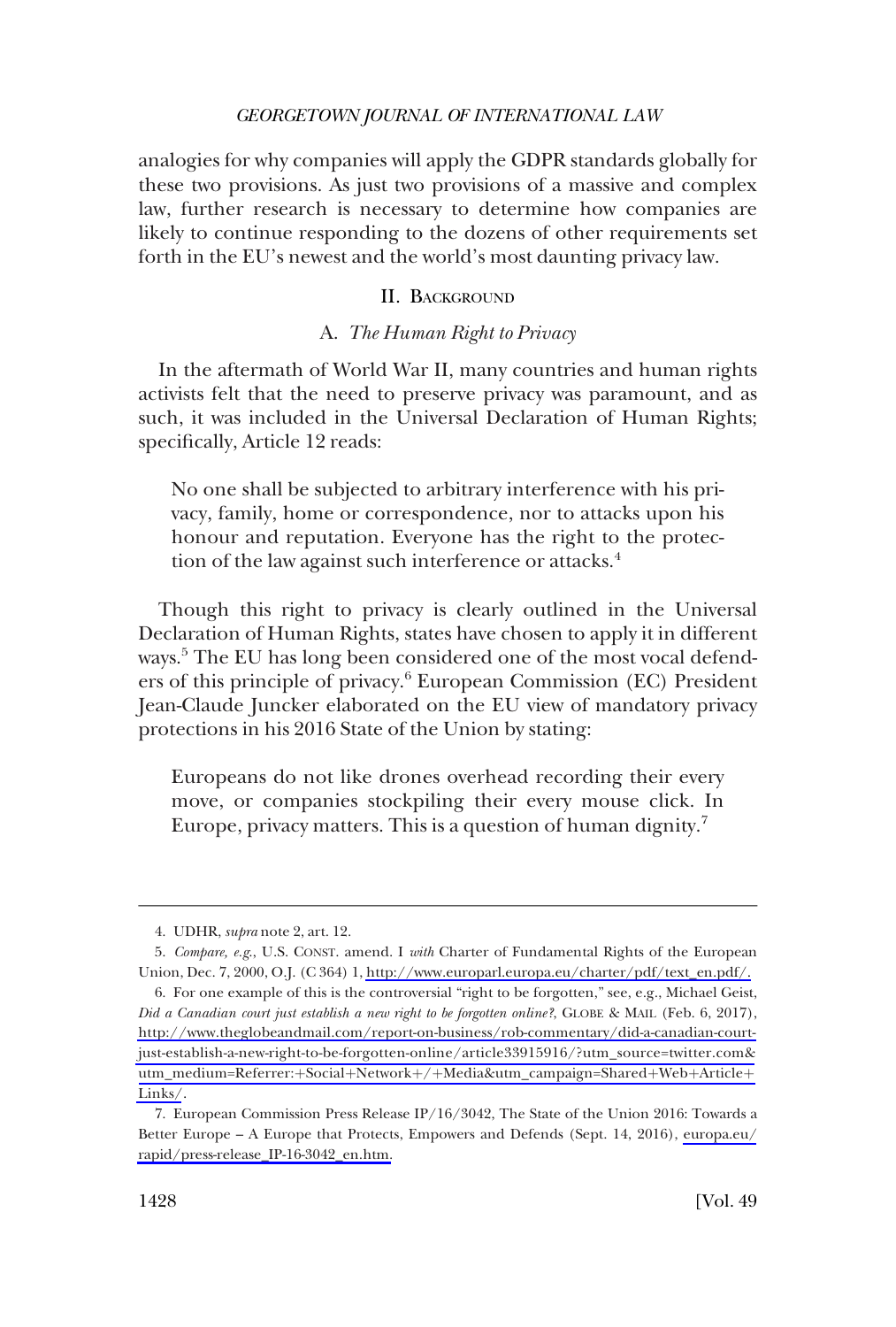More telling, however, is the EC webpage dedicated to the protection of personal data that specifies "everyone has the right to the protection of personal data."8

These views are not, however, confined to EU citizens.<sup>9</sup> In a world with self-driving cars, electronic payment via watches, blood pressure tracking implants, and so much more, consumers are demanding that companies start to think more seriously about privacy protections.<sup>10</sup> The competition for consumers' time and information is now also starting to wax and wane according to the protections given to information, because, whether natively or not, companies with large numbers of returning users are improving privacy disclosures and protections.<sup>11</sup> Microsoft, for example, has updated its detailed privacy statement to be more readable and now includes a specific human rights page that cites the need for privacy and data protection for consumers.<sup>12</sup> How that information is protected and shared, and what consumers can do to limit that sharing, delete their information, or seek enhanced security or restrictions for their data is further explained on a separate page dedicated solely to the human right of privacy.<sup>13</sup>

Protections and disclosures regarding the use of personally identifiable information (PII) are all but uniform, with different industries and companies still trying to find their own sweet spot for collecting and using PII while permitting explicit opt-out options for consumers.<sup>14</sup> All the while, tensions and stakes are high in Europe, and they will likely

*But see* Leslie K. John, *We Say We Want Privacy Online, But Our Actions Say Otherwise*, HARV. 11. BUS. REV. (Oct. 16, 2015), [https://hbr.org/2015/10/we-say-we-want-privacy-online-but-our](https://hbr.org/2015/10/we-say-we-want-privacy-online-but-our-actions-say-otherwise/)[actions-say-otherwise/](https://hbr.org/2015/10/we-say-we-want-privacy-online-but-our-actions-say-otherwise/) (detailing how, in 2015, consumers complained about the lack of privacy protections but did not do much to change their habits or opt-out of data collection).

*Human rights*, MICROSOFT, [https://www.microsoft.com/en-us/about/corporate-responsibility/](https://www.microsoft.com/en-us/about/corporate-responsibility/human-rights/)  12. [human-rights/](https://www.microsoft.com/en-us/about/corporate-responsibility/human-rights/) (last updated Nov. 2016).

13. Privacy at Microsoft, MICROSOFT, <https://privacy.microsoft.com/en-US/> (last visited Apr. 26, 2017).

*Protection of Personal Data*, EUR. COMM'N, [https://ec.europa.eu/info/aid-development-](https://ec.europa.eu/info/aid-development-cooperation-fundamental-rights/your-rights-eu/know-your-rights/freedoms/protection-personal-data)8. [cooperation-fundamental-rights/your-rights-eu/know-your-rights/freedoms/protection-personal](https://ec.europa.eu/info/aid-development-cooperation-fundamental-rights/your-rights-eu/know-your-rights/freedoms/protection-personal-data)[data](https://ec.europa.eu/info/aid-development-cooperation-fundamental-rights/your-rights-eu/know-your-rights/freedoms/protection-personal-data) (last visited Jan. 2, 2019).

*See generally* Bellman et al., *International Differences in Information Privacy Concerns: A Global*  9. *Survey of Consumers*, 20 INFO. SOC'Y 313 (2004), [https://www8.gsb.columbia.edu/sites/](https://www8.gsb.columbia.edu/sites/decisionsciences/files/files/1172.pdf) [decisionsciences/files/files/1172.pdf.](https://www8.gsb.columbia.edu/sites/decisionsciences/files/files/1172.pdf)

<sup>10.</sup> Omri Ben-Shahar, *Privacy Protection Without Law: How Data Privacy Is Shaped by Market Forces*, FORBES (Jan. 30, 2017), [https://www.forbes.com/sites/omribenshahar/2017/01/30/privacy](https://www.forbes.com/sites/omribenshahar/2017/01/30/privacy-protection-without-law-how-data-privacy-is-shaped-by-market-forces/#17e2bd6b7800/)[protection-without-law-how-data-privacy-is-shaped-by-market-forces/#17e2bd6b7800/](https://www.forbes.com/sites/omribenshahar/2017/01/30/privacy-protection-without-law-how-data-privacy-is-shaped-by-market-forces/#17e2bd6b7800/).

<sup>14.</sup> *See generally* Florencia Marotta-Wurgler, *Self-Regulation and Competition in Privacy Policies*, 45 J. LEGAL STUD. S13 (June 2016) (finding that adult sites are more likely to make "concise and clear notice of privacy practices" including limiting data sharing with third parties while couldcomputing sites are more "likely to follow stringent data security standards").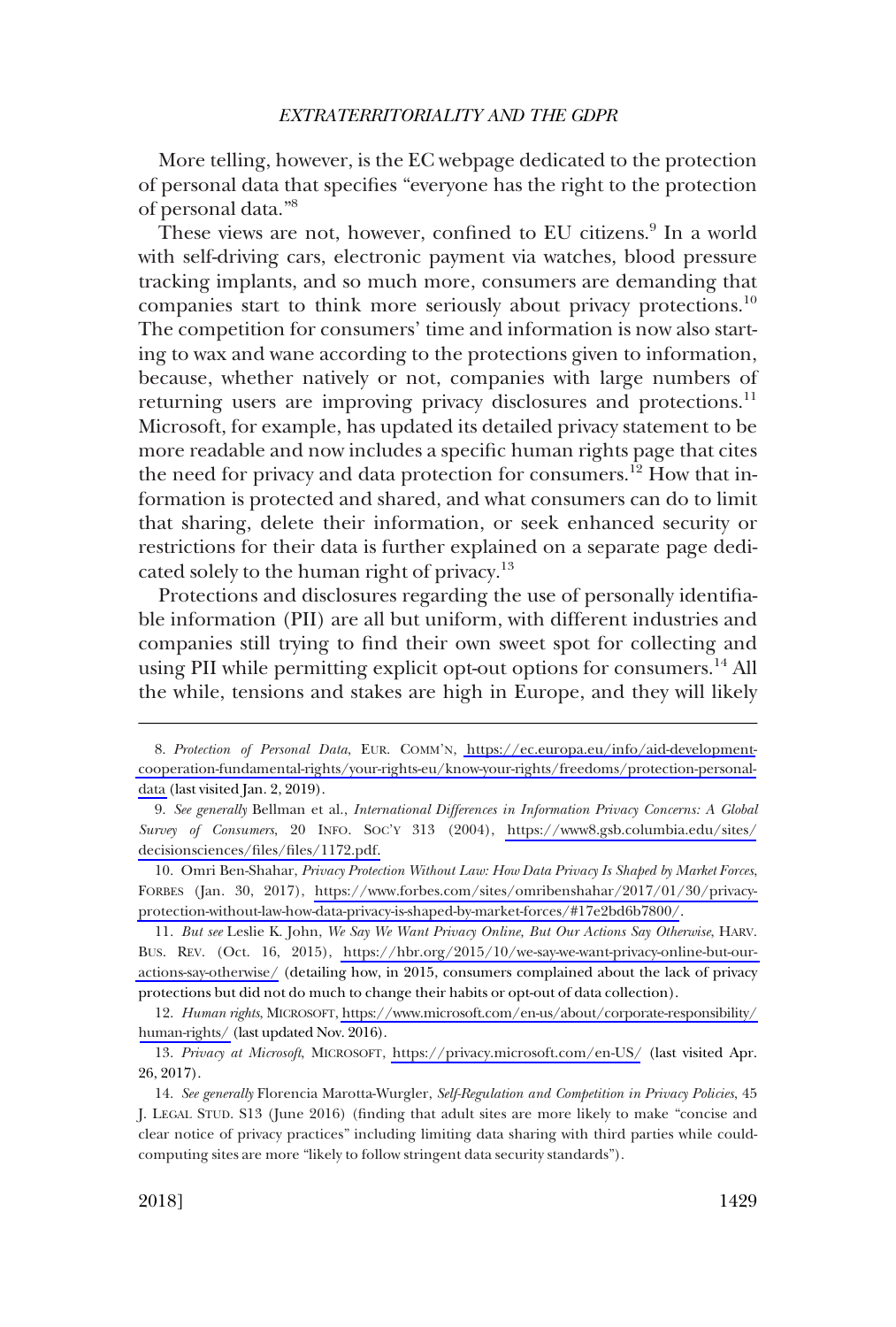<span id="page-5-0"></span>continue to be so for some time; in late 2016, Oracle Corp. went so far as to brief European antitrust regulators about the deceptive consent mechanisms used by Alphabet Inc.'s Google to collect consumer PII in exchange for services.<sup>15</sup> On the other side of the pond, the U.S. Federal Trade Commission (FTC) has been given the power to enforce privacy promises under Section 5 of the FTC Act for false claims.<sup>16</sup> This enforcement is, however, limited in the sense that the FTC can only bring a case against a company for acting with deception or in contradiction of the company's public privacy statement.<sup>17</sup> Furthermore, the consumer must be able to show "substantial injury" by the company that was not "reasonably avoidable" and not "outweighed by countervailing benefits."<sup>18</sup> Therefore, if a company elects to utilize different privacy statements in the EU and the United States, it can effectively apply different standards of collection and protections to consumers.<sup>19</sup>

### B. *The DPD and Subsequent Evolution of Digital Privacy in the EU*

In October 1995, the European Parliament and Council passed Directive 95/45/EC, also known as the Data Protection Directive

*Id*. *But see, e.g*., *Vizio to Pay \$2.2 Million to FTC, State of New Jersey to Settle Charges It Collected*  18. *Viewing Histories on 11 Smart Televisions without Users' Consent*, FTC (Feb. 6, 2017), [https://www.ftc.](https://www.ftc.gov/news-events/press-releases/2017/02/vizio-pay-22-million-ftc-state-new-jersey-settle-charges-it/)  [gov/news-events/press-releases/2017/02/vizio-pay-22-million-ftc-state-new-jersey-settle-charges](https://www.ftc.gov/news-events/press-releases/2017/02/vizio-pay-22-million-ftc-state-new-jersey-settle-charges-it/)[it/](https://www.ftc.gov/news-events/press-releases/2017/02/vizio-pay-22-million-ftc-state-new-jersey-settle-charges-it/) (fining Vizio \$2.2 million for improper use of PII outside the scope of the privacy notice provided to consumers).

19. However, EU citizen data must be transferred using an adequacy agreement that supplies "essentially equivalent" protections. This is what had previously invalidated the U.S.-EU Safe Harbor program and recently gave rise to the EU-U.S Privacy Shield program.

Court of Justice of the European Union Press Release No. 117/15, The Court of Justice declares that the Commission's US Safe harbor Decisions is invalid (Oct. 6, 2015), [http://curia.](http://curia.europa.eu/jcms/upload/docs/application/pdf/2015-10/cp150117en.pdf) [europa.eu/jcms/upload/docs/application/pdf/2015-10/cp150117en.pdf/.](http://curia.europa.eu/jcms/upload/docs/application/pdf/2015-10/cp150117en.pdf) This has given rise to the EU-U.S. Privacy Shield agreement. *See Privacy Shield Overview*, INT'L TRADE ADMIN.[, https://](https://www.privacyshield.gov/Program-Overview)  [www.privacyshield.gov/Program-Overview](https://www.privacyshield.gov/Program-Overview) (last accessed Apr. 26, 2017). *But see* Jacques Bourgeois et al., Sidley Austin LLP, Essentially Equivalent: A comparison of the legal orders for privacy and data protection in the European Union and United States (2016), [http://www.sidley.com/](http://www.sidley.com/%7E/media/publications/essentially-equivalent%E2%80%94final.pdf/)   $\sim$ [/media/publications/essentially-equivalent—final.pdf/](http://www.sidley.com/%7E/media/publications/essentially-equivalent%E2%80%94final.pdf/) (arguing that the U.S. and EU systems provide "essentially equivalent" protections for privacy).

<sup>15.</sup> Natalia Drozdiak & Jack Nicas, *Google Privacy-Policy Change Faces New Scrutiny in EU*, WALL ST.

J. (Jan. 24, 2017, 6:51 PM), [https://www.wsj.com/articles/oracle-expresses-concern-to-eu-over](https://www.wsj.com/articles/oracle-expresses-concern-to-eu-over-google-privacy-policy-1485263548/)[google-privacy-policy-1485263548/](https://www.wsj.com/articles/oracle-expresses-concern-to-eu-over-google-privacy-policy-1485263548/).

Federal Trade Commission Act, § 5, 15 U.S.C. § 45 (2012). *See also Enforcing Privacy Promises*, 16. FTC, [https://www.ftc.gov/news-events/media-resources/protecting-consumer-privacy/enforcing](https://www.ftc.gov/news-events/media-resources/protecting-consumer-privacy/enforcing-privacy-promises/)[privacy-promises/](https://www.ftc.gov/news-events/media-resources/protecting-consumer-privacy/enforcing-privacy-promises/) (last visited Apr. 26, 2017).

*A Brief Overview of the Federal Trade Commission's Investigative and Law Enforcement Authority*, 17. FTC, <https://www.ftc.gov/about-ftc/what-we-do/enforcement-authority/>(last revised July 1, 2008).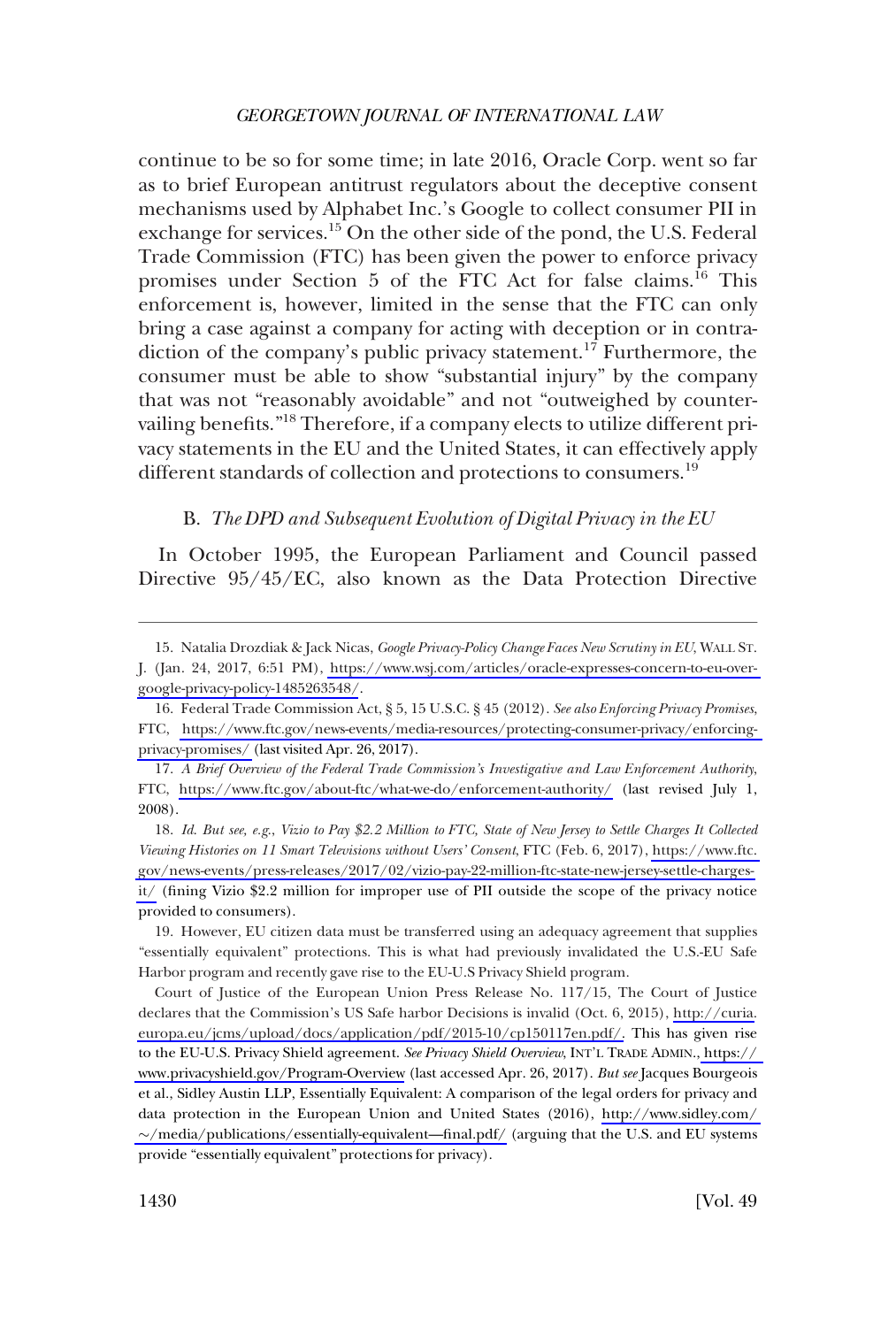(DPD).<sup>20</sup> This law has governed EU data privacy over the past two decades, throughout the invention of the Internet, smartphones, and the quickly evolving Internet of things. Many of the DPD's definitions have naturally become ambiguous in the age of social media, networking, viral videos, virtual shopping, and e-mail. Sensing inadequacy in this older law and recognizing the impact of globalization and the Internet, the EU has opted to update its more than twenty-year-old law in response to the current marketplace.<sup>21</sup>

While beyond the scope of this paper, the DPD was successful at creating the modern understanding of controllers, processors, and subprocessors of data.<sup>22</sup> This distinction between these different groups was key because the DPD only regulated controllers, which were defined as "the natural or legal person, public authority, agency, or any other body which alone or jointly with others determines the purposes and means of the processing of personal data."<sup>23</sup> Many provisions have been updated, including the GDPR's coverage of processors, but the definitions remain the same.<sup>24</sup> Essentially, this means that while only original recipients of data would be responsible for their safety, security, and clear consent for usage of that PII, now entities, individuals, organizations, or public authorities that receive PII from a third party must also provide the required protections for the human right of privacy, at least as far as the EU interprets the law.25

<sup>20.</sup> Directive  $95/46/EC$ , of the European Parliament and of the Council of 24 October 1995 on the Protection of Individuals with Regard to the Processing of Personal Data and on the Free Movement of Such Data, 1995 O.J. (L 281) 31, [http://eur-lex.europa.eu/LexUriServ/](http://eur-lex.europa.eu/LexUriServ/LexUriServ.do?uri=CELEX:31995L0046:en:HTML) [LexUriServ.do?uri=CELEX:31995L0046:en:HTML/](http://eur-lex.europa.eu/LexUriServ/LexUriServ.do?uri=CELEX:31995L0046:en:HTML) [hereinafter Directive 95/46/EC].

<sup>21.</sup> It should be noted that while directives merely set "goal[s] that all EU countries must achieve," regulations are "binding legislative act[s]." *Regulations, Directives and other acts*, EUR. UNION, [https://europa.eu/european-union/eu-law/legal-acts\\_en/](https://europa.eu/european-union/eu-law/legal-acts_en/) (last visited Apr. 26, 2017). This is a fundamental difference that will provide greater uniformity of enforcement throughout the EU for privacy protections established in the GDPR. *See id*.

<sup>22.</sup> For an in-depth analysis, see, e.g., Candidate 8016, The Relations of Controllers, Processors and Sub-processors under the DPD and GDPR (Dec. 1, 2016) (unpublished manuscript), [https://www.duo.uio.no/bitstream/handle/10852/54570/ICTLTHESIS\\_8016.](https://www.duo.uio.no/bitstream/handle/10852/54570/ICTLTHESIS_8016.pdf?sequence=1&isAllowed=y/) [pdf?sequence=1&isAllowed=y/](https://www.duo.uio.no/bitstream/handle/10852/54570/ICTLTHESIS_8016.pdf?sequence=1&isAllowed=y/).

<sup>23.</sup> Directive  $95/46/EC$ , *supra* note 20, art. 2. *See also* SEEUNITY, THE MAIN DIFFERENCES BETWEEN THE DPD AND THE GDPR AND HOW TO ADDRESS THOSE MOVING FORWARD (2017), [https://](https://britishlegalitforum.com/wp-content/uploads/2017/02/GDPR-Whitepaper-British-Legal-Technology-Forum-2017-Sponsor.pdf) [britishlegalitforum.com/wp-content/uploads/2017/02/GDPR-Whitepaper-British-Legal-Technology-](https://britishlegalitforum.com/wp-content/uploads/2017/02/GDPR-Whitepaper-British-Legal-Technology-Forum-2017-Sponsor.pdf)[Forum-2017-Sponsor.pdf.](https://britishlegalitforum.com/wp-content/uploads/2017/02/GDPR-Whitepaper-British-Legal-Technology-Forum-2017-Sponsor.pdf)

<sup>24.</sup> *Compare* Directive 95/46/EC, supra note 20, art. 2 *with* GDPR, *supra* note 1, art. 4.

*See* Bridget Treacy, *Working Party confirms 'controller' and 'processor' distinction*, 10 PRIVACY & 25. DATA PROTECTION 3, 3-5 (2010), [https://www.hunton.com/files/Publication/8fe272d1-d29c-](https://www.hunton.com/files/Publication/8fe272d1-d29c-4abd-85ae-17843d084da3/Presentation/PublicationAttachment/6d1be60b-be7d-413c-bd6f-6ee37c02c631/Treacy_controller-processor_distinctions.pdf)[4abd-85ae-17843d084da3/Presentation/PublicationAttachment/6d1be60b-be7d-413c-bd6f-](https://www.hunton.com/files/Publication/8fe272d1-d29c-4abd-85ae-17843d084da3/Presentation/PublicationAttachment/6d1be60b-be7d-413c-bd6f-6ee37c02c631/Treacy_controller-processor_distinctions.pdf)[6ee37c02c631/Treacy\\_controller-processor\\_distinctions.pdf](https://www.hunton.com/files/Publication/8fe272d1-d29c-4abd-85ae-17843d084da3/Presentation/PublicationAttachment/6d1be60b-be7d-413c-bd6f-6ee37c02c631/Treacy_controller-processor_distinctions.pdf).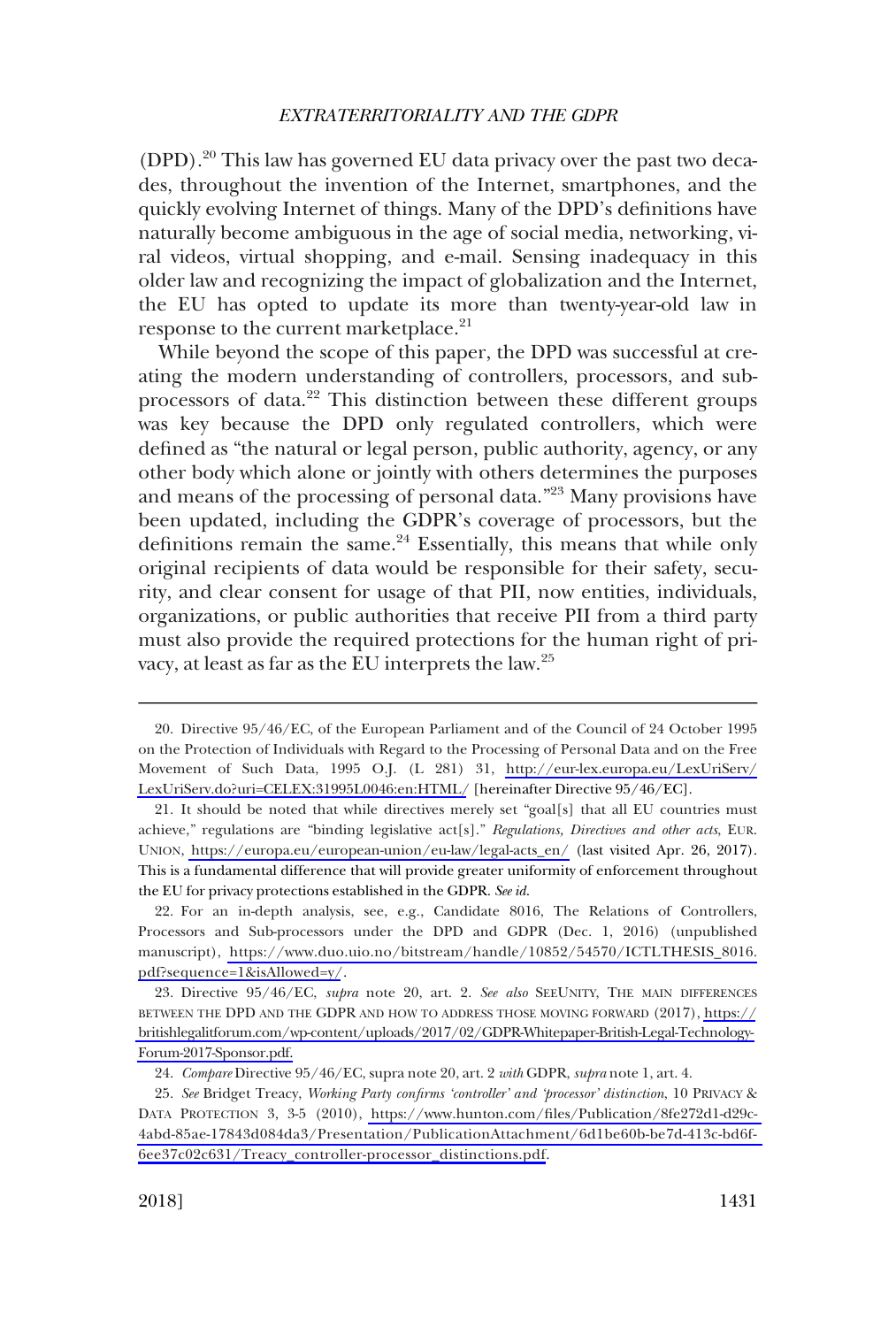#### C. *The EU Revisits Privacy with the GDPR*

## 1. Background on Changes

<span id="page-7-0"></span>In January 2012, the EC proposed a reformation of the EU data protection rules.<sup>26</sup> In coordination with the Digital Single Market initiative, the EC's goal was to provide an answer to the ninety percent of EU citizens requesting the same data protection rights and rules across the  $EU<sup>27</sup>$  Over the next four years, the EC provided factsheets, $^{28}$  questions and answers, $^{29}$  polls, $^{30}$  and an impact assessment $^{31}$  on the need for an enhanced data protection law.<sup>32</sup> Then, on April 27, 2016, the EU Parliament and Council passed Regulation (EU) 2016/679, also known as the GDPR. $^{33}$  According to the EC, the eighty-eight-page document is "an essential step to strengthen citizens' fundamental rights in the digital age."34 In pursuit of a smooth transition, the EU member states had until May 2018 to transpose it into national law when the regulation took effect.35

Despite having months to prepare, the EU's announcement of "heavy fines" enhanced anxiety for many companies.<sup>36</sup> Those fines are set at " $\epsilon$ 20 million or 4% of global annual turnover for the preceding financial year, whichever is the greater" for serious derogations from the law, while lessor derogations will be fined 2% of global revenues, or  $\epsilon 10$ 

*See, e.g*., Ve±ra Jourova´, *Data protection Eurobarometer*, EUR. UNION (June 24, 2015), [http://](http://ec.europa.eu/justice/data-protection/files/factsheets/factsheet_data_protection_eurobarometer_240615_en.pdf) 28. [ec.europa.eu/justice/data-protection/files/factsheets/](http://ec.europa.eu/justice/data-protection/files/factsheets/factsheet_data_protection_eurobarometer_240615_en.pdf) 

[factsheet\\_data\\_protection\\_eurobarometer\\_240615\\_en.pdf.](http://ec.europa.eu/justice/data-protection/files/factsheets/factsheet_data_protection_eurobarometer_240615_en.pdf)

29. See, e.g., European Commission Press Release MEMO/15/6385, Questions and Answers – Data protection reform (Dec. 21, 2015), [http://europa.eu/rapid/press-release\\_MEMO-15-](http://europa.eu/rapid/press-release_MEMO-15-6385_en.pdf)  [6385\\_en.pdf.](http://europa.eu/rapid/press-release_MEMO-15-6385_en.pdf)

*See, e.g*., EUR. COMM'N, SPECIAL EUROBAROMETER 359: ATTITUDES ON DATA PROTECTION AND 30. ELECTRONIC IDENTITY IN THE EUROPEAN UNION (2011), [http://ec.europa.eu/public\\_opinion/](http://ec.europa.eu/public_opinion/archives/ebs/ebs_359_en.pdf)  [archives/ebs/ebs\\_359\\_en.pdf.](http://ec.europa.eu/public_opinion/archives/ebs/ebs_359_en.pdf)

*See Impact Assessment*, SEC (2012) 72 final (Jan. 25, 2012), [https://eur-lex.europa.eu/legal-](https://eur-lex.europa.eu/legal-content/EN/TXT/PDF/?uri=CELEX:52012SC0072&from=EN)31. [content/EN/TXT/PDF/?uri=CELEX:52012SC0072&from=EN.](https://eur-lex.europa.eu/legal-content/EN/TXT/PDF/?uri=CELEX:52012SC0072&from=EN)

32. *See Digital Single Market*, *supra* note 27.

33. Commission Regulation 2016/679, 2016 O.J. (L 119) 1, [http://eur-lex.europa.eu/legal](http://eur-lex.europa.eu/legal-content/EN/TXT/PDF/?uri=CELEX:32016R0679&from=EN/)[content/EN/TXT/PDF/?uri=CELEX:32016R0679&from=EN/](http://eur-lex.europa.eu/legal-content/EN/TXT/PDF/?uri=CELEX:32016R0679&from=EN/).

*Reform of EU data protection rules*, EUR. UNION, [http://ec.europa.eu/justice/data-](http://ec.europa.eu/justice/data-protection/reform/index_en.htm/)34. [protection/reform/index\\_en.htm/](http://ec.europa.eu/justice/data-protection/reform/index_en.htm/) (last visited Apr. 26, 2017).

35. *Id*.

EU GDPR.ORG,<http://www.eugdpr.org/> (last visited Apr. 26, 2017) (also note the stress-36. inducing countdown clock).

*Reform of EU data protection rules*, EUR. UNION, [http://ec.europa.eu/justice/data-](http://ec.europa.eu/justice/data-protection/reform/index_en.htm/)26. [protection/reform/index\\_en.htm/](http://ec.europa.eu/justice/data-protection/reform/index_en.htm/) (last visited Apr. 26, 2017).

*Digital Single Market*, EUR. UNION, [https://ec.europa.eu/commission/priorities/digital-](https://ec.europa.eu/commission/priorities/digital-single-market/)27. [single-market/](https://ec.europa.eu/commission/priorities/digital-single-market/) (last visited Apr. 24, 2017).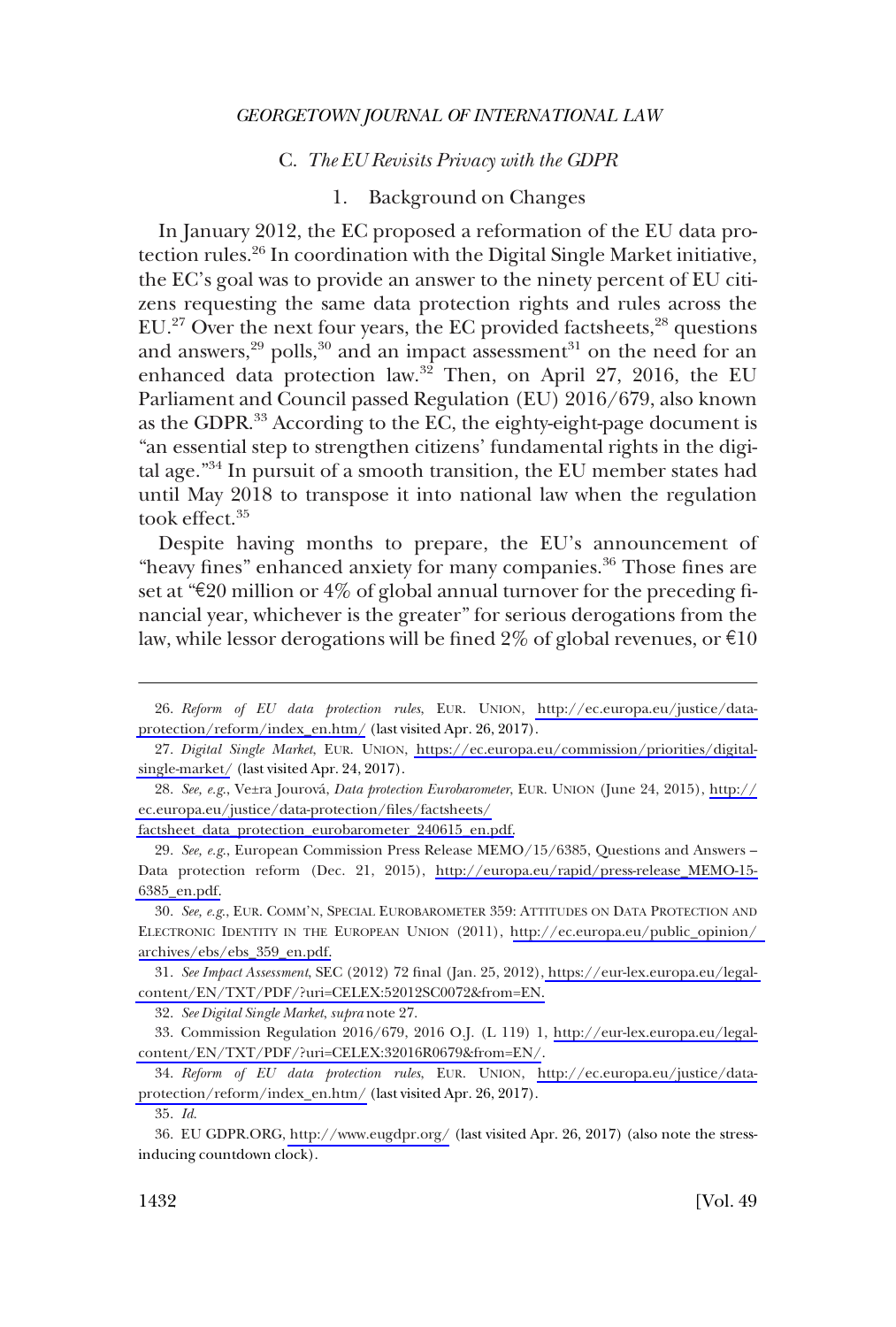<span id="page-8-0"></span>million, whichever is greater. $37$  As if the fines were not sufficient, the gravity of the law has been further increased as the GDPR also includes new rules about the territorial scope.38 According to Article 3, the Regulation applies to the processing of personal data in the context of the activities of an establishment of a controller or processor in the EU, regardless of whether the processing takes place in the EU or not.39 It continues to include "the processing of personal data of data subjects who are in the EU by a controller not established in the EU, where the processing activities" that are "related to" the monitoring of a data subject's behavior within the EU or of goods and services, "irrespective of whether<sup>"40</sup> payment is required.<sup>41</sup> This application to controllers as well as processors has widely broadened the scope of the EU's privacy protections. Now organizations that have not previously worried about data protection rules in the EU are being strongly encouraged to start.

### 2. Overview of Provisions

As noted above, the law specifically includes an "increased territorial scope" that allows the EU to sue "all companies processing the personal data of data subjects residing in the EU, regardless of the company's location."<sup>42</sup> Thus, the law applies to all transnational companies and organizations, regardless of where they are based.<sup>43</sup> With this broad

39. GDPR, *supra* note 1, art. 3(1).

40. GDPR, *supra* note 1, art. 3(2).

*See GDPR FAQs*, EU GDPR.ORG,<http://www.eugdpr.org/gdpr-faqs.html/>(last visited Apr. 41. 27, 2017) (stating that the "GDPR not only applies to organisations located within the EU but it will also apply to organisations located outside of the EU if they offer goods or services to, or monitor the behaviour of, EU data subjects," and that it "applies to all companies processing and holding the personal data of data subjects residing in the European Union, regardless of the company's location"). *See also* E. Bougiakiotis, *The enforcement of the Google Spain ruling*, 24 INT. J. LAW INFO. TECH. 311 (2016) (explaining the implications of the *Google Spain* case on the EU's extraterritorial enforcement of privacy protections).

*GDPR Key Changes*, EU GDPR.ORG,<http://www.eugdpr.org/key-changes.html/> (last visited 42. Apr. 27, 2017). *See also GDPR FAQs*, *supra* note 41.

Warwick Ashford, *EU data protection rules affect everyone, say legal experts*, COMPUTER WEEKLY 43. (Jan. 11, 2016, 5:00 PM), [http://www.computerweekly.com/news/4500270456/EU-data](http://www.computerweekly.com/news/4500270456/EU-data-protection-rules-affect-everyone-say-legal-experts)[protection-rules-affect-everyone-say-legal-experts](http://www.computerweekly.com/news/4500270456/EU-data-protection-rules-affect-everyone-say-legal-experts) (quoting Stewart Room, cyber security and data protection partner at PricewaterhouseCoopers, "This will impact every entity that holds or uses European personal data both inside and outside of Europe").

GDPR, *supra* note 1, art. 83(4-5). *See also* Kuan Hon, *GDPR: Potential fines for data security*  37. *breaches more severe for data controllers than processor*, REG. (May 12, 2016, 08:33 AM), [http://www.](http://www.theregister.co.uk/2016/05/12/gdpr_potential_fines_for_data_security_breaches_more_severe_for_data_controllers_than_processors_says_expert/)  [theregister.co.uk/2016/05/12/gdpr\\_potential\\_fines\\_for\\_data\\_security\\_breaches\\_more\\_severe\\_](http://www.theregister.co.uk/2016/05/12/gdpr_potential_fines_for_data_security_breaches_more_severe_for_data_controllers_than_processors_says_expert/)  [for\\_data\\_controllers\\_than\\_processors\\_says\\_expert/](http://www.theregister.co.uk/2016/05/12/gdpr_potential_fines_for_data_security_breaches_more_severe_for_data_controllers_than_processors_says_expert/).

<sup>38.</sup> *See* Allison Callahan-Slaughter, Comment, *Lipstick on a Pig: The Future of Transnational Data Flow Between the EU and the United States*, 25 TUL. J. INT'L & COMP. L. 239, 252 (2016).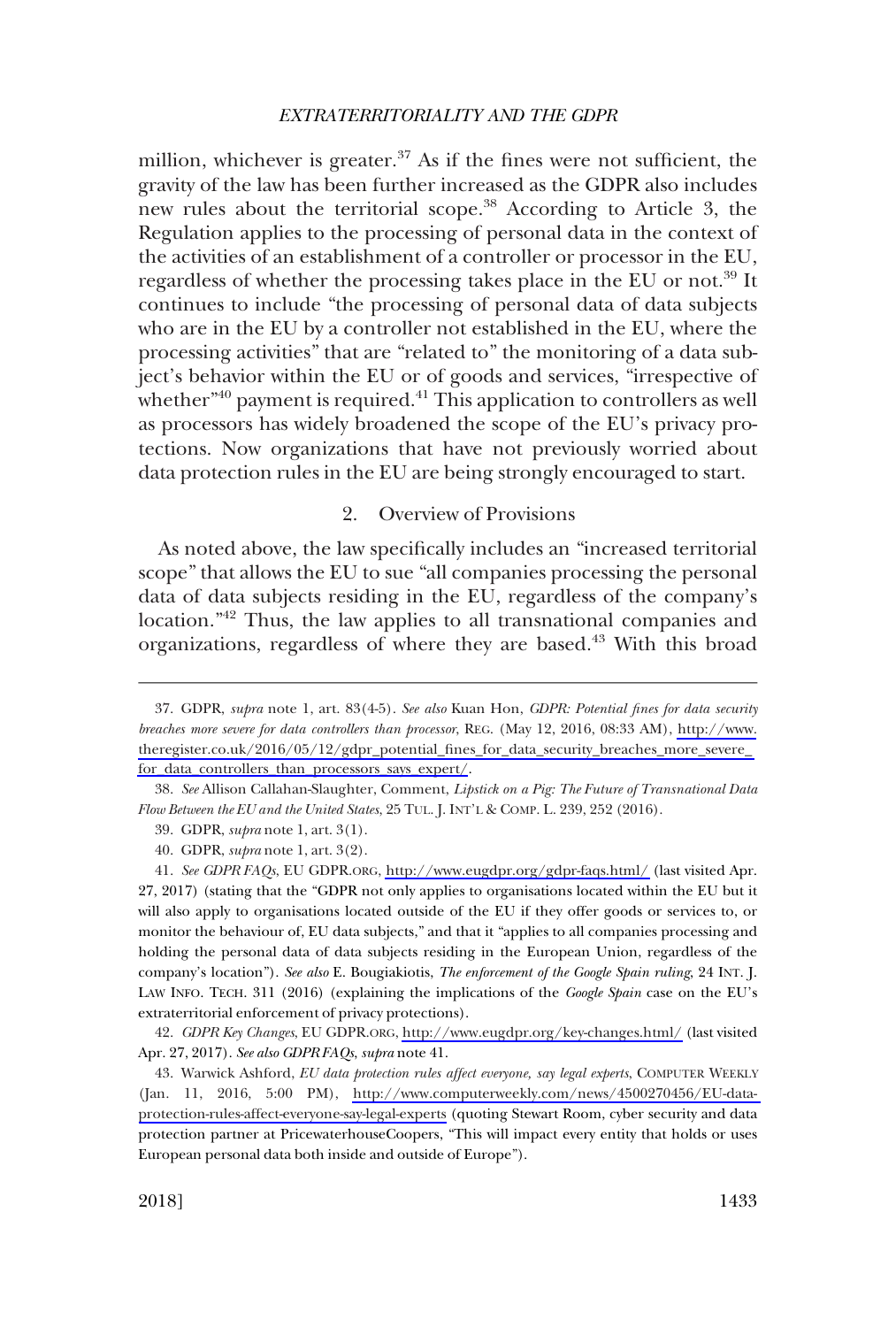<span id="page-9-0"></span>reach comes dozens of new rules and regulations that each of these companies will need to weigh as they contemplate the risk of fines posed by the GDPR.<sup>44</sup> Some of these mandated rights for data subjects include breach notification within a grueling seventy-two-hour window, the right for all data subjects to access their personal information, and the "right to be forgotten."45 The structure of some of the rules means that this combination of fines, requirements, and the strong response of multinational companies<sup>46</sup> to the regulation is likely to set a new floor for data privacy protections around the world.<sup>47</sup> There are two provisions that are likely to have the most immediate effect, namely, the Data Protection Impact Assessment and the Data Protection Officer requirements. 48

### *a. Data Protection Impact Assessment*

As required by Section 3 of the GDPR, for the first time, data controllers are required by law to conduct a Data Protection Impact Assessment (DPIA) with the assistance of a data protection officer (DPO).49 The idea is to facilitate a better understanding of what is being done with EU data subjects' PII; as one consulting firm suggests, this is likely to yield "more uniform assessments."<sup>50</sup> These impact assessments are to be conducted before the collection of PII and directly

Though interesting and worth research unto themselves, the entirety of the GDPR 48. provisions and their likelihood of adoption are beyond the scope of this paper. To read more on some of these provisions, including data portability, limitations on profiling, documentations and recordkeeping, privacy by design and by default, right to object to processing, and data breach notifications please see, e.g., ALEX VAN DER WOLK & SOTIRIOS PETROVAS, THE EU GENERAL DATA PROTECTION REGULATION: A PRIMER FOR INTERNATIONAL BUSINESS, MORRISON FOERSTER (2016), [https://www.mofo.com/resources/publications/the-eu-general-data-protection-regulation-a](https://www.mofo.com/resources/publications/the-eu-general-data-protection-regulation-a-primer-for-international-business.pdf)[primer-for-international-business.pdf](https://www.mofo.com/resources/publications/the-eu-general-data-protection-regulation-a-primer-for-international-business.pdf).

GDPR, *supra* note 1, art. 35(1-2). *See also* Felix Bieker et al., *A Process for Data Protection*  49. *Impact Assessment Under the European General Data Protection Regulation*, 4 PRIVACY TECH & POL'Y 21, 24-36 (2016), [http://www.springer.com/cda/content/document/cda\\_downloaddocument/](http://www.springer.com/cda/content/document/cda_downloaddocument/9783319447599-c2.pdf?SGWID=0-0-45-1587701-p180200777/) [9783319447599-c2.pdf?SGWID=0-0-45-1587701-p180200777/](http://www.springer.com/cda/content/document/cda_downloaddocument/9783319447599-c2.pdf?SGWID=0-0-45-1587701-p180200777/).

*The General Data Protection Regulation: Long awaited EU wide data protection law finalised*, 50. DELOITTE, [https://www2.deloitte.com/nl/nl/pages/risk/articles/the-general-data-protection](https://www2.deloitte.com/nl/nl/pages/risk/articles/the-general-data-protection-regulation.html/)[regulation.html/](https://www2.deloitte.com/nl/nl/pages/risk/articles/the-general-data-protection-regulation.html/) (last visited Apr. 27, 2017).

*See, e.g*., *Pulse Survey: US Companies ramping up General Data Protection Regulation (GDPR)*  44. *budgets*, PWC, [http://www.pwc.com/us/en/increasing-it-effectiveness/publications/assets/pwc](http://www.pwc.com/us/en/increasing-it-effectiveness/publications/assets/pwc-gdpr-series-pulse-survey.pdf/)[gdpr-series-pulse-survey.pdf/](http://www.pwc.com/us/en/increasing-it-effectiveness/publications/assets/pwc-gdpr-series-pulse-survey.pdf/) (last visited Apr. 27, 2017), for an analysis of company views.

<sup>45.</sup> *GDPR Key Changes*, *supra* note 42.

<sup>46.</sup> *See* PWC, *supra* note 44.

<sup>47.</sup> *See, e.g*., Tiffany Curtiss, *Privacy Harmonization and the Developing World: The impact of the EU's General Data Protection Regulation on developing economies*, 12 WASH. J.L. TECH. & ARTS 95, 95-96 (2016) (further assessing the impact of the GDPR on other countries).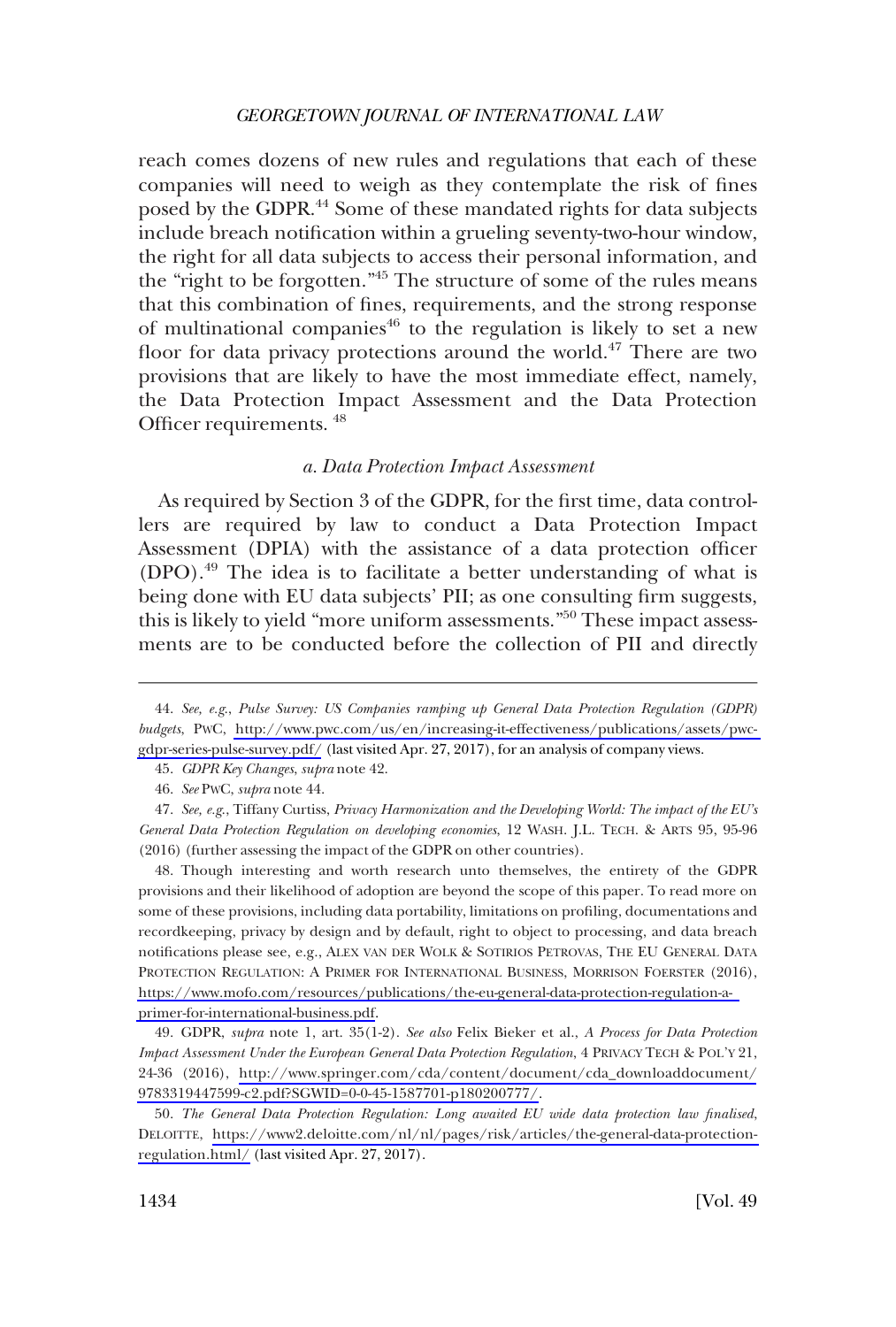published by the supervising Data Protection Authority (DPA).<sup>51</sup> DPIAs are compulsory "where a type of processing . . . is likely to result in high risk to the rights and freedoms of natural persons."52 Each data controller must analyze the type of data they are collecting, as well as "assess privacy risks to individuals" and the nature, "use and disclosure of their personal data."53 At a minimum, the DPIA must include:

- a) a systematic description of the envisaged processing operations and the purposes of the processing, including, where applicable, the legitimate interest pursued by the controller;
- b) an assessment of the necessity and proportionality of the processing operations in relation to the purposes;
- c) an assessment of the risks to the rights and freedoms of data subjects referred to in paragraph 1; and
- d) the measures envisaged to address the risks, including safeguards, security measures, and mechanisms to ensure the protection of personal data and to demonstrate compliance with this Regulation taking into account the rights and legitimate interests of data subjects and other persons concerned.<sup>54</sup>

Due to the required depth and breadth of the DPIA, organizations have been encouraged for months now to analyze the impact their actions have on PII.<sup>55</sup> This has forced companies to begin contemplating how they will continue work with the DPAs (or start if they have not yet begun to do so), integrate their DPO, and tailor the fundamental rights proclaimed in the GDPR to their own business.<sup>56</sup> Much like the U.K. Modern Slavery Act and other impact assessment requirements, companies will be strongly encouraged to begin thinking about how they disclose their business processes; the GDPR may also prove to

<sup>51.</sup> GDPR, *supra* note 1, art. 35(5-6).

<sup>52.</sup> GDPR, *supra* note 1, art. 35(1). *See also id*. art. 35(3) (providing explicit language also encouraging DPIAs in particular scenarios).

*Sample DPIA Template*, IAPP, 53.

<https://iapp.org/resources/article/sample-dpia-template/>(last visited Nov. 18, 2018).

<sup>54.</sup> GDPR, *supra* note 1, art. 35(7).

<sup>55.</sup> Monique Magalhaes, *GDPR: Data Protection Impact Assessment*, TECHGENIX (Feb. 13, 2017), [http://techgenix.com/gdpr-data-protection-impact-assessment/.](http://techgenix.com/gdpr-data-protection-impact-assessment/)

<sup>56.</sup> *See* Bieker, *supra* note 49, at 24-36.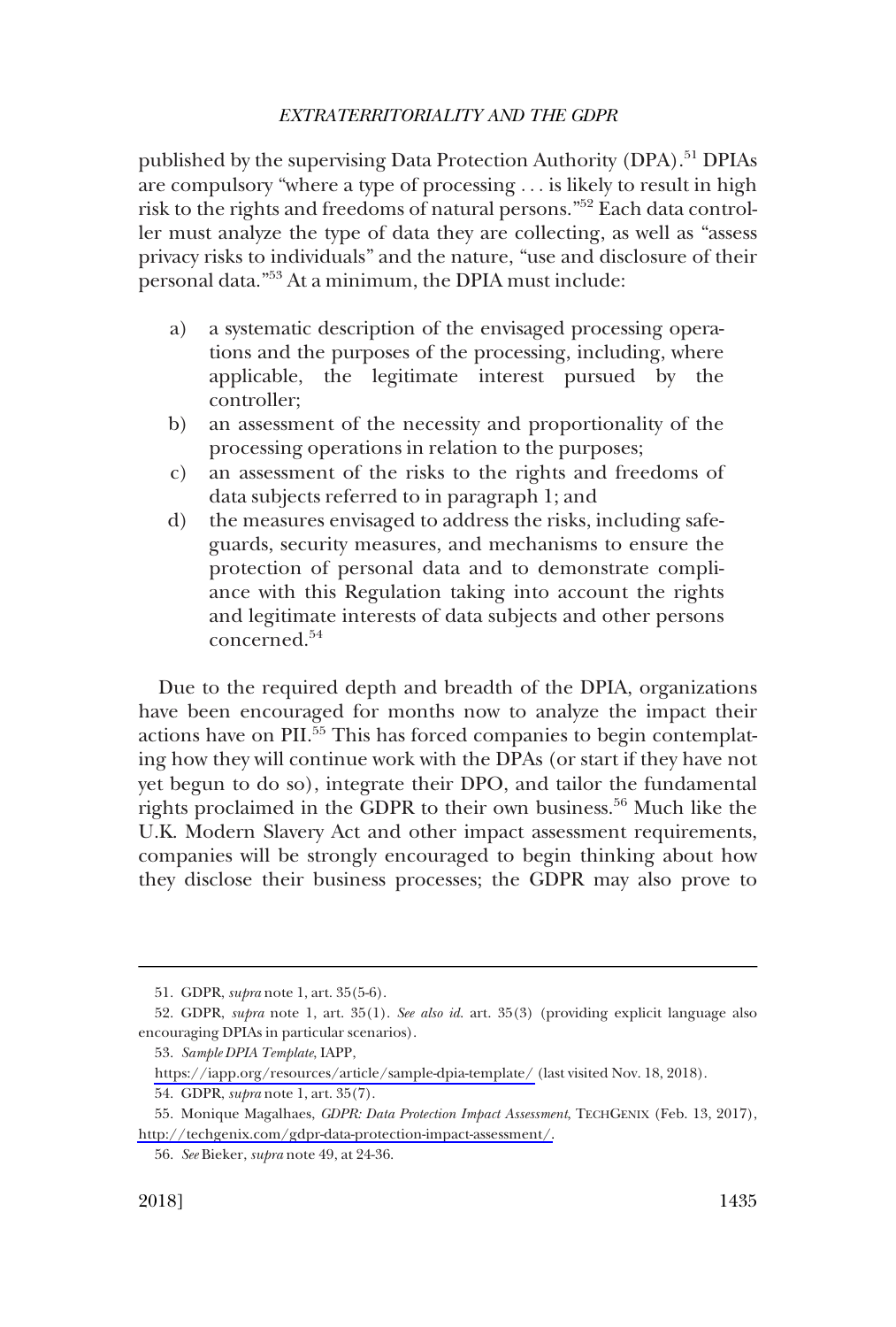<span id="page-11-0"></span>nudge companies to utilize broader assessment frameworks such as the U.N. Guiding Principles Reporting Framework.<sup>57</sup>

## *b. Data Protection Officers (DPO)*

The GDPR also requires a designated Data Protection Officer to ensure compliance with the GDPR; DPOs are "the cornerstone of the GDPR's accountability regime."<sup>58</sup> Before the GDPR went live in May 2018, one study anticipated that the regulation would require 75,000 organizations to have active DPOs.<sup>59</sup> Chapter IV, Section 4 of the GDPR is dedicated to explaining the designation process, position, and responsibilities of the DPOs.60 As one firm has put it, a key change the GDPR brings is that DPOs now "have direct obligations for the first time."61 They must also have "expert knowledge of data protection law and practices."62 DPOs may also "insist upon company resources" to accomplish their required duties, as well as have "significant independence," including a "direct reporting line 'to the highest level of management.<sup>1963</sup> Furthermore, Article 38(3) prohibits the firing of DPOs for "performing [their] tasks" and demands that organizations must ensure that other tasks assigned to DPOs "do not result in a conflict of interests," further guidance for which suggests they cannot be located in the C-suite of the organization.<sup>64</sup>

<sup>57.</sup> SHIFT PROJECT & MAZARS, UN GUIDING PRINCIPLES REPORT FRAMEWORK (2015), [https://](https://www.ungpreporting.org/database-analysis/) [www.ungpreporting.org/database-analysis/.](https://www.ungpreporting.org/database-analysis/)

<sup>58.</sup> Fiona Maclean & Calum Docherty, *GDPR Guidance: DPOs, Data Portability & the One-Stop-Shop*, LATHAM & WATKINS GLOBAL PRIVACY & SECURITY COMPLIANCE: L. BLOG (Dec. 20, 2016), [http://www.globalprivacyblog.com/privacy/gdpr-guidance-dpos-data-portability-the-one-stop](http://www.globalprivacyblog.com/privacy/gdpr-guidance-dpos-data-portability-the-one-stop-shop/)[shop/](http://www.globalprivacyblog.com/privacy/gdpr-guidance-dpos-data-portability-the-one-stop-shop/).

<sup>59.</sup> Rita Heimes & Sam Pfeifle, *Study: GDPR's global reach to require at least 75,000 DPOs worldwide*, IAPP (Nov. 9, 2016), [https://iapp.org/news/a/study-gdprs-global-reach-to-require-at-least-75000](https://iapp.org/news/a/study-gdprs-global-reach-to-require-at-least-75000-dpos-worldwide/)  [dpos-worldwide/](https://iapp.org/news/a/study-gdprs-global-reach-to-require-at-least-75000-dpos-worldwide/).

<sup>60.</sup> GDPR, *supra* note 1, art. 37-39.

*Preparing for the General Data Protection Regulation*, ALLEN & OVERY (January 2018), [http://](http://www.allenovery.com/SiteCollectionDocuments/Radical%20changes%20to%20European%20data%20protection%20legislation.pdf) 61. [www.allenovery.com/SiteCollectionDocuments/Radical%20changes%20to%20European%20](http://www.allenovery.com/SiteCollectionDocuments/Radical%20changes%20to%20European%20data%20protection%20legislation.pdf)  [data%20protection%20legislation.pdf.](http://www.allenovery.com/SiteCollectionDocuments/Radical%20changes%20to%20European%20data%20protection%20legislation.pdf)

<sup>62.</sup> GDPR, *supra* note 1, at pmbl. ¶ 97.

<sup>63.</sup> Rita Heimes, *Top 10 operation impacts of the GDPR: Part 2 – The mandatory DPO*, IAPP (Jan. 7, 2016), [https://iapp.org/news/a/top-10-operational-impacts-of-the-gdpr-part-2-the-mandatory](https://iapp.org/news/a/top-10-operational-impacts-of-the-gdpr-part-2-the-mandatory-dpo/)[dpo/](https://iapp.org/news/a/top-10-operational-impacts-of-the-gdpr-part-2-the-mandatory-dpo/) (citing GDPR, *supra* note 1, art. 38(3)).

GDPR, *supra* note 1, art. 38(3), 38(6); EU Article 29 Working Party, *Guidelines on Data*  64. *Protection Officers ('DPOs')*, 15-16, WP 243 (revised Apr. 5, 2017), [http://ec.europa.eu/newsroom/](http://ec.europa.eu/newsroom/document.cfm?doc_id=44100/) [document.cfm?doc\\_id=44100/](http://ec.europa.eu/newsroom/document.cfm?doc_id=44100/).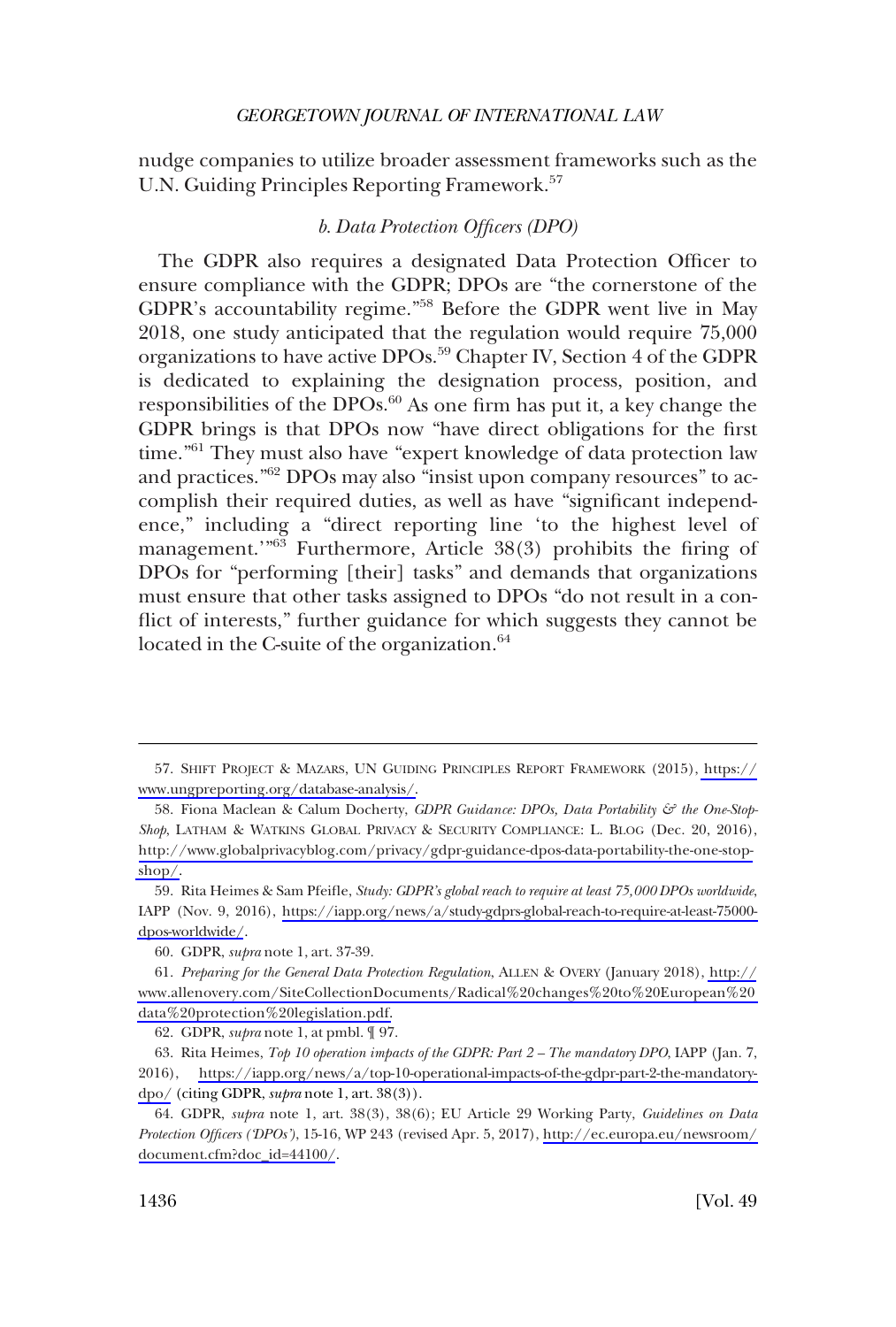<span id="page-12-0"></span>Though many companies may choose to outsource this role, a study by the International Association of Privacy Professionals (IAPP) estimates that, on the low end, it costs twenty-one hours of training to achieve "baseline competence" for DPOs.<sup>65</sup> These training and preparation costs will likely be most prohibitive to smaller businesses, but many are looking to how Germany has provided flexibility for outsourcing this role as the best potential example for how the GDPR will work in practice.<sup>66</sup> While there are few laws' impacts that are fully analogous to the impact this requirement will have on the thousands of businesses affected by this requirement, as discussed more below in Section IV(B)  $(ii)(1)$ , Sarbanes-Oxley's (SOX) requirement that the CEO and CFO directly certify financial statements may be a close analogy and provide valuable lessons for companies to apply in the GDPR context. $67$ 

#### D. *Extraterritoriality and the Effect on Business Decisions*

Of all the provisions in the GDPR, one of the most monumental is the explication of its extraterritoriality. Article 3 explains that the "regulation applies to the processing of data"68 for subjects residing in the EU, regardless of where in the world the processor or controller is located.<sup>69</sup> This dramatic change from the DPD has caused myriad firms

*Sarbanes Oxley FAQ*, Sarbanes-Oxley-101.com, [http://www.sarbanes-oxley-101.com/](http://www.sarbanes-oxley-101.com/sarbanes-oxley-faq.htm/) 67. [sarbanes-oxley-faq.htm/](http://www.sarbanes-oxley-101.com/sarbanes-oxley-faq.htm/) (last visited Apr. 27, 2017).

GDPR, *supra* note 1, art. 3. *See also Recital 22: Processing by an establishment*, INTERSOFT 68. CONSULTING,<https://gdpr-info.eu/recitals/no-22/>(last visited Oct. 3, 2018); *Recital 23: Applicable to processors not established in the Union if data subjects wihtin [sic] the Union are targeted*, INTERSOFT CONSULTING, <https://gdpr-info.eu/recitals/no-23/> (last visited Oct 3. 2018); *Recital 24: Applicable to processors not established in the Union if data subjects within the Union are profiled*, INTERSOFT CONSULTING,<https://gdpr-info.eu/recitals/no-24/> (last visited Oct. 3, 2018); *Recital 25: Applicable to processors due to international law*, INTERSOFT CONSULTING, <https://gdpr-info.eu/recitals/no-25/> (last visited Oct. 3, 2018).

*See generally Material and territorial scope*, BIRD & BIRD LLP, [https://www.twobirds.com/](https://www.twobirds.com/%7E/media/pdfs/gdpr-pdfs/11%E2%80%93guide-to-the-gdpr%E2%80%93material-and-territorial-scope.pdf?la=en) 69. �[/media/pdfs/gdpr-pdfs/11–guide-to-the-gdpr–material-and-territorial-scope.pdf?la=en](https://www.twobirds.com/%7E/media/pdfs/gdpr-pdfs/11%E2%80%93guide-to-the-gdpr%E2%80%93material-and-territorial-scope.pdf?la=en) (last visited Apr. 27, 2017) (noting GDPR also includes the "monitor[ing]" of EU individuals' behavior with very limited exclusions); *New rules, wider reach: the extra-territorial scope of the GDPR*, 1- 2, Slaughter & May (June 2016), [https://www.slaughterandmay.com/media/2535540/new](https://www.slaughterandmay.com/media/2535540/new-rules-wider-reach-the-extraterritorial-scope-of-the-gdpr.pdf)[rules-wider-reach-the-extraterritorial-scope-of-the-gdpr.pdf](https://www.slaughterandmay.com/media/2535540/new-rules-wider-reach-the-extraterritorial-scope-of-the-gdpr.pdf) (noting that the recent *Google Spain*  case had portended this shift toward extraterritoriality).

*From Here to DPO: Building a Data Protection Officer*, IAPP, 1, [https://iapp.org/media/pdf/](https://iapp.org/media/pdf/resource_center/From_Here_to_DPO_FINAL.pdf) 65. [resource\\_center/From\\_Here\\_to\\_DPO\\_FINAL.pdf](https://iapp.org/media/pdf/resource_center/From_Here_to_DPO_FINAL.pdf) (last visited Apr. 27, 2017) ("baseline competence" construed as a basic understanding of GDPR itself).

<sup>66.</sup> David Meyer, What will mandatory DPOs look like under the GDPR? Germany could tell you, IAPP (June 6, 2016), [https://iapp.org/news/a/what-will-mandatory-dpos-look-like-under-the-gdpr](https://iapp.org/news/a/what-will-mandatory-dpos-look-like-under-the-gdpr-germany-could-tell-you/)[germany-could-tell-you/](https://iapp.org/news/a/what-will-mandatory-dpos-look-like-under-the-gdpr-germany-could-tell-you/). *See also Guidelines on Data Protection Officers ('DPOs')*, *supra* note 64, at 15- 16 (describing the WP29's DPO guidelines).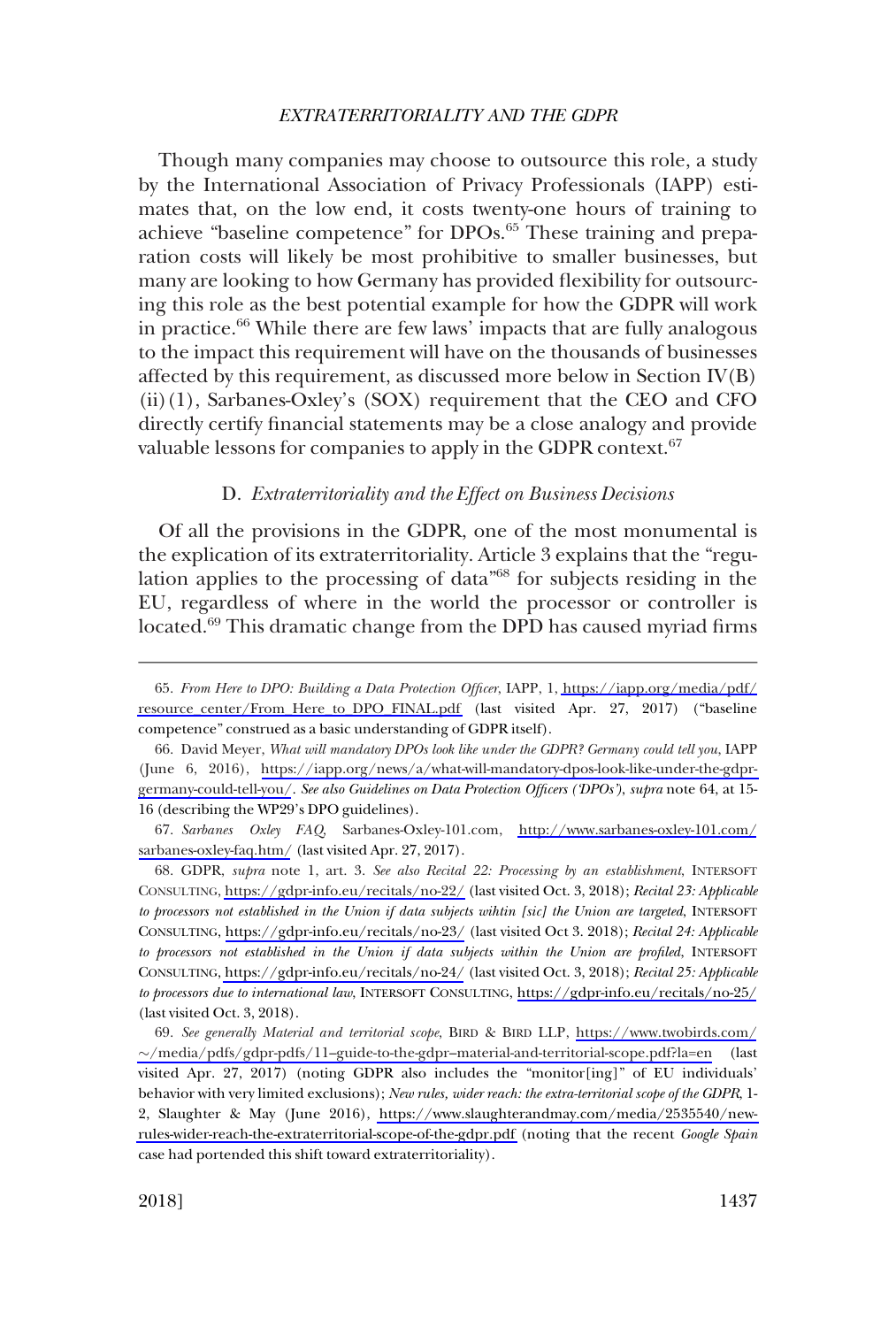<span id="page-13-0"></span>and businesses to respond with business solutions and outreach to businesses domiciled outside of the EU.<sup>70</sup> Many firms that did not previously feel the need to provide access to remedies such as the right to be forgotten must now recalibrate their privacy notices and reframe their approaches to privacy if they do not want to roll the dice on millions of euros in fines.

The question many firms will consider, however, is the likelihood that a throw of the dice will yield a massive judgement against them. One author has argued that while extraterritoriality's broad power may be checked by continued roadblocks for EU evidence requests, the ability of the EU to obtain necessary evidence is likely to expand greatly.71 This will provide the EU with the necessary tools to fully prosecute foreign-based subsidiaries, especially in the United States.72 However, evidence requests are just a small part of the puzzle (see Appendix I for an introductory analysis of the effect of the growth of Data Protection Authorities on one example).<sup>73</sup> Unfortunately, it will be impossible to know exactly how much sway the GDPR will have over companies domiciled within and outside of the EU before actions start to be brought, but other laws with strong extraterritorial power, such as the U.S. Foreign Corrupt Practices Act, could provide some helpful perspective.

### 1. Foreign Corrupt Practices Act

The Foreign Corrupt Practices Act of 1977 (FCPA) was originally enacted to discourage bribery and kickbacks.<sup>74</sup> Nearly thirty-five years

*See, e.g*., *Tips for U.S. Companies in the Age of EU GDPR and Privacy Shield: A collection of expertly*  70. *crafted articles and guidance*, BUREAU OF NATIONAL AFFAIRS, INC., [https://www.bna.com/](https://www.bna.com/uploadedFiles/BNA_V2/Legal/Pages/Custom_Trials/BLPV/Tips_for_US_Companies_EU_GDPR_Privacy_Shield_final.pdf) [uploadedFiles/BNA\\_V2/Legal/Pages/Custom\\_Trials/BLPV/Tips\\_for\\_US\\_Companies\\_EU\\_GDPR\\_](https://www.bna.com/uploadedFiles/BNA_V2/Legal/Pages/Custom_Trials/BLPV/Tips_for_US_Companies_EU_GDPR_Privacy_Shield_final.pdf) [Privacy\\_Shield\\_final.pdf](https://www.bna.com/uploadedFiles/BNA_V2/Legal/Pages/Custom_Trials/BLPV/Tips_for_US_Companies_EU_GDPR_Privacy_Shield_final.pdf) (last visited Apr. 27, 2017) (hosting a collection of articles providing tips to U.S. companies on the GDPR).

*GDPR will result in significant increase in litigation*, PWC (Feb. 4, 2017), available at [http://](http://www.privacyrisksadvisors.com/news/gdpr-will-result-in-significant-increase-in-litigation-pwc/) 71. [www.privacyrisksadvisors.com/news/gdpr-will-result-in-significant-increase-in-litigation-pwc/.](http://www.privacyrisksadvisors.com/news/gdpr-will-result-in-significant-increase-in-litigation-pwc/) 72. *Id*.

*Id. See also, e.g*., Jonathan Millard & Tyler Newby, *EU's General Data Protection Regulation:*  73. *Sweeping Changes Coming to European and U.S. Companies*, AMERICAN BAR ASS'N: PRIVACY AND DATA SECURITY (May 23, 2016), [http://apps.americanbar.org/litigation/committees/technology/](http://apps.americanbar.org/litigation/committees/technology/articles/spring2016-0516-eu-general-data-protection-regulation.html/) [articles/spring2016-0516-eu-general-data-protection-regulation.html/](http://apps.americanbar.org/litigation/committees/technology/articles/spring2016-0516-eu-general-data-protection-regulation.html/); David Moncure, John Del Piero & Jeffrey McKenna, *The General Data Protection Regulation's Key Implication for E-Discovery*, INSIDE COUNSEL (Nov. 23, 2016), [http://www.insidecounsel.com/2016/11/23/the-general-data](http://www.insidecounsel.com/2016/11/23/the-general-data-protection-regulations-key-implic/)[protection-regulations-key-implic/](http://www.insidecounsel.com/2016/11/23/the-general-data-protection-regulations-key-implic/) (describing how "awareness" of growing E-Discovery powers in the EU can be connected with "jaw-dropping financial penalties" to hold foreign-based entities accountable to the GDPR).

*Foreign Corrupt Practices Act: An Overview*, U.S. DEP'T OF JUSTICE, [https://www.justice.gov/](https://www.justice.gov/criminal-fraud/foreign-corrupt-practices-act/)  74. [criminal-fraud/foreign-corrupt-practices-act/](https://www.justice.gov/criminal-fraud/foreign-corrupt-practices-act/) (last visited Apr. 27, 2017).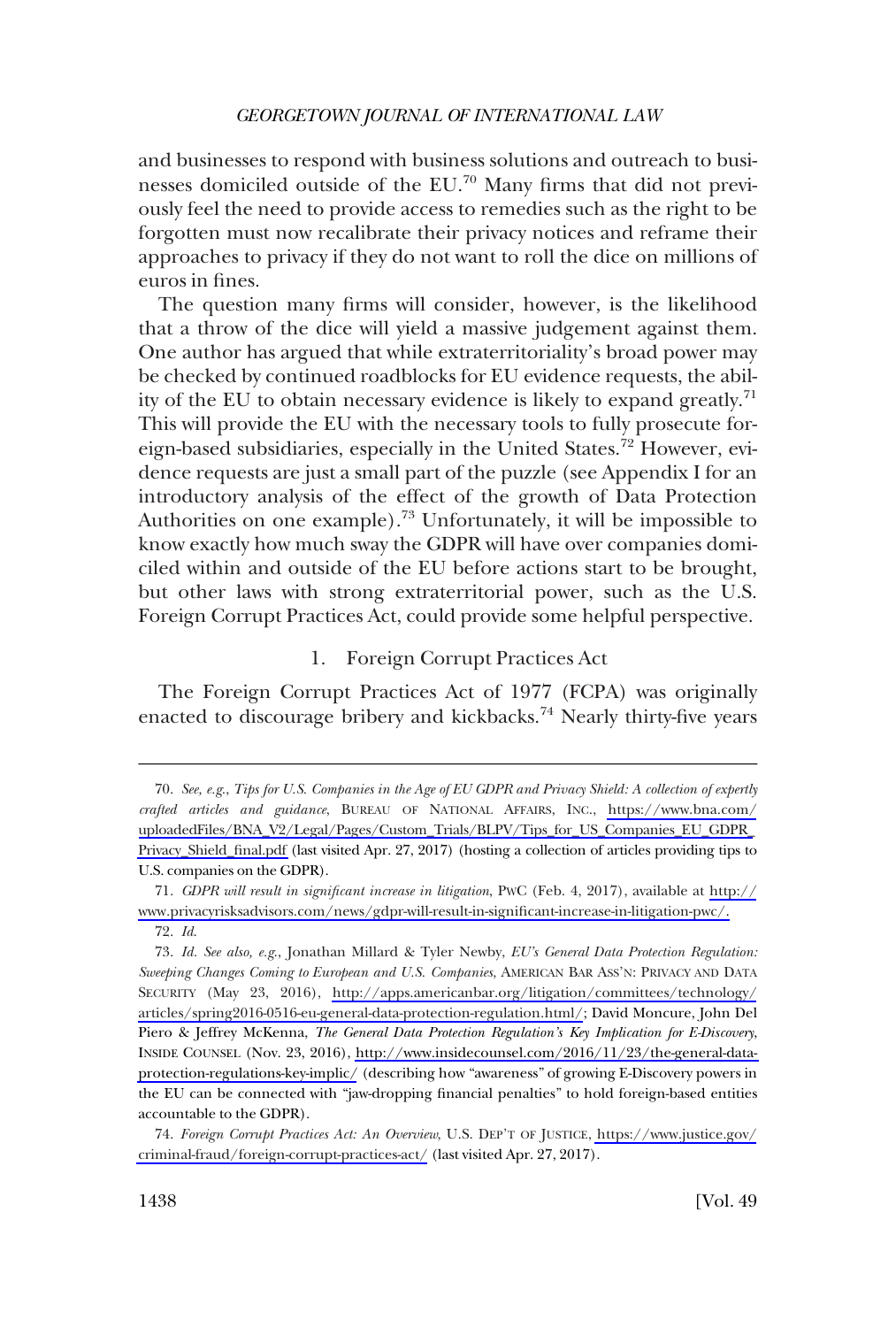after its passage, the New York Bar Association penned an impact report detailing the worry the FCPA was causing U.S. companies currently subject to the law and contrasting that worry with the law's effects on companies not subject to the FCPA.<sup>75</sup> The report argues that worry and fear often preclude companies from acquiring foreign entities in jurisdictions where anti-corruption laws are not stringently enforced or require a lower reporting threshold.<sup>76</sup> This burden has prohibited companies subject to the FCPA from being as competitive as they would like to be. On the other hand, companies that are not currently subject to the law tend to avoid coming under the law's jurisdiction as much as possible.

Much like violations of the GDPR, violations of the FCPA are no laughing matter, and besides the naming and shaming entailed in posting violators on the Securities and Exchange Commission (SEC) website, the associated fees frequently run in the millions of dollars, averaging  $$156.6$  million in  $2014.^{77}$  In  $2016$  alone there were twenty-six enforcement actions totaling \$2.3 billion.<sup>78</sup> Because the GDPR allows for fines based on topline revenue, these numbers are not beyond the pale of possibility, and for some companies, the annual representations could act as a starting benchmark.<sup>79</sup> The simple power behind each of these laws is that they allow for enforcement of crimes committed halfway across the world to be prosecuted in either the United States (FCPA) or Europe (GDPR).<sup>80</sup> While there are some limitations to foreign "issuers," under the FCPA, a vast amount of correspondence and

*See generally* The FCPA and its Impact on International Business Transactions: Should 75. Anything be Done to Minimize the Consequences of the U.S.'s Unique Position on Combating Offshore Corruption? (2011), NEW YORK CITY BAR, [http://www2.nycbar.org/pdf/report/](http://www2.nycbar.org/pdf/report/uploads/FCPAImpactonInternationalBusinessTransactions.pdf) [uploads/FCPAImpactonInternationalBusinessTransactions.pdf/](http://www2.nycbar.org/pdf/report/uploads/FCPAImpactonInternationalBusinessTransactions.pdf).

<sup>76.</sup> *Id*.

*See SEC Enforcement Actions: FCPA Cases*, Securities and Exchange Comm'n, [https://www.](https://www.sec.gov/spotlight/fcpa/fcpa-cases.shtml) 77. [sec.gov/spotlight/fcpa/fcpa-cases.shtml](https://www.sec.gov/spotlight/fcpa/fcpa-cases.shtml) (last visited Apr. 27, 2017). S*ee also*, Baker Hostetler, *Top 10 SEC Enforcement Highlights of 2016*, JDSUPRA (Jan. 26, 2017), [http://www.jdsupra.com/](http://www.jdsupra.com/legalnews/top-10-sec-enforcement-highlights-of-42964/) [legalnews/top-10-sec-enforcement-highlights-of-42964/](http://www.jdsupra.com/legalnews/top-10-sec-enforcement-highlights-of-42964/) (including in the list the September ruling against Och-Ziff for bribes to government officials in Africa).

<sup>78.</sup> Nicole H. Sprinzen, *US anti-bribery law set to remain in place under Trump*, FINANCIAL TIMES (Dec. 29, 2016)<https://www.ft.com/content/a5b6d5e8-c951-11e6-8f29-9445cac8966f/>.

For example, Apple, Inc. had posted more than \$82 billion in revenue for just Q3 and Q4 79. in 2016; thus, if they were to be fined at the lower two-percent threshold, it would result in fines greater than \$1.6 billion. *See* Apple Inc., Q4 2016 Unaudited Summary Data, [https://images.](https://images.apple.com/newsroom/pdfs/Q4FY16DataSummary.pdf) [apple.com/newsroom/pdfs/Q4FY16DataSummary.pdf](https://images.apple.com/newsroom/pdfs/Q4FY16DataSummary.pdf) (last visited Apr. 27, 2017).

Sean Hecker & Margot Laporte, *Should FCPA "Territorial" Jurisdiction Reach Extraterritorial*  80. *Proportions?*, 42 INT'L L. NEWS, (Winter 2013), [http://www.americanbar.org/publications/](http://www.americanbar.org/publications/international_law_news/2013/winter/should_fcpa_territorial_jurisdiction_reach_extraterritorial_eproportions.html/)  [international\\_law\\_news/2013/winter/should\\_fcpa\\_territorial\\_jurisdiction\\_reach\\_extraterritorial\\_](http://www.americanbar.org/publications/international_law_news/2013/winter/should_fcpa_territorial_jurisdiction_reach_extraterritorial_eproportions.html/)  [eproportions.html/](http://www.americanbar.org/publications/international_law_news/2013/winter/should_fcpa_territorial_jurisdiction_reach_extraterritorial_eproportions.html/).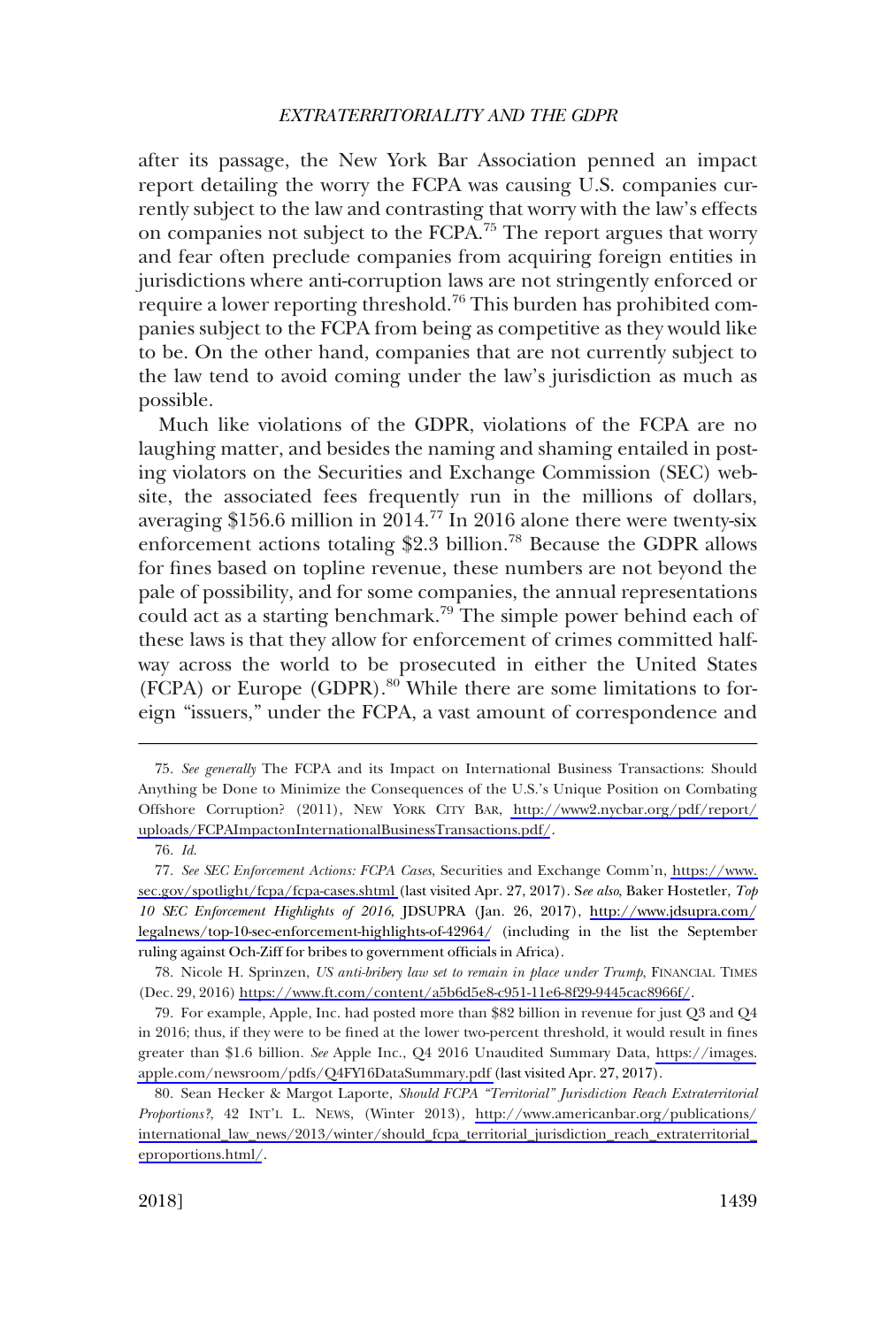<span id="page-15-0"></span>interstate commerce around the world finds its way home to the United States.<sup>81</sup> Though the laws do not provide perfect parallels, past precedent seems to indicate that when a powerful country or group of countries decides to crack down on ethical compliance, they can do so with reasonably strong effect. Thus, all else being equal, the GDPR's requirements will likely set a new global standard for compliance that may still take time to catch on, but, if appropriately enforced, will set a new floor for privacy protections.<sup>82</sup>

### E. *The Current State of Play and Enforceability of the GDPR*

### 1. A Shift in Focus from Government to Business Use of Data

As data continues to evolve and expand, so too has the definition of PII.83 In recent years, a common debate in different countries has been whether IP addresses can be defined as PII.<sup>84</sup> The nature and business of any organization is most likely to differentiate how individual PII is captured, utilized, retained, and disposed of; as one example, the Electronic Frontier Foundation uses five categories to rate organizational transparency of data usage centering mainly on responses to

<sup>81.</sup> Mike Koehler, *Into the FCPA's Jurisdiction Thicket*, FCPA PROFESSOR L. BLOG (Apr. 28, 2015), <http://fcpaprofessor.com/into-the-fcpas-jurisdictional-thicket/> (referencing a May 2014 FBI affidavit for wire fraud signaled foreign-sent e-mails that were received and stored on Google's servers in Northern California as basis for their jurisdiction; a move that should echo the shivers created by the jurisdiction ruling in the *Google Spain* case for privacy). *Cf*. Case C-131/12, Google Spain SL v. Agencia Espanola de Proteccion de Datos, 2014 E.C.R. 317, [http://eur-lex.europa.](http://eur-lex.europa.eu/legal-content/EN/TXT/?uri=CELEX%3A62012CJ0131)  [eu/legal-content/EN/TXT/?uri=CELEX%3A62012CJ0131](http://eur-lex.europa.eu/legal-content/EN/TXT/?uri=CELEX%3A62012CJ0131) (holding that jurisdiction over Google Inc. applied because the nature of data transfers between the subsidiary and parent company gave the government with controlling authority over the subsidiary jurisdiction over the information transferred to the parent company in another jurisdiction).

<sup>82.</sup> *See, e.g*., Wim Nauwelaerts & Anna Pateraki, *2017-1 GTDT: Data Protection & Privacy EU overview*, 1 DATA PROTECTION & PRIVACY (2017) (summarizing the new GDPR compliance standards).

<sup>83.</sup> Paul M. Schwartz & Daniel J. Solove, *The PII Problem: Privacy and a New concept of Personally Identifiable Information*, BERKELEY L. SCHOLARSHIP REPOSITORY, 1814, 1815-19 (Jan. 1, 2011), <http://scholarship.law.berkeley.edu/cgi/viewcontent.cgi?article=2638&context=facpubs/> (introducing divergent views on PII). Though beyond the scope of this paper, there are dozens of studies, analyses and far more opinions about the varying types of treatment of PII. *See, e.g*., Alexander Southwell et al., *Gibson Dunn Reviews U.S. Cybersecurity and Data Privacy*, CLS BLUE SKY BLOG (Feb. 3, 2017), [http://clsbluesky.law.columbia.edu/2017/02/03/gibson-dunn-reviews-u-s](http://clsbluesky.law.columbia.edu/2017/02/03/gibson-dunn-reviews-u-s-cybersecurity-and-data-privacy/)[cybersecurity-and-data-privacy/](http://clsbluesky.law.columbia.edu/2017/02/03/gibson-dunn-reviews-u-s-cybersecurity-and-data-privacy/).

<sup>84.</sup> Frederick Lah, *Are IP Addresses "Personally Identifiable Information"?*, 4 J.L. & POL'Y INFO. SOC'Y, 676, 679-83 (2008), [http://moritzlaw.osu.edu/students/groups/is/files/2012/02/Lah\\_](http://moritzlaw.osu.edu/students/groups/is/files/2012/02/Lah_Formatted_Final.pdf)  [Formatted\\_Final.pdf.](http://moritzlaw.osu.edu/students/groups/is/files/2012/02/Lah_Formatted_Final.pdf)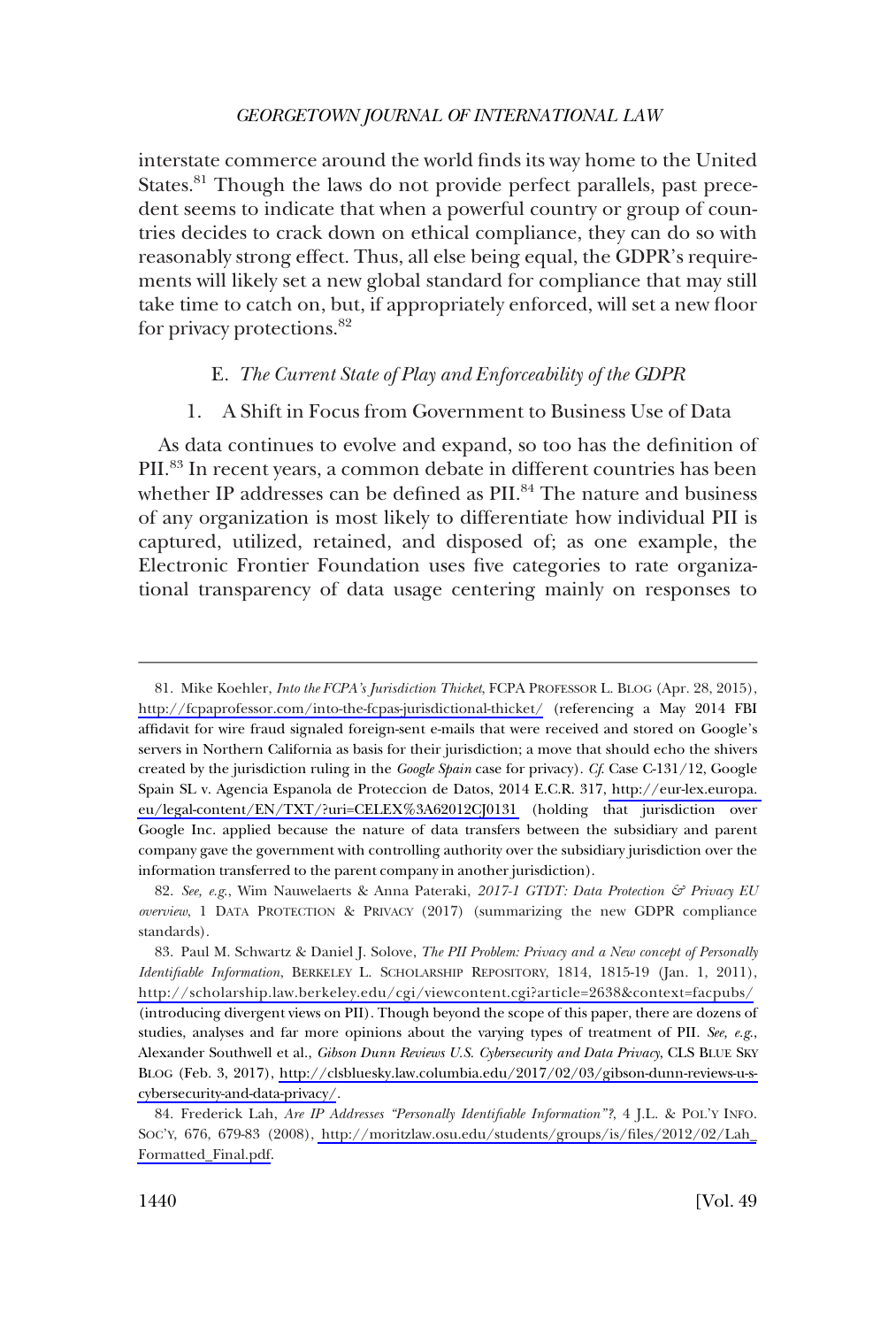<span id="page-16-0"></span>government requests for data.<sup>85</sup> Much of the focus on telecom, social media, cloud computing, and other platforms has centered on government disclosure requests in the United States.<sup>86</sup> The GDPR, however, is likely to usher in a new age of consumer protections; some have argued that the use of DPIAs, as just one example, will make it easier for outside organizations to review the use and treatment of consumer data for marketing and business purposes.<sup>87</sup>

## 2. Shortfalls in Current Protections and Overall Readiness for the GDPR

Now that the GDPR is in effect, it is likely that more companies will begin to rework their compliance procedures. That said, one survey of U.S. CIOs in 2016 found that eighty percent of U.S. companies that house data for subjects in the EU under the protection of the GDPR were not at that time securing the required consent from those individuals.88 A separate independent study by the British Standards Institution (BSI) just one month before GDPR went into effect found that, of 1,800 firms surveyed, ninety-seven percent agreed that GDPR would affect them, but only five percent felt "fully prepared" and only thirty-three percent were "halfway to complying."89 In the wake of their "GDPR Preparedness Pulse Survey" back in December 2016, PricewaterhouseCooper's (PwC) U.S. privacy leader, Jay Cline, announced that while ninety-two percent of respondents have reported GDPR compliance among their business' top priorities for 2017,

Nate Cardozo, Kurt Opsahl & Rainey Reitman, *Who Has Your Back?: Protecting your data from*  85. *government requests*, ELECTRONIC FRONTIER FOUNDATION (June 17, 2015), [https://www.eff.org/](https://www.eff.org/files/2015/06/18/who_has_your_back_2015_protecting_your_data_from_government_requests_20150618.pdf) [files/2015/06/18/who\\_has\\_your\\_back\\_2015\\_protecting\\_your\\_data\\_from\\_government\\_requests\\_](https://www.eff.org/files/2015/06/18/who_has_your_back_2015_protecting_your_data_from_government_requests_20150618.pdf)  [20150618.pdf](https://www.eff.org/files/2015/06/18/who_has_your_back_2015_protecting_your_data_from_government_requests_20150618.pdf) (including five categories: "Follows industry-accepted best practices," "Tells users about government data demands," "Discloses policies on data retention," "Discloses government content removal requests," and "Pro-user public policy: opposes backdoors").

<sup>86.</sup> For a sample of surveys focused on the responses to privacy practices in the United States, see, e.g., *Public Opinion on Privacy*, EPIC.ORG,<https://epic.org/privacy/survey>(last visited Apr. 27, 2017).

*See generally* Warwick Ashford, *European data protection law to give consumers more control*, 87. COMPUTER WEEKLY (Mar. 6, 2017), [http://www.computerweekly.com/news/450414345/European](http://www.computerweekly.com/news/450414345/European-data-protection-law-to-give-consumers-more-control/)[data-protection-law-to-give-consumers-more-control/](http://www.computerweekly.com/news/450414345/European-data-protection-law-to-give-consumers-more-control/) (analyzing how the GDPR is likely to "give consumers more control").

<sup>88.</sup> Marcin Grabinski, Survey Shows US CIOs Getting a GDPR Headache, INFORMATION WEEK (Feb. 21, 2017), [http://www.informationweek.com/strategic-cio/survey-shows-us-cios-getting-a-gdpr](http://www.informationweek.com/strategic-cio/survey-shows-us-cios-getting-a-gdpr-headache/a/d-id/1328219/)[headache/a/d-id/1328219/](http://www.informationweek.com/strategic-cio/survey-shows-us-cios-getting-a-gdpr-headache/a/d-id/1328219/).

<sup>89.</sup> Zach Emmanuel, Most Organizations Unprepared for GDPR, survey finds, COMPUTER WEEKLY, [https://www.computerweekly.com/news/252440114/Most-organisations-unprepared-for-GDPR](https://www.computerweekly.com/news/252440114/Most-organisations-unprepared-for-GDPR-survey-finds/)[survey-finds/](https://www.computerweekly.com/news/252440114/Most-organisations-unprepared-for-GDPR-survey-finds/) (last visited Oct. 4, 2018).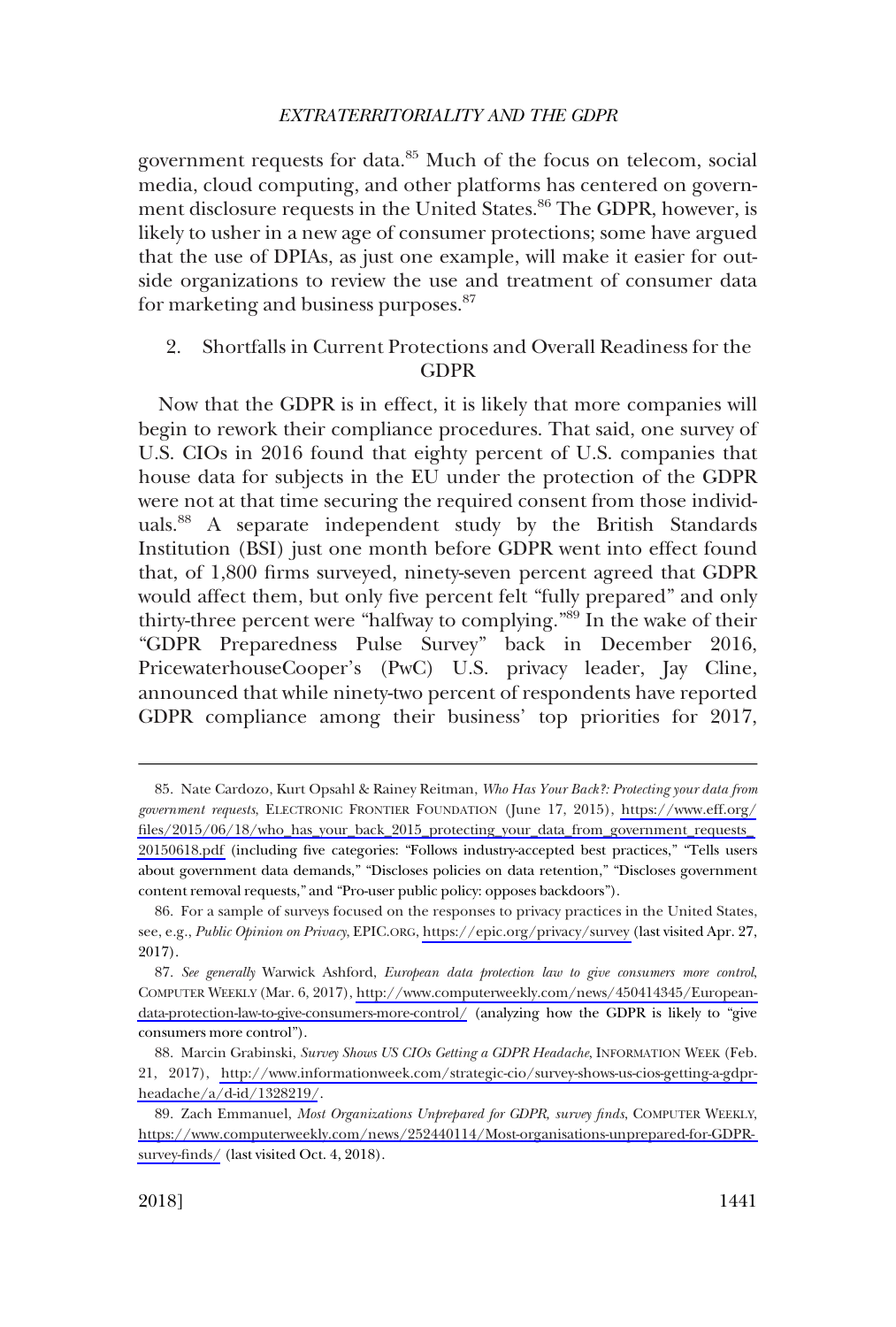"American multinationals" that had not already taken "significant steps" to adequately prepare for the GDPR were quickly falling behind.90 Considering there was so little change in preparedness in the intervening eighteen months seems to indicate that many companies continue to lag behind. That said, there are likely far more businesses and other organizations that are either unaware of or currently lack the necessary resources to even start addressing the new requirements under the GDPR.

On the consumer side, other surveys have found that consumers are becoming more aware of privacy protections and are beginning to demand greater control over their personal information. An International Data Corporation survey found eighty-four percent of consumers are "concerned about" their privacy, with seventy percent stating they were more worried now than in the past.<sup>91</sup> Another study found that nine in ten consumers "worried about online privacy," yet eight out of ten want personalization to their needs that typically "necessitates" collection of personal information.<sup>92</sup> However, another study by Auckland University of Technology found that forty-five percent of 1,377 respondents felt that online privacy does not exist, though only eleven percent reported their privacy had been violated in the past.<sup>93</sup> Thus, despite consumers currently yielding their data up in exchange for services and products, such as personalization that requires data collection, they are becoming more aware of measures that might prevent or limit their disclosure of personal information.

This consumer awareness of data collection has also shown a direct connection to perceptions and trust in certain brands and products; as one example, a Morning Consult Brand Intelligence survey of 22,000 Americans found that favorability of Yahoo dropped ten percent in the

<sup>90.</sup> PwC, *supra* note 44.

<sup>91.</sup> New IDC Survey Finds Widespread Privacy Concerns Among U.S. Consumers, INTERNATIONAL DATA CORPORATION (Jan. 24, 2017), <http://www.idc.com/getdoc.jsp?containerId=prUS42253017/>. *See also* Matt Hamblen, *Privacy worries are on the rise, new poll of U.S. consumers shows*, COMPUTERWORLD, (Jan. 30, 2017, 1:01 PM), [http://www.computerworld.com/article/3163207/data-privacy/privacy](http://www.computerworld.com/article/3163207/data-privacy/privacy-worries-are-on-the-rise-new-poll-of-u-s-consumers-shows.html/)[worries-are-on-the-rise-new-poll-of-u-s-consumers-shows.html/](http://www.computerworld.com/article/3163207/data-privacy/privacy-worries-are-on-the-rise-new-poll-of-u-s-consumers-shows.html/) (finding that younger consumers, an important target market for many companies, are more worried about their privacy).

*<sup>9</sup> in 10 consumers worried about online privacy (but most want personalization too)*, NET 92. IMPERATIVE (Mar. 9, 2017), [http://www.netimperative.com/2017/03/9-10-consumers-worried](http://www.netimperative.com/2017/03/9-10-consumers-worried-online-privacy-want-personalisation/)[online-privacy-want-personalisation/.](http://www.netimperative.com/2017/03/9-10-consumers-worried-online-privacy-want-personalisation/)

Shane Cowlishaw & Alexandra Nelson, *Many New Zealand internet users have no expectation of*  93. *privacy online*, STUFF, (updated Dec. 14, 2016, 12:11 PM), [http://www.stuff.co.nz/technology/](http://www.stuff.co.nz/technology/87541035/many-new-zealand-internet-users-have-no-expectation-of-privacy-online/)  [87541035/many-new-zealand-internet-users-have-no-expectation-of-privacy-online/](http://www.stuff.co.nz/technology/87541035/many-new-zealand-internet-users-have-no-expectation-of-privacy-online/).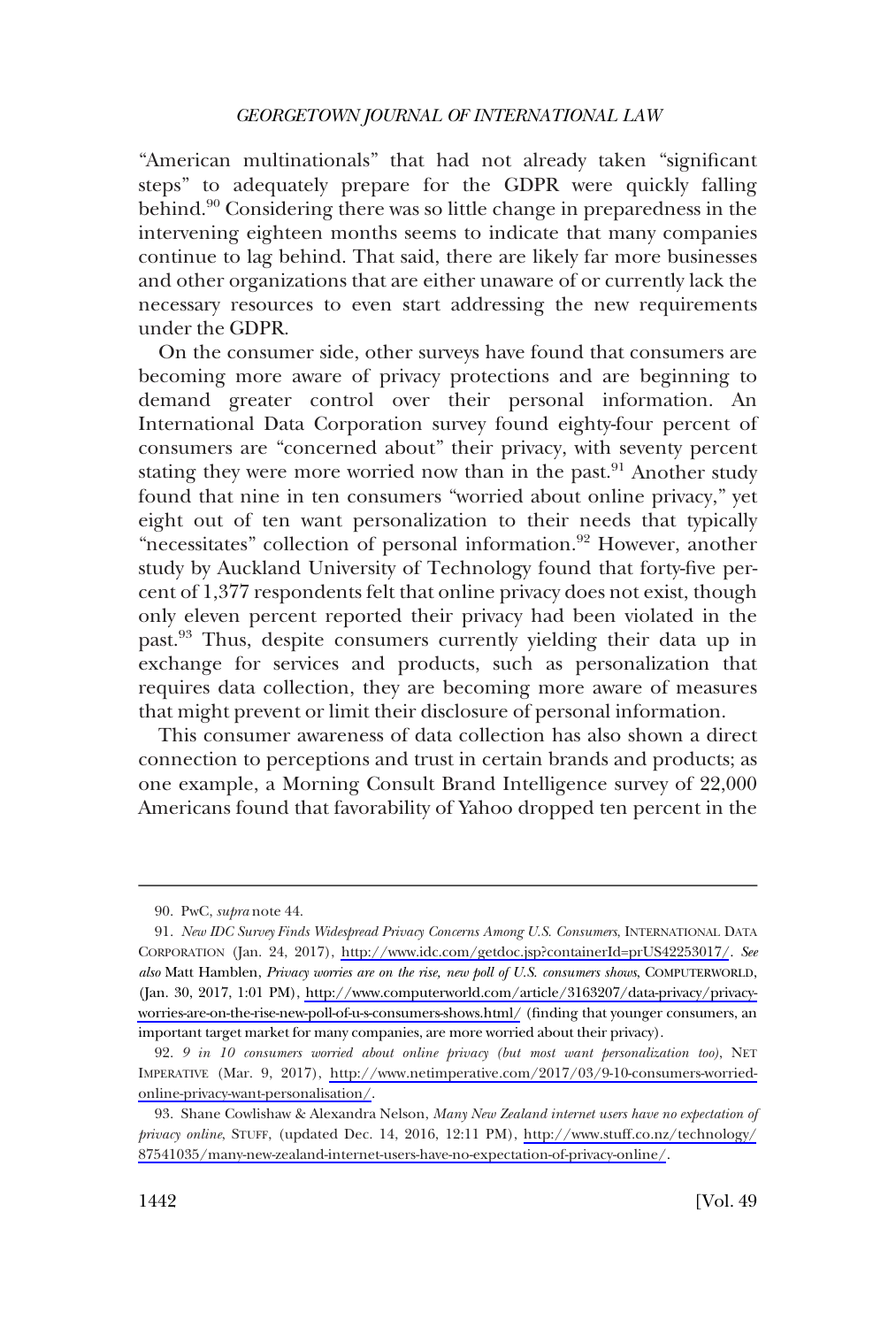<span id="page-18-0"></span>wake of its December 2016 breach notification.<sup>94</sup> Separately, a Cisco Institute study found that almost a quarter of businesses reported lost business opportunities from a "hack or a breach," while nearly a third stated a loss of revenue as a result of a "security incident."95 Thus, consumers want the freedom and tailor-made experiences the Internet can bring, but they are also wary, even without personal experience of privacy loss, to allow access to their PII. This consumer wariness is, in turn, affecting the bottom line for organizations that operationalize use of PII. As more consumers become aware of the GDPR, and as more investors become aware of the potential fines that are applicable, the market pressure on companies to adopt the EU's new standards is likely only to increase. In fact, as just one example, a coalition of U.S. and EU consumer and privacy rights groups urged Facebook to apply the GDPR principles globally just a month before the law went into effect.  $96$ As such, it is likely that the more agile and informed a corporation is with regard to privacy issues, the more likely it is to thrive in this new privacy-aware environment.97

### 3. Enforcement Provisions

Before deciding the level of compliance with GDPR's standards, companies are likely to ask: How enforceable is the GDPR? As one firm has pointed out, the GDPR provides new investigatory and corrective powers, in addition to the two-tiered fines.<sup>98</sup> The firm continues to suggest that businesses prioritize "their implementation actions" because Article 79 suggests a broad jurisdiction and right to remedy under the law. Essentially, this provision allows for an individual to raise a complaint wherever the business "has an establishment" or where the "data

Amir Nasr, *Consumer's Views of Yahoo Dropped After Latest Data Breach Disclosure*, Morning 94. Consult (Mar. 6, 2017, 4:22 PM), [https://morningconsult.com/2017/03/06/consumers-views](https://morningconsult.com/2017/03/06/consumers-views-yahoo-dropped-latest-data-breach-disclosure/)[yahoo-dropped-latest-data-breach-disclosure/](https://morningconsult.com/2017/03/06/consumers-views-yahoo-dropped-latest-data-breach-disclosure/) (representing a drop from 73 percent to 63 percent favorability).

<sup>95.</sup> Sean Michael Kerner, *Cisco Report Reveals Business Impact of Data Security*, eWeek (Jan. 31, 2017), [http://www.eweek.com/security/cisco-report-reveals-business-impact-of-data-security/.](http://www.eweek.com/security/cisco-report-reveals-business-impact-of-data-security/)

<sup>96.</sup> Natasha Lomas, *Facebook Urged to Make GDPR Its "Baseline Standard" Globally*, TechCrunch (Apr. 9, 2018), [https://techcrunch.com/2018/04/09/facebook-urged-to-make-gdpr-its-baseline](https://techcrunch.com/2018/04/09/facebook-urged-to-make-gdpr-its-baseline-standard-globally/)[standard-globally/](https://techcrunch.com/2018/04/09/facebook-urged-to-make-gdpr-its-baseline-standard-globally/).

*Businesses still confused about GDPR*, Help Net Security, Mar. 1, 2017, [https://www.](https://www.helpnetsecurity.com/2017/03/01/gdpr-confusion/) 97. [helpnetsecurity.com/2017/03/01/gdpr-confusion/](https://www.helpnetsecurity.com/2017/03/01/gdpr-confusion/).

Nuria Pastor & Georgia Lawrence, *Getting to know the GDPR, Part 10 – Enforcement under the*  98. *GDPR – What happens if you get it wrong*, Field Fisher: Privacy, SECURITY and Info. L. BLOG (Mar. 5, 2016, 4:45 PM), [http://privacylawblog.fieldfisher.com/2016/getting-to-know-the-gdpr-part-10](http://privacylawblog.fieldfisher.com/2016/getting-to-know-the-gdpr-part-10-enforcement-under-the-gdpr-what-happens-if-you-get-it-wrong/)  [enforcement-under-the-gdpr-what-happens-if-you-get-it-wrong/](http://privacylawblog.fieldfisher.com/2016/getting-to-know-the-gdpr-part-10-enforcement-under-the-gdpr-what-happens-if-you-get-it-wrong/).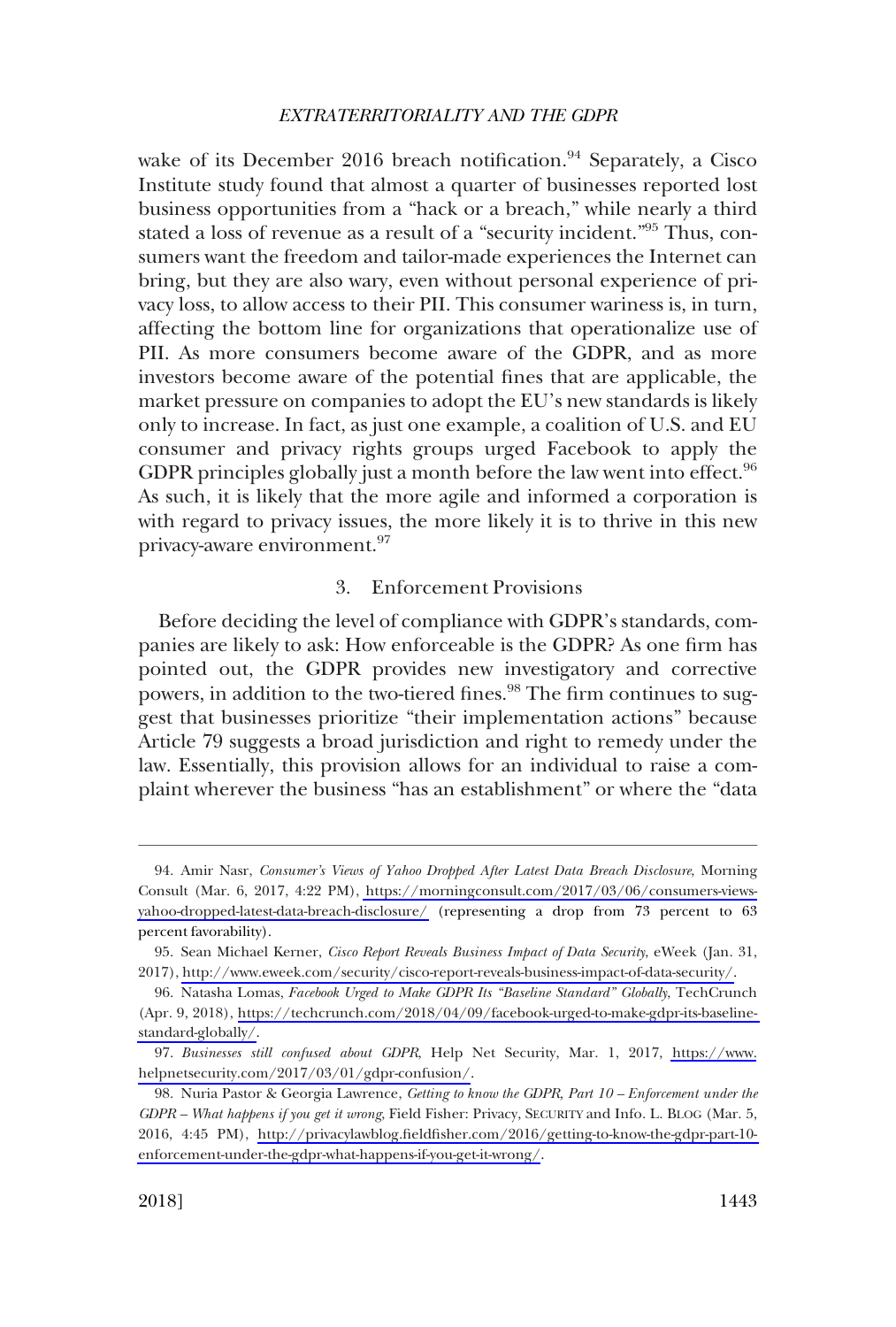subject has his or her habitual residence."<sup>99</sup> Connected with the "one stop shop" provision detailed in Appendix I, this will essentially provide data subjects the opportunity to forum shop, finding the DPA with the most bandwidth, availability, and aggressive stance.<sup>100</sup>

This uniformity of law does not necessarily translate to uniform enforcement, though, because each member state maintains control of its own supervisory authority.<sup>101</sup> Because the GDPR is a regulation, it is "applied in its entirety" in all EU member states simultaneously as of May 2018.<sup>102</sup> In contrast, directives such as the DPD allow individual member states to devise their own laws aimed at achieving a common goal.103 One example of this is the EU consumer rights directive, which encouraged member states with different judicial systems to enact legislation that would best achieve the goals of the directive.<sup>104</sup> Though there are some provisions in the GDPR that will allow member states to use their own thresholds, such as the age of consent for children, the fundamental protections are the same.<sup>105</sup> Germany is in the process of amending and updating its data protection law to do just this, reiterating many of the pieces of the GDPR while taking advantage of the law's flexible provisions.<sup>106</sup>

103. *Regulations, Directives and other acts, supra* note 21.

104. Directive 2011/83/EU, of the European Parliament and of the Council of 25 October 2011, 2011 O.J. (L 304) 64, [http://eur-lex.europa.eu/legal-content/EN/TXT/PDF/?uri=](http://eur-lex.europa.eu/legal-content/EN/TXT/PDF/?uri=CELEX:32011L0083&from=EN/)  [CELEX:32011L0083&from=EN/](http://eur-lex.europa.eu/legal-content/EN/TXT/PDF/?uri=CELEX:32011L0083&from=EN/).

GDPR, *supra* note 1, art. 8. *See also* James Titcomb, *Britain opts out of EU law setting social*  105. *media age of consent at 16*, Telegraph (Dec. 16, 2015 2:42 PM), [http://www.telegraph.co.uk/](http://www.telegraph.co.uk/technology/internet/12053858/Britain-opts-out-of-EU-law-raising-social-media-age-of-consent-to-16.html/) [technology/internet/12053858/Britain-opts-out-of-EU-law-raising-social-media-age-of-consent](http://www.telegraph.co.uk/technology/internet/12053858/Britain-opts-out-of-EU-law-raising-social-media-age-of-consent-to-16.html/)[to-16.html/](http://www.telegraph.co.uk/technology/internet/12053858/Britain-opts-out-of-EU-law-raising-social-media-age-of-consent-to-16.html/) (discussing UK's push for the flexibility to revert to age 13 for online consent); *Briefing Note: Age of Consent in the General Data Protection Regulation*, ICT Coalition, [http://](http://ictcoalition.org/gallery/96/Briefing-Note-Age-of-Consent-in-the-General-Data-Protection-Regulation[3].pdf/) [ictcoalition.org/gallery/96/Briefing-Note-Age-of-Consent-in-the-General-Data-Protection-Regulation](http://ictcoalition.org/gallery/96/Briefing-Note-Age-of-Consent-in-the-General-Data-Protection-Regulation[3].pdf/) [\[3\].pdf/](http://ictcoalition.org/gallery/96/Briefing-Note-Age-of-Consent-in-the-General-Data-Protection-Regulation[3].pdf/) (last visited Apr. 27, 2017) (requesting the age of consent be reverted to 13 to create true conformity of law throughout the EU).

106. Tim Wybitul, German Government Presents Revised Draft GDPR Implementation Bill, Chronicle of Data Protection L. Blog : International/EU Privacy (Jan. 30, 2017), [http://www.](http://www.hldataprotection.com/2017/01/articles/international-eu-privacy/german-government-presents-revised-draft-gdpr-implementation-bill/) [hldataprotection.com/2017/01/articles/international-eu-privacy/german-government-presents](http://www.hldataprotection.com/2017/01/articles/international-eu-privacy/german-government-presents-revised-draft-gdpr-implementation-bill/)[revised-draft-gdpr-implementation-bill/](http://www.hldataprotection.com/2017/01/articles/international-eu-privacy/german-government-presents-revised-draft-gdpr-implementation-bill/).

<sup>99.</sup> GDPR, *supra* note 1, art. 79(1)-(2).

<sup>100.</sup> *See infra* Appendix I (detailing growth of DPA enforcement powers and capacity).

<sup>101.</sup> See infra Appendix I for a description of the interplay between supervisory authorities and their growth in the years since the passage of the GDPR.

*Regulations, Directives and other acts, supra* note 21. For one example of another EU 102. regulation with similar international impact, see generally Regulation 2015/478, 2015 O.J. (L 83) 16, [http://eur-lex.europa.eu/legal-content/EN/TXT/PDF/?uri=CELEX:32015R0478&from=](http://eur-lex.europa.eu/legal-content/EN/TXT/PDF/?uri=CELEX:32015R0478&from=EN/) [EN/](http://eur-lex.europa.eu/legal-content/EN/TXT/PDF/?uri=CELEX:32015R0478&from=EN/) (regulating common rules for imports, a high-priority issue that requires simultaneously and virtually identical enforcement to achieve its true aim).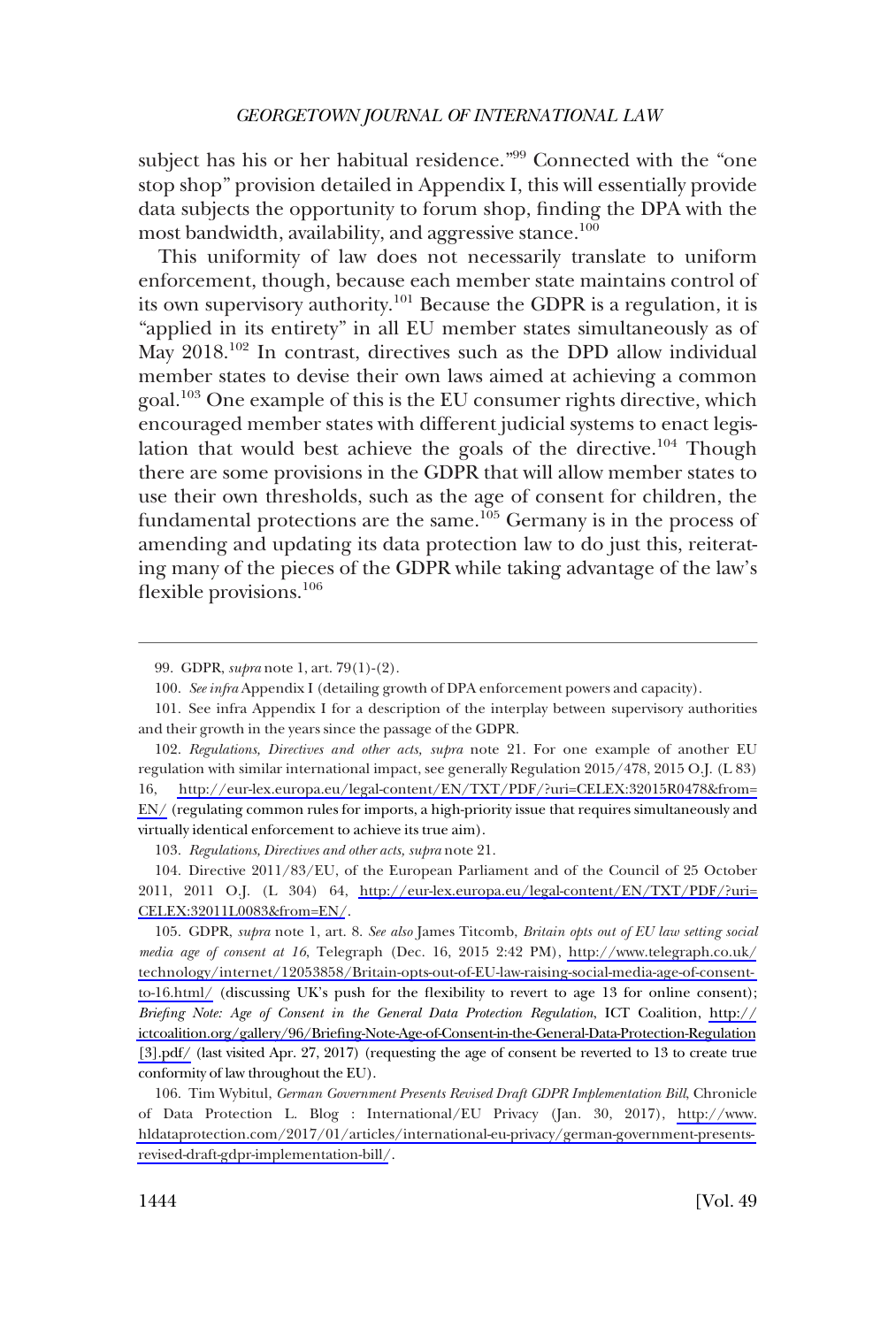However, as one author has put it, there are great questions about the efficacy of applying equal standards to controllers and processors and the effects that may have on cross-border data flows and business.107 As cross-border data flows is still a relatively young issue, international taxation in the EU may prove a helpful comparison for how member states may view GDPR enforcement.<sup>108</sup> Due to its breadth and depth, there is a major question about the ability of the enforcement bodies to control the thousands of global businesses to which the GDPR applies.109 Thus, many companies are now in a position where they will be debating whether or not the cost of compliance is worth the proportional risk of having actions brought against them.<sup>110</sup>

Despite fines and extraterritoriality provisions eclipsing even the FCPA, many companies may still elect to deprioritize GDPR compliance for now.111 This may be because the firm is willing to take the compliance risk, remains unaware of or does not understand the law, or simply reasons it will be less likely than other organizations to be among the first targets of DPA investigations. Regardless of the reason, the choice is at least a several million euro toss of the dice.<sup>112</sup> The risk does not end there; as one organization has pointed out, the GDPR provides additional protections and disclosure requirements to encourage

109. Rita Heimes & Sam Pfeifle, *supra* note 59 (estimating that 75,000 companies will require a DPO, a standard requirement for businesses that utilize or harbor EU data subject information compared with only 28,000 between the EU and the U.S. combined).

110. Appendix I further describes the growth and improved power of the EU DPAs, including exponential growth in funding since the passage of the GDPR in 2014, the new powers granted to the EC and the individual DPAs, as well as the impact of the "one stop shop" provisions.

111. Monica McDonnell, *Deprioritising GDPR: Is it a Risk Worth Taking*, Informatica Blog (Feb. 9, 2017), [https://blogs.informatica.com/2017/02/09/deprioritising-gdpr-risk-worth-taking/#fbid=](https://blogs.informatica.com/2017/02/09/deprioritising-gdpr-risk-worth-taking/#fbid=x0v8jp5RP7P) [x0v8jp5RP7P](https://blogs.informatica.com/2017/02/09/deprioritising-gdpr-risk-worth-taking/#fbid=x0v8jp5RP7P).

Lokke Moerel, *GDPR conundrums: Data transfer*, IAPP: PRIVACY TRACKER (June 9, 2016), 107. [https://iapp.org/news/a/gdpr-conundrums-data-transfer/.](https://iapp.org/news/a/gdpr-conundrums-data-transfer/)

<sup>108.</sup> For a discussion on ease of paying taxes correlated with statutory and effective tax rates, see, e.g., Andrew Packman & Neville Howlett, *Paying Taxes 2017: In-depth analysis on tax systems in 190 economies*, PWC, <https://www.pwc.com/gx/en/services/tax/paying-taxes-2017.html>(last visited Apr. 27, 2017). *See also* Kyle Pomerleau & Emily Potosky, *Corporate Income Tax Rates around the World, 2016*, TAX FOUNDATION (Aug. 18, 2016), [https://taxfoundation.org/corporate-income](https://taxfoundation.org/corporate-income-tax-rates-around-world-2016/)t[ax-rates-around-world-2016/](https://taxfoundation.org/corporate-income-tax-rates-around-world-2016/) (comparing tax rate attractiveness across nearly all countries, globally).

<sup>112.</sup> *Id*. That gamble is not just limited to the fines leveraged by the EU DPAs. Shareholders would very likely bring derivative suits against the company for failing to get in compliance during a multi-year ramp up to enforcement. *See, e.g*., Seth Aronson et al., *United States: Shareholder Derivative Actions: From Cradle to Grave*, MONDAQ: CORP./COMMERCIAL L. BLOG [http://www.](http://www.mondaq.com/unitedstates/x/87654/Directors+Officers/Shareholder+Derivative+Actions+From+Cradle+To+Grave/)  [mondaq.com/unitedstates/x/87654/Directors](http://www.mondaq.com/unitedstates/x/87654/Directors+Officers/Shareholder+Derivative+Actions+From+Cradle+To+Grave/)+Officers/Shareholder+Derivative+Actions+  $From + Cradle + To + Grave/$  (last updated Jan. 28, 2010).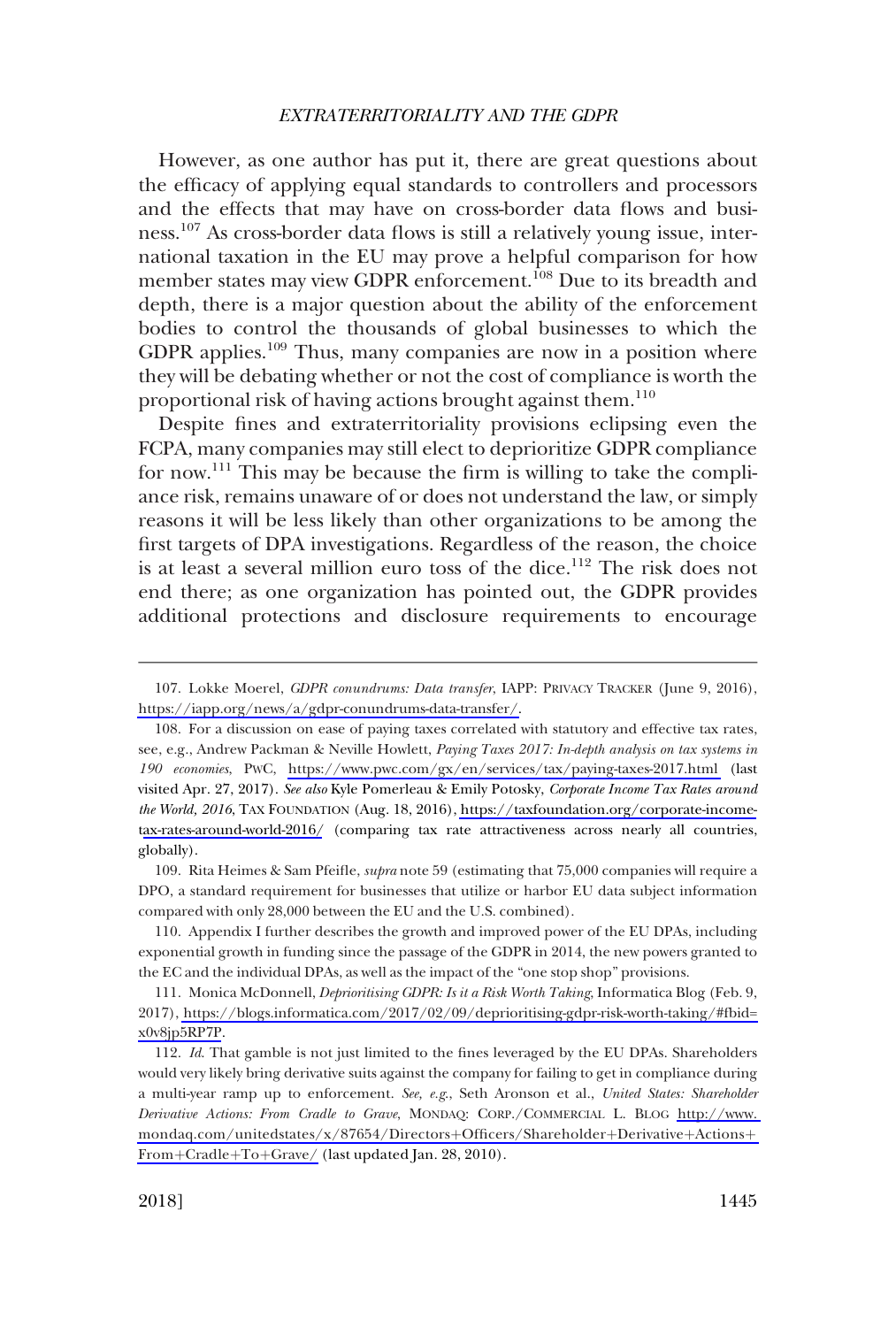<span id="page-21-0"></span>whistleblowing, meaning that companies will risk increased exposure for noncompliance from the inside as well.<sup>113</sup> This will be most potent for companies with employees or other facilities with direct exposure to the EU or that are located in the EU.<sup>114</sup> On the whole, it seems reasonable to speculate that companies will at least seek to apply some minimum standards from the GDPR if they control or process EU data in the next few years.115 Due to whistleblower provisions and the effect of the "one stop shop" provisions outlined in Appendix I, it is also likely these decisions will correlate positively with the organization's footprint in the EU.

### III. POTENTIAL IMPACT BY THE GDPR ON GLOBAL DPIAS AND DPOS

Due to the increased enforcement, extraterritoriality, consumer awareness, and market pressures, most companies who either control or process PII covered by the GDPR are facing tough decisions on whether they will implement the provisions globally or only in the EU. While the GDPR does have a very broad extraterritorial scope, it only applies to data received from data subjects controlled by EU law.116 In other words, global companies may elect to apply the provisions of the GDPR differently, with certain protections available only to the data subjects protected by GDPR.<sup>117</sup> However, the increasing demand by

<sup>113.</sup> Karin Henriksson, *Implications of the General Data Protection Regulation On Corporate Whistleblowing*, ETHIC INTELLIGENCE, (Dec. 12, 2016), [http://www.ethic-intelligence.com/experts/](http://www.ethic-intelligence.com/experts/17525-implications-general-data-protection-regulation-corporate-whistleblowing/) [17525-implications-general-data-protection-regulation-corporate-whistleblowing/.](http://www.ethic-intelligence.com/experts/17525-implications-general-data-protection-regulation-corporate-whistleblowing/) *See also*, Claire Johnson & Jessica Nall, *United States: Revenge of the Whistle-Blower: Possible Consequences of Compliance Failures*, MONDAQ: CORP./COMMERCIAL L. BLOG, [http://www.mondaq.com/unitedstates/x/](http://www.mondaq.com/unitedstates/x/574742/Compliance/Revenge+Of+The+WhistleBlower+Possible+Consequences+Of+Compliance+Failures/) [574742/Compliance/Revenge](http://www.mondaq.com/unitedstates/x/574742/Compliance/Revenge+Of+The+WhistleBlower+Possible+Consequences+Of+Compliance+Failures/)+Of+The+WhistleBlower+Possible+Consequences+Of+Compliance+ [Failures/](http://www.mondaq.com/unitedstates/x/574742/Compliance/Revenge+Of+The+WhistleBlower+Possible+Consequences+Of+Compliance+Failures/) (last updated Mar. 7, 2017) (arguing that compliance costs in the U.S. are likely to increase due to lack of whistleblower protections).

<sup>114.</sup> See, e.g., Stefan Nerinckx, Tim Van Canneyt & Gaëtan Goossens, *The New EU Data Protection Regime from an HR Perspective*, AM. CHAMBER OF COMMERCE BELG., [http://www.amcham.be/](http://www.amcham.be/publications/amcham-connect/2016/march/fieldfisher-gdpr-data-protection-human-resources-hr-perspective/)  [publications/amcham-connect/2016/march/fieldfisher-gdpr-data-protection-human-resources](http://www.amcham.be/publications/amcham-connect/2016/march/fieldfisher-gdpr-data-protection-human-resources-hr-perspective/)[hr-perspective/](http://www.amcham.be/publications/amcham-connect/2016/march/fieldfisher-gdpr-data-protection-human-resources-hr-perspective/) (last visited Apr. 27, 2017) (discussing the increased rights of employees, where these will be strongest in the EU).

<sup>115.</sup> Because the non-compliance yields a much different inquiry, further research should be done in short order to hypothesize the number of companies that will seek GDPR adoption globally.

<sup>116.</sup> GDPR, *supra* note 1, art. 2(2). The regulation does not specify EU citizens though and the European Commission has been clear to emphasize the belief expressed in the GDPR. GDPR, *supra* note 1, at pmbl. ¶ 1. *See also Protection of Personal Data, supra* note 8 ("Everyone has the right to the protection of personal data").

<sup>117.</sup> See Carol Umhoefer & Caroine Chancé, *The Applicability of EU Data Protection Laws to Non-EU Businesses*, DLA Piper: Privacy Matters L. BLOG (Apr. 4, 2016), [http://blogs.dlapiper.com/](http://blogs.dlapiper.com/privacymatters/europe-the-applicability-of-eu-data-protection-laws-to-non-eu-businesses/) [privacymatters/europe-the-applicability-of-eu-data-protection-laws-to-non-eu-businesses/.](http://blogs.dlapiper.com/privacymatters/europe-the-applicability-of-eu-data-protection-laws-to-non-eu-businesses/)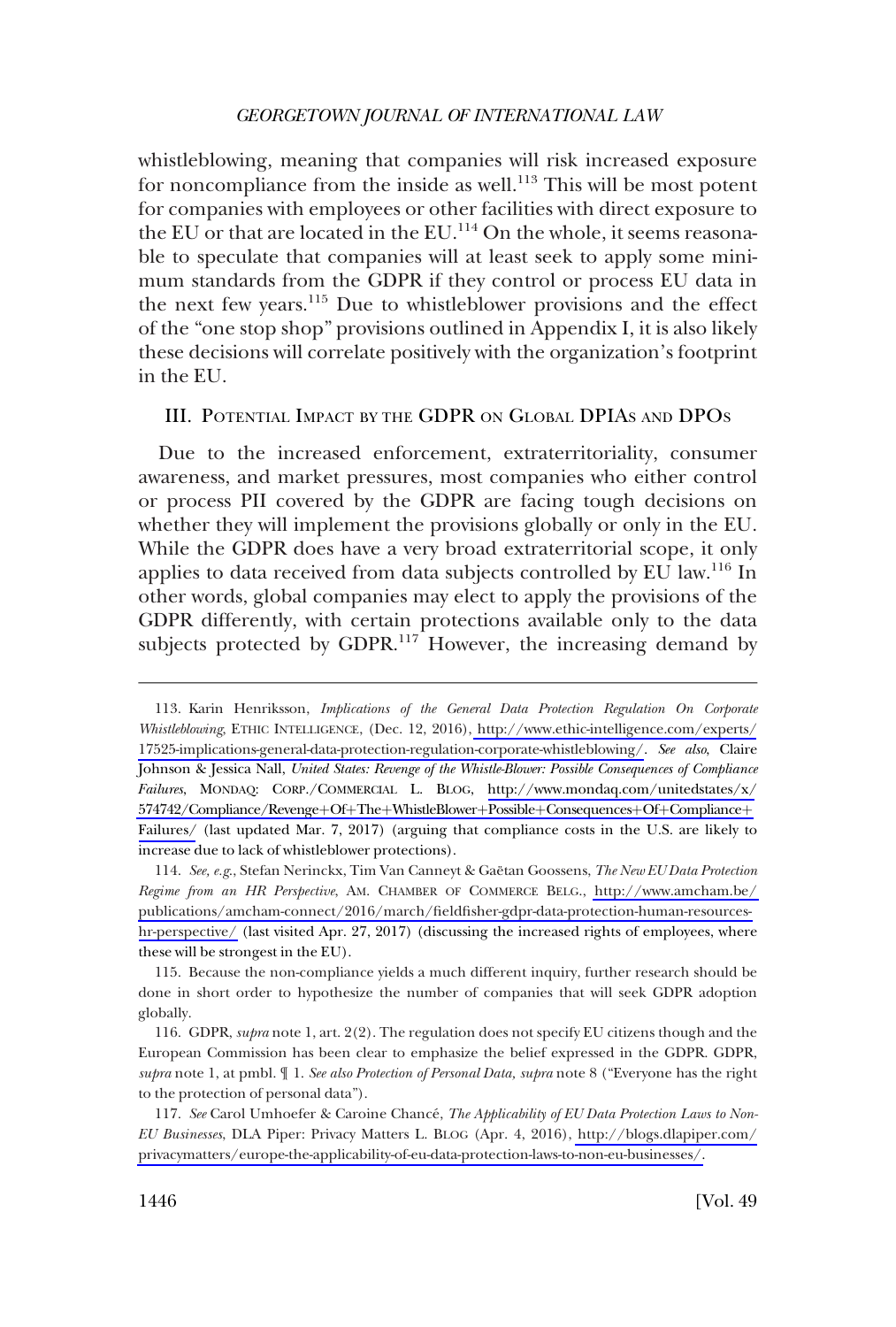<span id="page-22-0"></span>consumers for privacy protections, cost of differential cybersecurity infrastructure, and market competition may also drive these companies to begin prospectively applying the standards in the GDPR where they are not legally required to.<sup>118</sup> As such, companies who want to have at least minimum compliance with GDPR will likely bucket GDPR compliance decisions into three categories. These categories will include: A) provisions they will only apply in the EU; B) provisions they will apply globally; and C)provisions they may apply regionally or are otherwise unsure of until enforcement actions are made.<sup>119</sup> Companies opting to make decisions under A) and B) are analyzed in turn below.

### A. *Provisions Applicable only in the EU or on a Limited Regional Basis*

Companies are beginning to draw lines in the sand for provisions they feel are too burdensome to implement globally or that they feel may restrict another human right if implemented as required by the EU.<sup>120</sup> Just because the EU wishes to have certain protections does not mean other countries will share the same feelings; freedom of speech has at times come in direct conflict with some privacy protections, such as the "right to be forgotten."121 Otherwise, if a company feels that the GDPR will disrupt its ability to earn revenue or do business and that consumers with different cultural feelings will not share the same concerns outside the EU, they will refuse to implement the changes globally.122 Thus, companies are likely to resist a global compliance regime for GDPR provisions they believe are too burdensome, too expensive, or that are contrary to their own corporate visions of human rights

*See, e.g*., Warwick Ashford, *European data protection law to give consumers more control*, 118. COMPUTER WEEKLY (Mar. 6, 2017), [http://www.computerweekly.com/news/450414345/](http://www.computerweekly.com/news/450414345/European-data-protection-law-to-give-consumers-more-control/) [European-data-protection-law-to-give-consumers-more-control/](http://www.computerweekly.com/news/450414345/European-data-protection-law-to-give-consumers-more-control/).

<sup>119.</sup> More research should be done to determine how companies are making these decisions, especially for provisions they will only provide regionally or await further enforcement actions from the DPAs first.

<sup>120.</sup> For an analysis of some GDPR provisions found to be frustrating for U.S. companies and privacy proponents, see Lindsay Rowntree, *An American Perspective: The Three Worst Things About the EU GDPR*, ExchangeWire, (July 7, 2016), [https://www.exchangewire.com/blog/2016/07/07/an](https://www.exchangewire.com/blog/2016/07/07/an-american-perspective-the-three-worst-things-about-the-eu-gdpr/)[american-perspective-the-three-worst-things-about-the-eu-gdpr/.](https://www.exchangewire.com/blog/2016/07/07/an-american-perspective-the-three-worst-things-about-the-eu-gdpr/)

*See, e.g*., Eugene Volokh, *Freedom of Speech and Information Privacy: The Troubling Implications*  121. *of a Right to Stop People From Speaking About You*, 52 Stan. L. Rev. 1049, sec. V (2000), [http://www2.](http://www2.law.ucla.edu/volokh/privacy.htm) [law.ucla.edu/volokh/privacy.htm](http://www2.law.ucla.edu/volokh/privacy.htm) (comparing the protections of the First Amendment to informational privacy demands).

<sup>122.</sup> Sherri J. Deckelboim, *Consumer Privacy on an International Scale: Conflicting Viewpoints Underlying the EU-U.S. Privacy Shield Framework and How the Framework will Impact Privacy Advocates, National Security, and Businesses*, 48 GEO. J. INT'L L. 263, 293 (2016), [https://www.law.georgetown.](https://www.law.georgetown.edu/academics/law-journals/gjil/recent/upload/Deckelboim.PDF/)  [edu/academics/law-journals/gjil/recent/upload/Deckelboim.PDF/](https://www.law.georgetown.edu/academics/law-journals/gjil/recent/upload/Deckelboim.PDF/).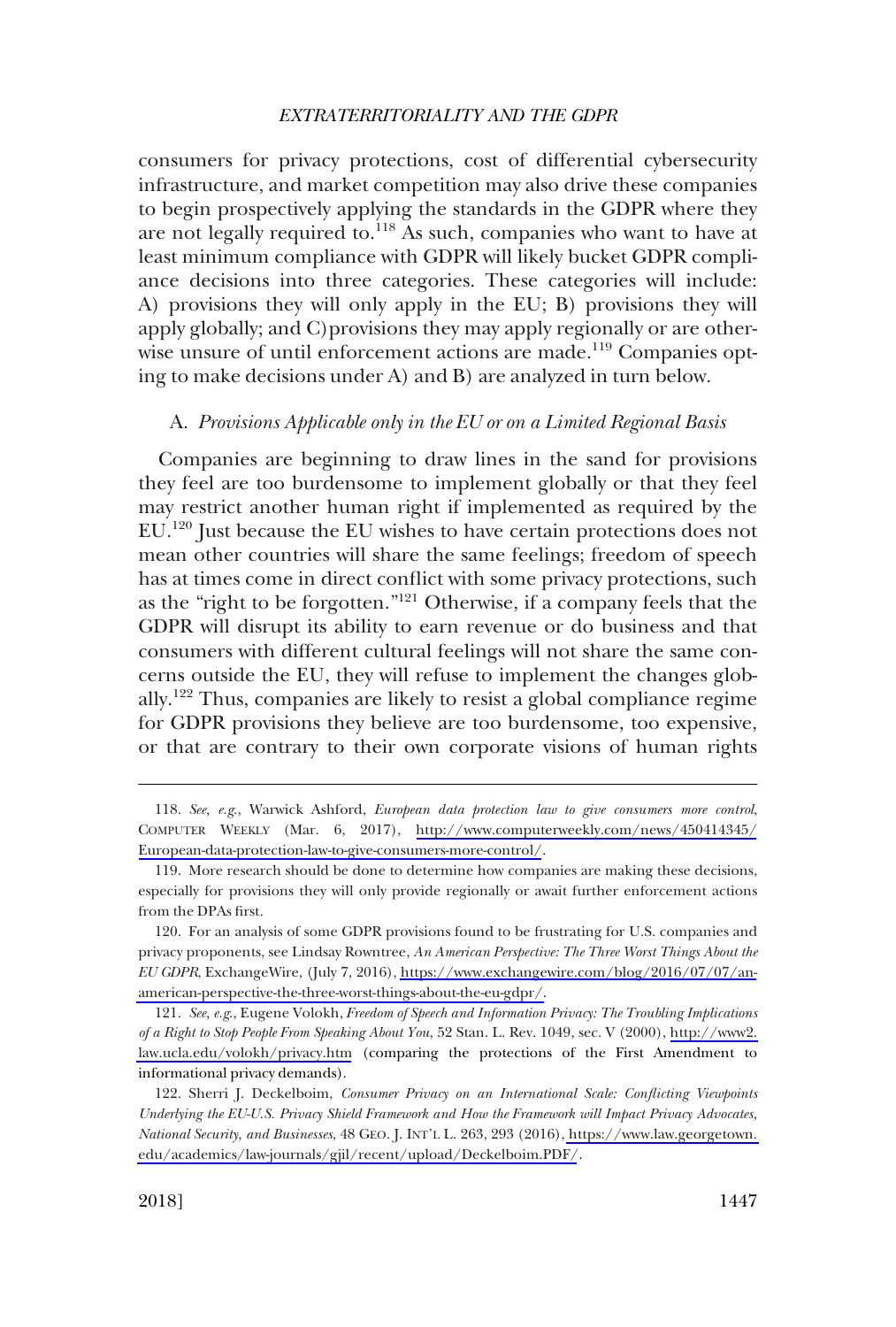protections. Some of these provisions are likely to include the age of consent, data portability, and the right to data erasure.<sup>123</sup>

Because the GDPR is so large in both its scope and the level of change it will bring to privacy protections around the world, there are dozens of provisions that require clarification.<sup>124</sup> Just to help interpret the law, the EC has written hundreds of recitals to accompany the eighty-eight-page law.125 As such, organizations will continue to analyze whether the global application of a provision would be cost effective and within the corporate vision, but they will most likely only do this once they have confidence in how the EU is likely to enforce the provision.<sup>126</sup> Furthermore, certain provisions may be required to utilize the EU's adequacy findings and mechanisms available to only select countries; this may lead those companies to apply the restrictions only to the level required by the applicable laws in those countries.<sup>127</sup> Some of these provisions might include the breach notification provisions, right to object to processing, and consent agreements.<sup>128</sup>

124. For a list of all recitals to the GDPR, see *Recitals*, INTERSOFT CONSULTING, [https://gdpr](https://gdpr-info.eu/recitals/)[info.eu/recitals/](https://gdpr-info.eu/recitals/) (last visited Apr. 27, 2017).

125. *Id*.

<sup>123.</sup> The right to be forgotten is, perhaps, the most controversial privacy protection in to date, and while there is not sufficient time to elaborate on it in depth here the following may provide a brief, but helpful analysis. At points where the right to be forgotten may conflict with the right to free speech, the EU has held that it is a fundamental human right to have your information removed from any public place. Case C-131/12, Google Spain SL v. Agencia Espanola de Proteccion de Datos, 2014 E.C.R. 317, [http://eur-lex.europa.eu/legal-content/EN/TXT/?uri=](http://eur-lex.europa.eu/legal-content/EN/TXT/?uri=CELEX%3A62012CJ0131/)  [CELEX%3A62012CJ0131/](http://eur-lex.europa.eu/legal-content/EN/TXT/?uri=CELEX%3A62012CJ0131/). This concept has been distilled into regulatory language in GDPR Article 17, titled the "Right to erasure 'right to be forgotten'," and explains that data subjects have the right to request erasure of their data without "undue delay" from controllers or processors of the data subject's personally identifiable information. GDPR, *supra* note 1, art. 17. Furthermore, as one article has argued, this digital right is of such great importance because medical research has found that the ability for the human brain to forget is "as critically important to consciousness as the ability to recall." Michael L. Rustad & Sanna Kulevska, *Reconceptualizing the Right to be forgotten to Enable Transatlantic Data Flow*, 28 HARV. J. L. & TECH 349, 352 (2015).

<sup>126.</sup> The ICO's political data inquiry in Cambridge Analytica and Facebook may be one example of this type of decision; however, with Brexit still pending, many companies will want to see the actions of other DPAs as well. *See* David Pegg & Alex Hern, *What Triggered the ICO's Political Data Inquiry?*, Guardian (July 10, 2018, 7:01 PM), [https://www.theguardian.com/uk-news/2018/](https://www.theguardian.com/uk-news/2018/jul/11/what-triggered-the-icos-political-data-inquiry/) [jul/11/what-triggered-the-icos-political-data-inquiry/](https://www.theguardian.com/uk-news/2018/jul/11/what-triggered-the-icos-political-data-inquiry/).

<sup>127.</sup> *See generally* Deckelboim, *supra* note 122 (discussing the actions organizations may take in the wakes of the Privacy Shield Program's creation and installment of the GDPR).

<sup>128.</sup> Though beyond the scope of this paper, the new definition for consent is proving to be a hot button issue. The GDPR defines consent as a "freely given, specific, informed and unambiguous indication" in the form of a statement, or "clear affirmative action," and prescribes detailed conditions for its validity. GDPR, *supra* note 1, art. 4(8), 7. *See also* Alex van der Wolk & Sotirios Petrovas, *The EU General Data Protection Regulation: A Primer for International Business*,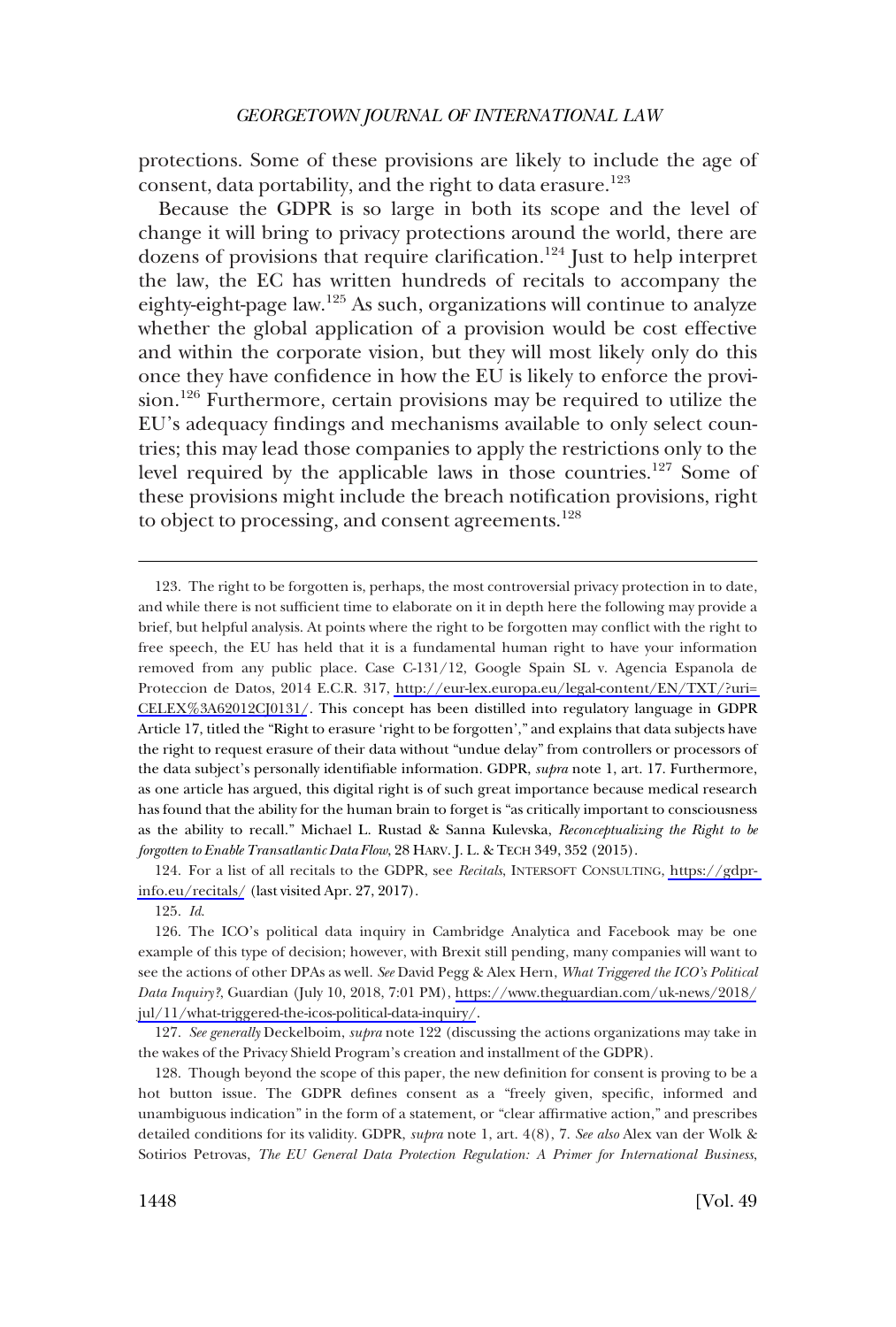### <span id="page-24-0"></span>B. *Likelihood of DPIA and DPO Provisions to be Implemented Globally*

Companies are likely to implement regulations in the GDPR globally where the provisions will provide opportunities for improved infrastructure for the company; where a policy creates an unrecoverable sunk cost when applied in the EU; or where the consumers or investors are beginning to demand the protections elsewhere.<sup>129</sup> Among this growing list of provisions, the requirements for data protection officers and data impact assessments stand as two of the most likely and most impactful provisions to be implemented globally by firms seeking GDPR compliance.130

### 1. Data Protection Impact Assessment Provision

The DPIA requires companies that act as controllers to think constructively – with the consumers' rights in mind – about the scope of how data is collected, retained, and utilized.131 While this is technically only required for PII received from data subjects residing in the EU, many companies may find that applying the DPIA broadly throughout their entire business practice will not only act as a sign of good faith to the DPAs but also to their consumers worldwide.<sup>132</sup> The U.K. Modern Slavery Act<sup>133</sup> may prove a useful foil for just this kind of consumer demand for transparency, and though not a perfect correlation, The Charter of Fundamental Rights of the European Union emphasize

131. GDPR, *supra* note 1, art. 35(9) ("Where appropriate, the controller shall seek the views of data subjects or their representatives on the intended processing, without prejudice to the protection of commercial or public interests or the security of processing operations").

MORRISON FOERSTER PRIVACY & DATA SECURITY L. BLOG (Mar. 23, 2016), [https://www.mofo.com/](https://www.mofo.com/resources/publications/the-eu-general-data-protection-regulation-a-primer-for-international-business.html/) [resources/publications/the-eu-general-data-protection-regulation-a-primer-for-international](https://www.mofo.com/resources/publications/the-eu-general-data-protection-regulation-a-primer-for-international-business.html/)[business.html/](https://www.mofo.com/resources/publications/the-eu-general-data-protection-regulation-a-primer-for-international-business.html/) (providing an outside analysis of how this might be interpreted for firms).

<sup>129.</sup> See generally EU FINALIZES GENERAL DATA PROTECTION REGULATION: IMPLICATIONS FOR U.S. BUSINESSES, Wiley Rein: Privacy in Focus 4, 4-6 (Jan. 2016), [https://www.wileyrein.com/media/](https://www.wileyrein.com/media/newsletterissue/183_Privacy%20In%20Focus%20January%202016.pdf/)  [newsletterissue/183\\_Privacy%20In%20Focus%20January%202016.pdf/](https://www.wileyrein.com/media/newsletterissue/183_Privacy%20In%20Focus%20January%202016.pdf/).

*See, e.g*., Rafael Garcia del Poyo, Samuel Martinez & Jon Lanz, *Europe's General Data*  130. *Protection Regulation from a cyber security perspective*, FINANCIER WORLDWIDE (Sep. 2016), [https://](https://www.financierworldwide.com/europes-general-data-protection-regulation-from-a-cyber-security-perspective/#.WPuFw1PyvVo/) [www.financierworldwide.com/europes-general-data-protection-regulation-from-a-cyber-security](https://www.financierworldwide.com/europes-general-data-protection-regulation-from-a-cyber-security-perspective/#.WPuFw1PyvVo/)[perspective/#.WPuFw1PyvVo/](https://www.financierworldwide.com/europes-general-data-protection-regulation-from-a-cyber-security-perspective/#.WPuFw1PyvVo/) (providing an analysis of other provisions, including the more nuanced cybersecurity rules, also discussing the expectation for the GDPR to have a "considerable impact" on the global treatment of data use, protections, and security).

Alessandro Mantelero, *Competitive Value of Data Protection: The Impact of Data Protection*  132. *Regulation on Online Behavior*, 3 INT'L DATA PRIVACY L. 229, 229-30 (2013). *See also* Daniel Burrus, *The Privacy Revolt: The Growing Demand for Privacy-as-a-Service*, WIRED, [https://www.wired.com/](https://www.wired.com/insights/2015/03/privacy-revolt-growing-demand-privacy-service/)  [insights/2015/03/privacy-revolt-growing-demand-privacy-service/](https://www.wired.com/insights/2015/03/privacy-revolt-growing-demand-privacy-service/) (last visited Apr. 27, 2017).

<sup>133.</sup> Modern Slavery Act 2015, c. 30 (Eng.), [http://www.legislation.gov.uk/ukpga/2015/30/](http://www.legislation.gov.uk/ukpga/2015/30/pdfs/ukpga_20150030_en.pdf) [pdfs/ukpga\\_20150030\\_en.pdf.](http://www.legislation.gov.uk/ukpga/2015/30/pdfs/ukpga_20150030_en.pdf)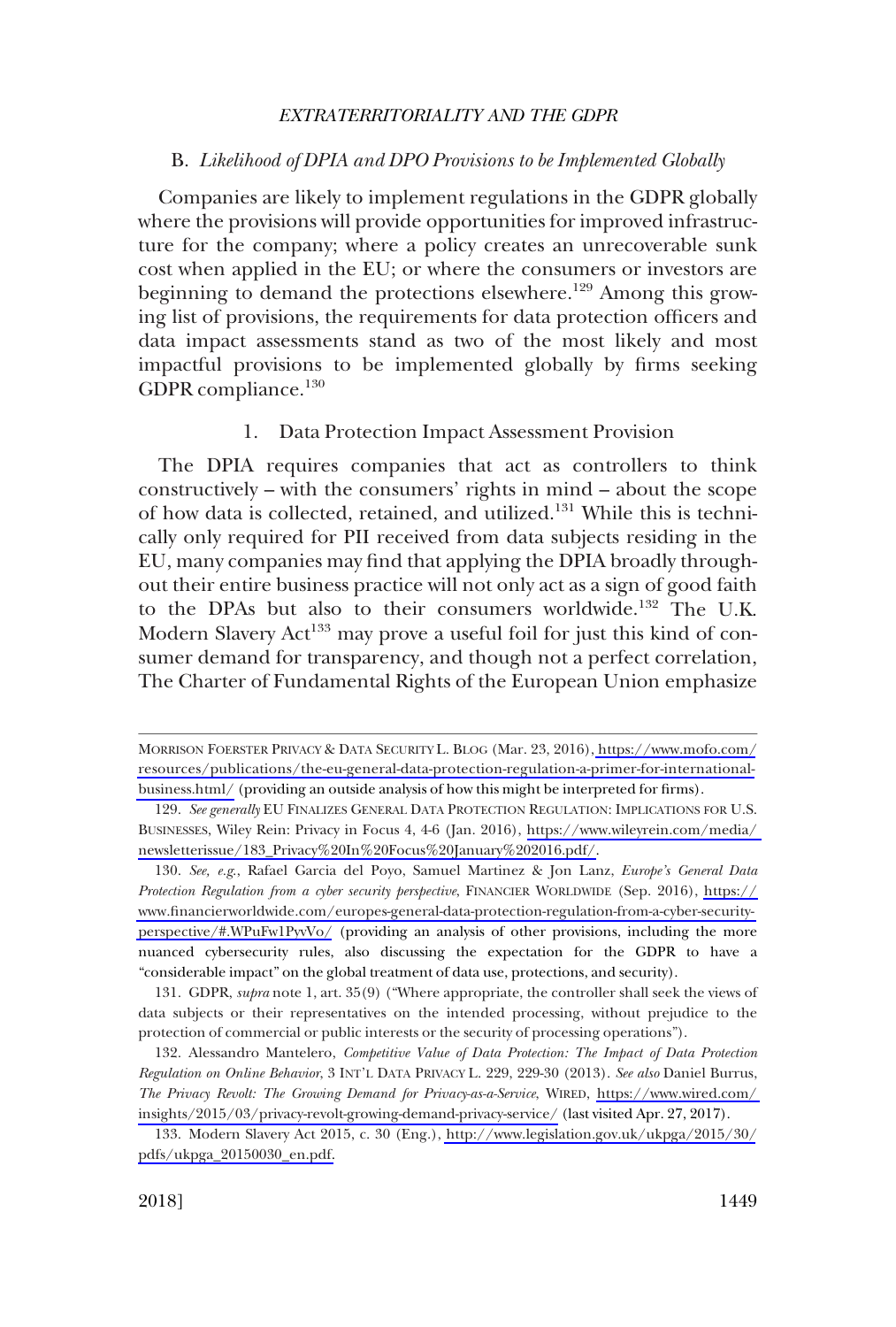<span id="page-25-0"></span>both human rights demands for greater supply chain and data transparency.134 The U.K. Modern Slavery Act may also provide useful comparative analysis in the context of applying the U.N. Guiding Principles on Business and Human Rights to corporate impact assessments. This comparison may provide the best analysis to the hypothesis that companies seeking GDPR compliance are more likely than not to use the DPIA globally rather than simply constraining it to data subjects directly protected by the law.

### *a. Current Law Comparison: UK Modern Slavery Act*

The Modern Slavery Act of 2015 was enacted in the United Kingdom in March 2015.<sup>135</sup> The law was passed to curtail global slavery, human trafficking, and labor exploitation.<sup>136</sup> While still relatively new, the law has spawned several statements of support from major businesses such as Unilever.<sup>137</sup> Section 54 of the law, entitled "Transparency in supply chains etc [sic]" requires all businesses that "suppl[y] goods or services"138 in the United Kingdom above a certain size (currently £36 million in global revenue) to make clear statements regarding their supply chain and its policies to avoid subsidizing human trafficking or slavery.<sup>139</sup> Though somewhat untested, this disclosure process has been thought of by many organizations as an evolving process that will yield more transparency as more companies recognize the demand from

<sup>134.</sup> Charter of Fundamental Rights of the European Union art. 8(1), Dec. 7, 2000, O.J. (C 364) 1, [http://eur-lex.europa.eu/legal-content/EN/TXT/?uriCELEX%3A32000X121 8%2801%29/](http://eur-lex.europa.eu/legal-content/EN/TXT/?uriCELEX%3A32000X1218%2801%29/) (last visited Apr. 13, 2016) (providing "that everyone has the right to the protection of personal data concerning him or her." GDPR, *supra* note 1, at pmbl. ¶ 1. *See also* Daniel Burrus, *supra* note 132.

*UK Modern Slavery Act*, Business and Human Rights resource center, [https://business-](https://business-humanrights.org/en/uk-modern-slavery-act/)135. [humanrights.org/en/uk-modern-slavery-act/](https://business-humanrights.org/en/uk-modern-slavery-act/) (last visited Apr. 27, 2017).

<sup>136.</sup> Jason Haynes, *The Modern Slavery Act (2015): A Legislative Commentary*, 37 STATUTE L. REV. 33, 33-35 (2016).

*See, e.g*., *UK Modern Slavery Act Transparency Statement*, UNILEVER (Jan. 2017), [https://www.](https://www.unilever.com/Images/unilever-slavery-and-human-trafficking-statement-2017_tcm244-498073_en.pdf) 137. [unilever.com/Images/unilever-slavery-and-human-trafficking-statement-2017\\_tcm244-](https://www.unilever.com/Images/unilever-slavery-and-human-trafficking-statement-2017_tcm244-498073_en.pdf) 

[<sup>498073</sup>\\_en.pdf](https://www.unilever.com/Images/unilever-slavery-and-human-trafficking-statement-2017_tcm244-498073_en.pdf) ("We welcome the requirements of section 54 of the Modern Slavery Act and see the transparency it encourages as coherent with our support for the UN Guiding Principles on Business and Human Rights and their requirement to 'know and show' that we are working to respect human rights").

Modern Slavery Act 2015, c. 30 § 54 (Eng.), [http://www.legislation.gov.uk/ukpga/2015/](http://www.legislation.gov.uk/ukpga/2015/30/pdfs/ukpga_20150030_en.pdf) 138. [30/pdfs/ukpga\\_20150030\\_en.pdf.](http://www.legislation.gov.uk/ukpga/2015/30/pdfs/ukpga_20150030_en.pdf)

For further analysis of the law, see Squire Patton Boggs*, The Modern Slavery Act: 10 Key*  139. *Points for Businesses*, GLOBAL SUPPLY CHAIN L. BLOG, [http://www.globalsupplychainlawblog.com/](http://www.globalsupplychainlawblog.com/files/2015/09/20453-Modern-Slavery-Act-Alert.pdf/)  [files/2015/09/20453-Modern-Slavery-Act-Alert.pdf/](http://www.globalsupplychainlawblog.com/files/2015/09/20453-Modern-Slavery-Act-Alert.pdf/) (last visited Apr. 27, 2017).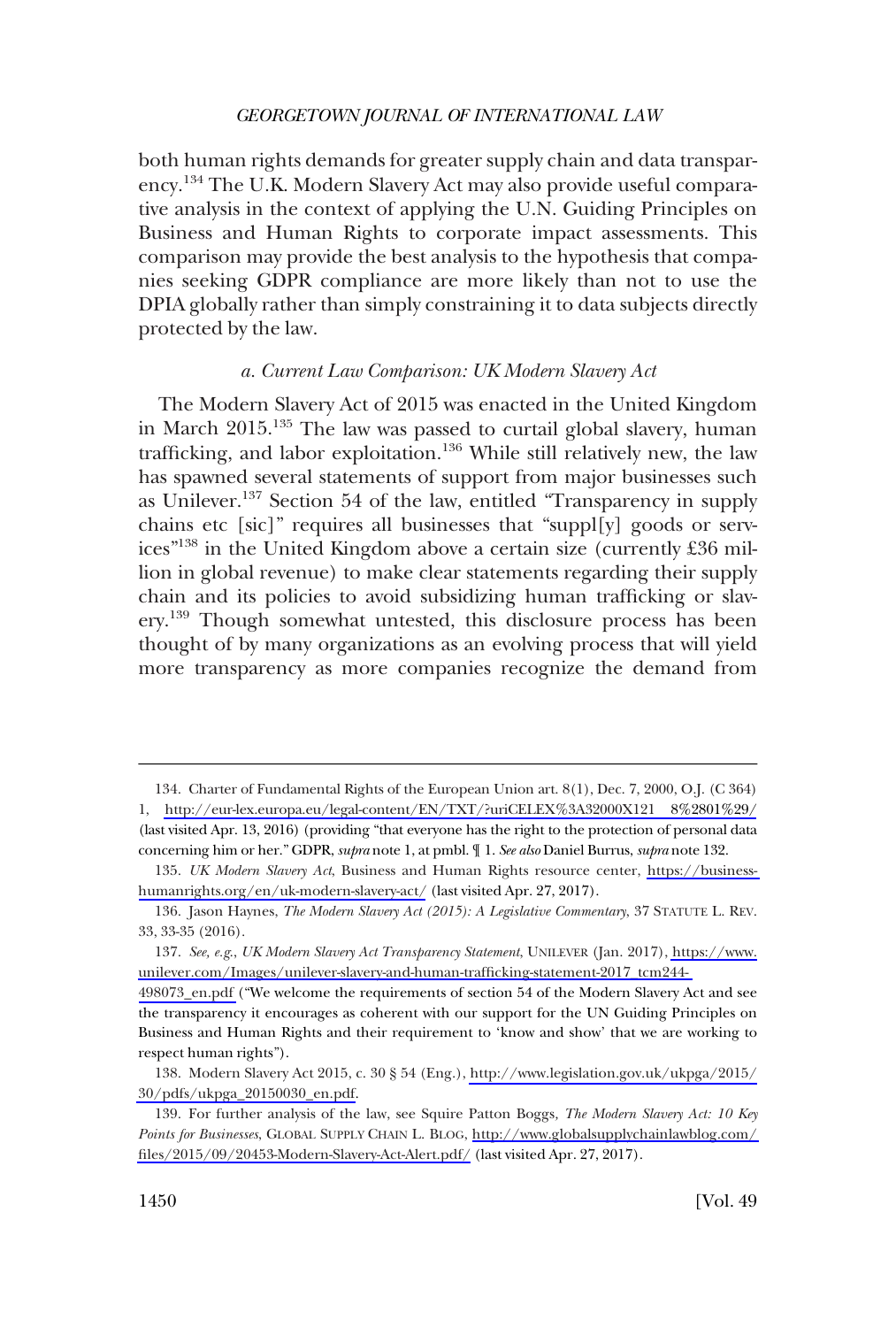consumers, investors, and governments to comply with enhanced supply-chain transparency.140

While not without critique, the law has been heralded as a first-of-itskind law encouraging a new global standard of supply-chain transparency from a single consuming nation.<sup>141</sup> Though enforcement of the law is both ambiguous and somewhat non-threatening from the U.K. government, companies around the globe have been advised by major consulting and accounting firms to ensure they are in compliance with the law.<sup>142</sup> This is despite the absence of "criminal or financial penalties" for non-compliance" in the law.<sup>143</sup> While it is possible that companies comply out of fear of naming and shaming by the U.K. government, it is equally likely that the law itself has begun to drive consumer behaviors and company compliance simply by starting the conversation in places it had gained traction before.<sup>144</sup> Thus, because the GDPR has had a long build-up period, includes fines and penalties, and will be enforced by specific supervisory authorities in twenty-eight member states, the quick responsiveness and compliance by many companies to the U.K. Modern Slavery Act should serve as a floor for the expected participation in the GDPR.<sup>145</sup>

*See, e.g*., Michael R. Littenberg & Amanda N. Raad, *United Kingdom Publishes Modern Slavery*  140. *Act Guidance: An Overview, Selected Next Steps and Takeaways*, ROPES & GRAY ALERTS (Oct. 30, 2015), https://www.ropesgray.com/�[/media/Files/Mini-Sites/CSRSC/20151030\\_CSR\\_Alert.ashx.](https://www.ropesgray.com/~/media/Files/Mini-Sites/CSRSC/20151030_CSR_Alert.ashx)

<sup>141.</sup> Christine Beddoe & Vicky Brotherton, *Class Acts?: Examining Modern Slavery Legislation Across the UK*, THE Anti Trafficking Monitoring Group (Oct. 2016), [http://www.antislavery.org/](http://www.antislavery.org/wp-content/uploads/2017/01/atmg_class_acts_report_web_final.pdf)  [wp-content/uploads/2017/01/atmg\\_class\\_acts\\_report\\_web\\_final.pdf.](http://www.antislavery.org/wp-content/uploads/2017/01/atmg_class_acts_report_web_final.pdf) *See also UK Modern Slavery Act*, BUSINESS AND HUMAN RIGHTS, *supra* note 134.

<sup>142.</sup> Patrick Shaw-Brown & Emily Coates, *The Modern Slavery Act: How should businesses respond?*, PwC,<https://www.pwc.co.uk/assets/pdf/msa-updated-briefing-document.pdf> (last visited Apr. 27, 2017).

<sup>143.</sup> Paul Callegari & Christine Braamskamp, *Modern Slavery Act 2015*, K&L GATES: LEGAL INSIGHT (Sept. 29, 2015), [http://m.klgates.com/files/Publication/3e14e0c1-ee86-4a28-bb7e-](http://m.klgates.com/files/Publication/3e14e0c1-ee86-4a28-bb7e-4f80ad5567b6/Presentation/PublicationAttachment/ebde8770-e36f-4710-b61b-5f5b1470264a/Alert%20Modern%20Slavery%20Act%2022092015.pdf)[4f80ad5567b6/Presentation/PublicationAttachment/ebde8770-e36f-4710-b61b-5f5b1470264a/](http://m.klgates.com/files/Publication/3e14e0c1-ee86-4a28-bb7e-4f80ad5567b6/Presentation/PublicationAttachment/ebde8770-e36f-4710-b61b-5f5b1470264a/Alert%20Modern%20Slavery%20Act%2022092015.pdf) [Alert%20Modern%20Slavery%20Act%2022092015.pdf](http://m.klgates.com/files/Publication/3e14e0c1-ee86-4a28-bb7e-4f80ad5567b6/Presentation/PublicationAttachment/ebde8770-e36f-4710-b61b-5f5b1470264a/Alert%20Modern%20Slavery%20Act%2022092015.pdf).

<sup>144.</sup> See, e.g., Modern Slavery: How new regulation will impact consumer companies, SCHRODERS, [http://www.schroders.com/en/sysglobalassets/digital/insights/2016/pdfs/responsible-investment/](http://www.schroders.com/en/sysglobalassets/digital/insights/2016/pdfs/responsible-investment/modern-slavery/modern-slavery-90307.pdf)  [modern-slavery/modern-slavery-90307.pdf](http://www.schroders.com/en/sysglobalassets/digital/insights/2016/pdfs/responsible-investment/modern-slavery/modern-slavery-90307.pdf) for an analysis of the law's impact on consumer businesses.

Anna Jakobsen, *Modern Slavery Act 2015*, ERNST & YOUNG, [http://www.ey.com/](http://www.ey.com/Publication/vwLUAssets/EY-Modern-Slavery-Act-2015-Call-for-transparency/$FILE/EY-Modern-Slavery-Act-2015-Call-for-transparency.pdf)  145. [Publication/vwLUAssets/EY-Modern-Slavery-Act-2015-Call-for-transparency/\\$FILE/EY-Modern-](http://www.ey.com/Publication/vwLUAssets/EY-Modern-Slavery-Act-2015-Call-for-transparency/$FILE/EY-Modern-Slavery-Act-2015-Call-for-transparency.pdf)[Slavery-Act-2015-Call-for-transparency.pdf.](http://www.ey.com/Publication/vwLUAssets/EY-Modern-Slavery-Act-2015-Call-for-transparency/$FILE/EY-Modern-Slavery-Act-2015-Call-for-transparency.pdf)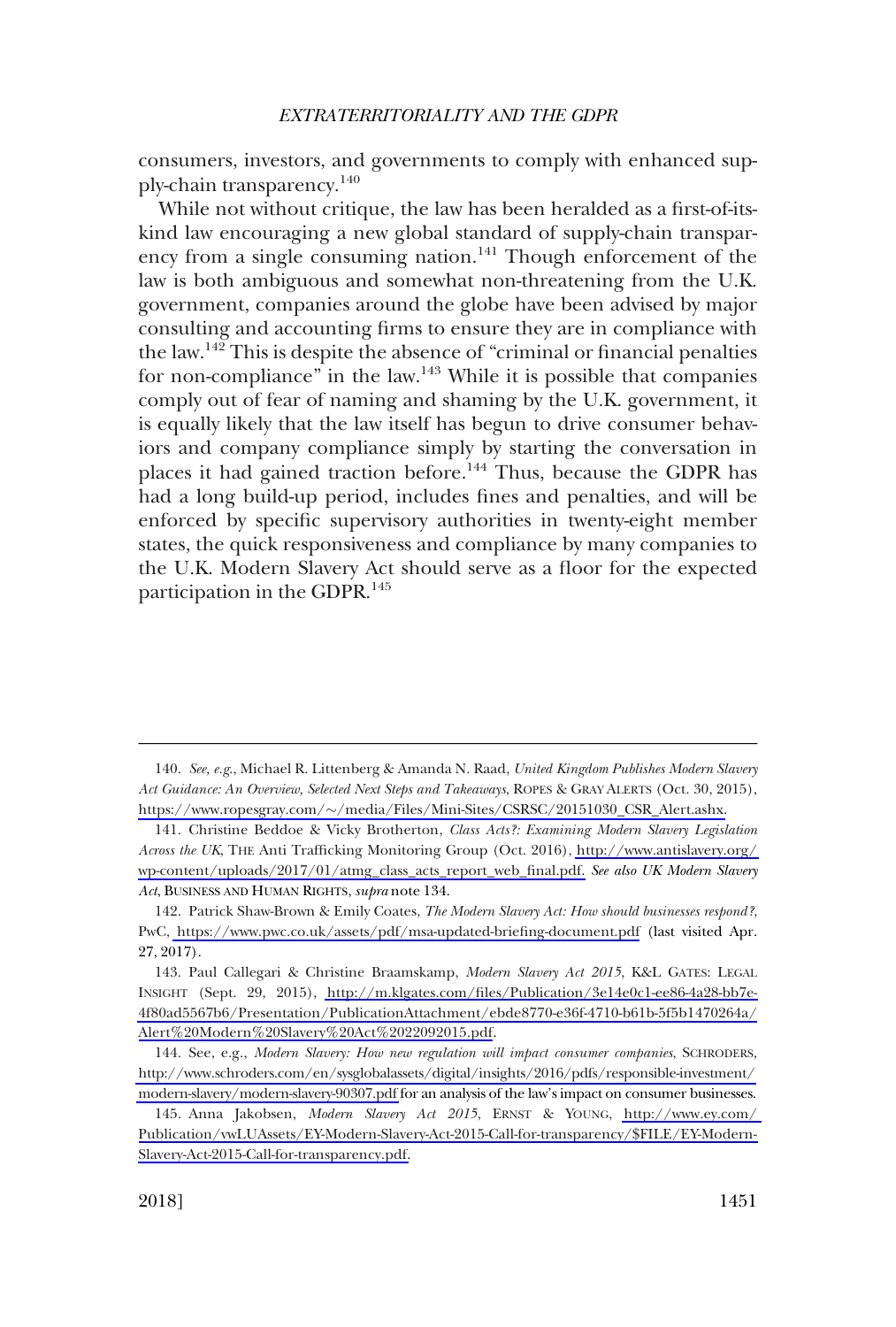### *b. How Can Companies Use the UNGPs to Pivot Their Changes?*

<span id="page-27-0"></span>The DPIA poses an interesting opportunity for companies to apply the U.N. Guiding Principles on Business and Human Rights (UNGPs) by creating a clear reporting framework.<sup>146</sup> Intentional parallels can be drawn between the U.K. Modern Slavery Act's requirements and the UNGPs as many of the early responders to the UNGPs, including companies such as Unilever, Nestle, and H&M, were also non-coincidently early adopters of the required disclosures under the U.K. Modern Slavery Act.<sup>147</sup> The three main pillars of the UNGPs, namely "Protect, Respect, and Remedy," dovetail with many of the stated principles behind the disclosure requirements of the GDPR.<sup>148</sup> As just one example, the stakeholder engagement framework set forth in the UNGPs instructs companies that by explaining in an impact report how the company engages with stakeholders, the company can more fully develop and explain a process for taking "perspectives into account in its decisions and actions."149 The GDPR echoes this by specifically calling on companies to "consult relevant stakeholders" as they formulate their code of conduct in relation to the DPIA.150 The GDPR's nuance, however, is that companies are required to submit the DPIAs to their supervisory authority, which may use the DPIAs in further assessments of the companies and in responses to consumer complaints<sup>151</sup> This enforcement piece is likely to yield more honest and introspective DPIAs than might otherwise exist to simply drum up consumer respect by following the UNGPs, but it is unclear whether this will yield more consumer protections because there is no technical requirement to publish the

<sup>146.</sup> UN Human Rights Office of the High Commissioner, Guiding Principles on Business and Human Rights: Implementing the United Nations "Protect, Respect and Remedy" Framework (2011), [http://www.ohchr.org/Documents/Publications/GuidingPrinciplesBusinessHR\\_EN.pdf.](http://www.ohchr.org/Documents/Publications/GuidingPrinciplesBusinessHR_EN.pdf)

*Unilever releases first-of-its-kind Human Rights Report*, UNILEVER (June 30, 2015), [https://](https://www.unilever.com/news/press-releases/2015/Unilever-releases-first-of-its-kind-Human-Rights-Report.html) 147. [www.unilever.com/news/press-releases/2015/Unilever-releases-first-of-its-kind-Human-Rights-](https://www.unilever.com/news/press-releases/2015/Unilever-releases-first-of-its-kind-Human-Rights-Report.html)[Report.html.](https://www.unilever.com/news/press-releases/2015/Unilever-releases-first-of-its-kind-Human-Rights-Report.html) *See also* Dame Fiona Kendrick, *Modern Slavery and Human Trafficking Report 2016*, NESTLE (Sept. 2016), [http://www.nestle.co.uk/asset-library/documents/39506\\_nestle\\_mod](http://www.nestle.co.uk/asset-library/documents/39506_nestle_mod-slave-act_ab_30sep.pdf)[slave-act\\_ab\\_30sep.pdf;](http://www.nestle.co.uk/asset-library/documents/39506_nestle_mod-slave-act_ab_30sep.pdf) *The H&M Group Modern Slavery Statement*, H&M (Jan. 30 2017), [https://](https://sustainability.hm.com/content/dam/hm/about/documents/masterlanguage/CSR/2017%20Sustainability%20report/HM_GROUP_Modern_Slavery_Statement_2017.pdf)  [sustainability.hm.com/content/dam/hm/about/documents/masterlanguage/CSR/2017%20](https://sustainability.hm.com/content/dam/hm/about/documents/masterlanguage/CSR/2017%20Sustainability%20report/HM_GROUP_Modern_Slavery_Statement_2017.pdf)  [Sustainability%20report/HM\\_GROUP\\_Modern\\_Slavery\\_Statement\\_2017.pdf.](https://sustainability.hm.com/content/dam/hm/about/documents/masterlanguage/CSR/2017%20Sustainability%20report/HM_GROUP_Modern_Slavery_Statement_2017.pdf)

<sup>148.</sup> Compare UN Guiding Principles: Reporting Framework with implementation guidance (2015), [http://www.ungpreporting.org/wp-content/uploads/2017/04/](http://www.ungpreporting.org/wp-content/uploads/2017/04/UNGPReportingFramework_withguidance2017.pdf) 

[UNGPReportingFramework\\_withguidance2017.pdf,](http://www.ungpreporting.org/wp-content/uploads/2017/04/UNGPReportingFramework_withguidance2017.pdf) *with* GDPR, *supra* note 1, art. 35, 36.

<sup>149.</sup> *UN Guiding Principles: Reporting Framework*, *supra* note 147, at 59.

<sup>150.</sup> GDPR, *supra* note 1, at pmbl. ¶ 99.

EU Article 29 Working Party, *Guidelines on Data Protection Impact Assessment (DPIA) and*  151. *determining whether processing is "likely to result in a high risk" for the purposes of Regulation 2016/679*, 17, WP 248 (Apr. 4, 2017), [http://ec.europa.eu/newsroom/document.cfm?doc\\_id=44137/.](http://ec.europa.eu/newsroom/document.cfm?doc_id=44137/)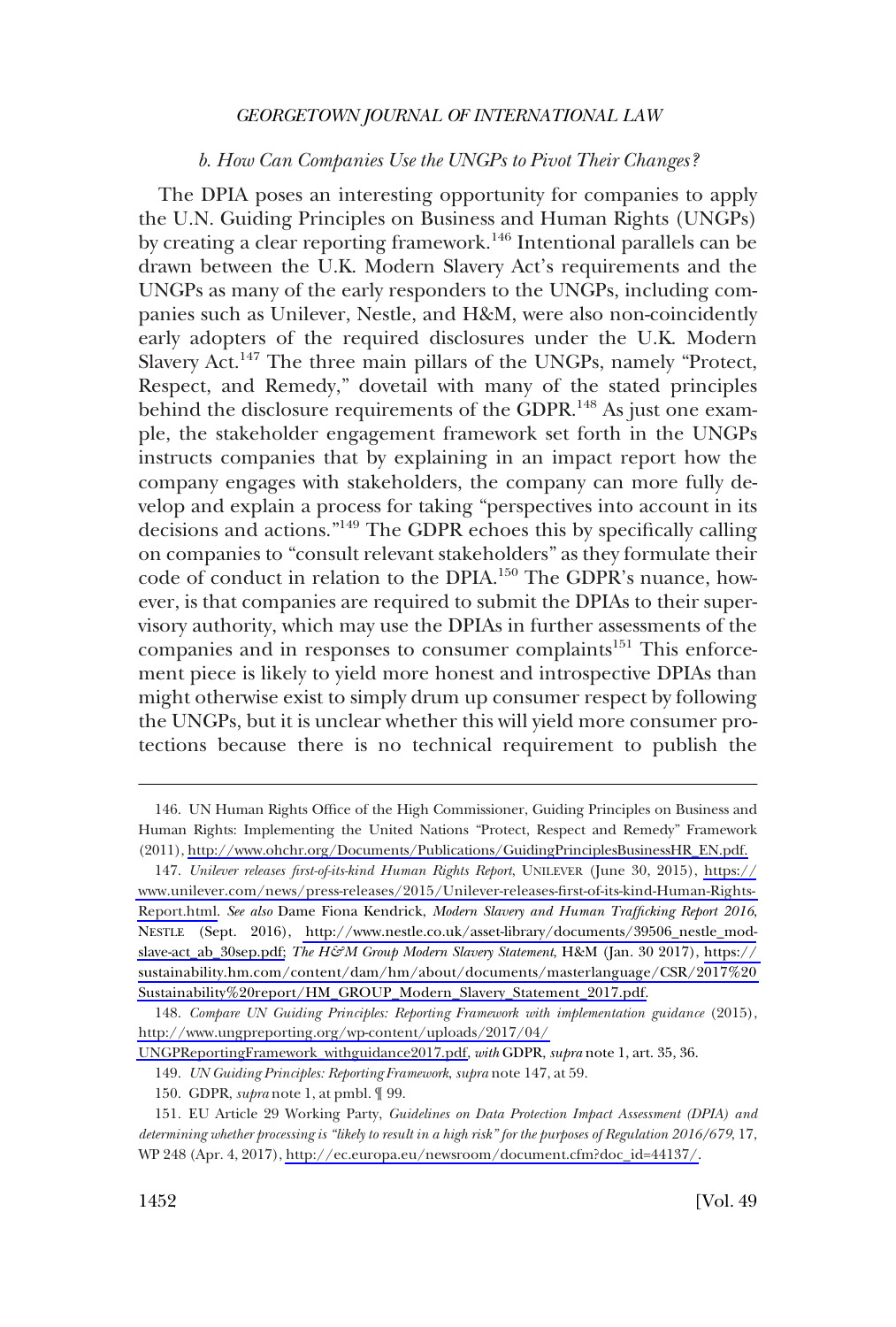<span id="page-28-0"></span>DPIAs publicly.152 In short, companies that have previously applied the UNGPs to formulate their privacy policies will stand in a stronger position as they seek compliance with the GDPR. Furthermore, increasing pressure to adopt the UNGPs from consumers, investors, and DPOs will naturally encourage compliance.

### 2. Data Protection Officer

Because the Data Protection Officer role must be independent and report directly to the managing directors (frequently the board of directors), there is structurally very little reason for a company to confine the role only to the EU.153 The role is odd, however, in that the DPO must be independent yet maintain a deep understanding of the structural and technical uses of PII in the company itself; because the DPO is insulated from C-Suite management, their role in conducting a privacy analysis is quite different from the internal audit process required by SOX.<sup>154</sup> The GDPR also provides an additional benefit beyond the UNGPs by mandating an internal chain of command for treatment of PII and providing an integrated compliance officer.<sup>155,156</sup> This built-in internal compliance officer will naturally be adopted globally by all companies seeking compliance with the GPDR both because the officer is an explicit requirement with direct ties to the board of directors, but also because, as the Sarbanes-Oxley Act compliance history shows, companies are encouraged by market forces to disclose

<sup>152.</sup> *Id*.

<sup>153.</sup> *See generally* GDPR, *supra* note 1, art. 37-38, for description of the roles and responsibilities of the data protection officer.

<sup>154.</sup> Compare id., with Sarbanes-Oxley Act of 2002, Pub. L. No. 107-204, 116 Stat. 745 §§ 302, 404 (2002), <https://www.sec.gov/about/laws/soa2002.pdf>[hereinafter SOX]. *See also* The Institute of Internal Auditors, Internal Auditing's Role in Sections 302 and 404 of the U.S. Sarbanes-Oxley Act of 2002 4-5 (2004), https://na.theiia.org/standards-guidance/Public% [20Documents/Act%20Internal\\_Auditings\\_Role\\_in\\_Sections\\_302\\_\\_404\\_\\_FINAL.pdf.](https://na.theiia.org/standards-guidance/Public%20Documents/Act%20Internal_Auditings_Role_in_Sections_302__404__FINAL.pdf)

<sup>155.</sup> See GDPR, *supra* note 1, art. 37-38, for a discussion about the encouragement for governments to require "non-financial" human rights statements be verified by "an independent assurance service provider." See also Richard Karmel, *Why due diligence and assurance of human rights performance are essential tools to protect people and companies – Part 2*, MAZARS BLOG (May 17, 2016), [http://www.mazars-blog.co.uk/why-due-diligence-and-assurance-of-human-rights](http://www.mazars-blog.co.uk/why-due-diligence-and-assurance-of-human-rights-performance-are-essential-tools-to-protect-people-and-companies-part-2/)[performance-are-essential-tools-to-protect-people-and-companies-part-2/](http://www.mazars-blog.co.uk/why-due-diligence-and-assurance-of-human-rights-performance-are-essential-tools-to-protect-people-and-companies-part-2/), for a discussion of how the UNGPs can assist companies to "know and show" the impacts of their business operations.

<sup>156.</sup> See GDPR, *supra* note 1, art. 37-38, for a discussion about the encouragement for governments to require "non-financial" human rights statements to be verified by "an independent assurance service provider." See also Karmel, *supra* note 155, for a discussion of how the UNGPs can assist companies to "know and show" the impacts of their business operations.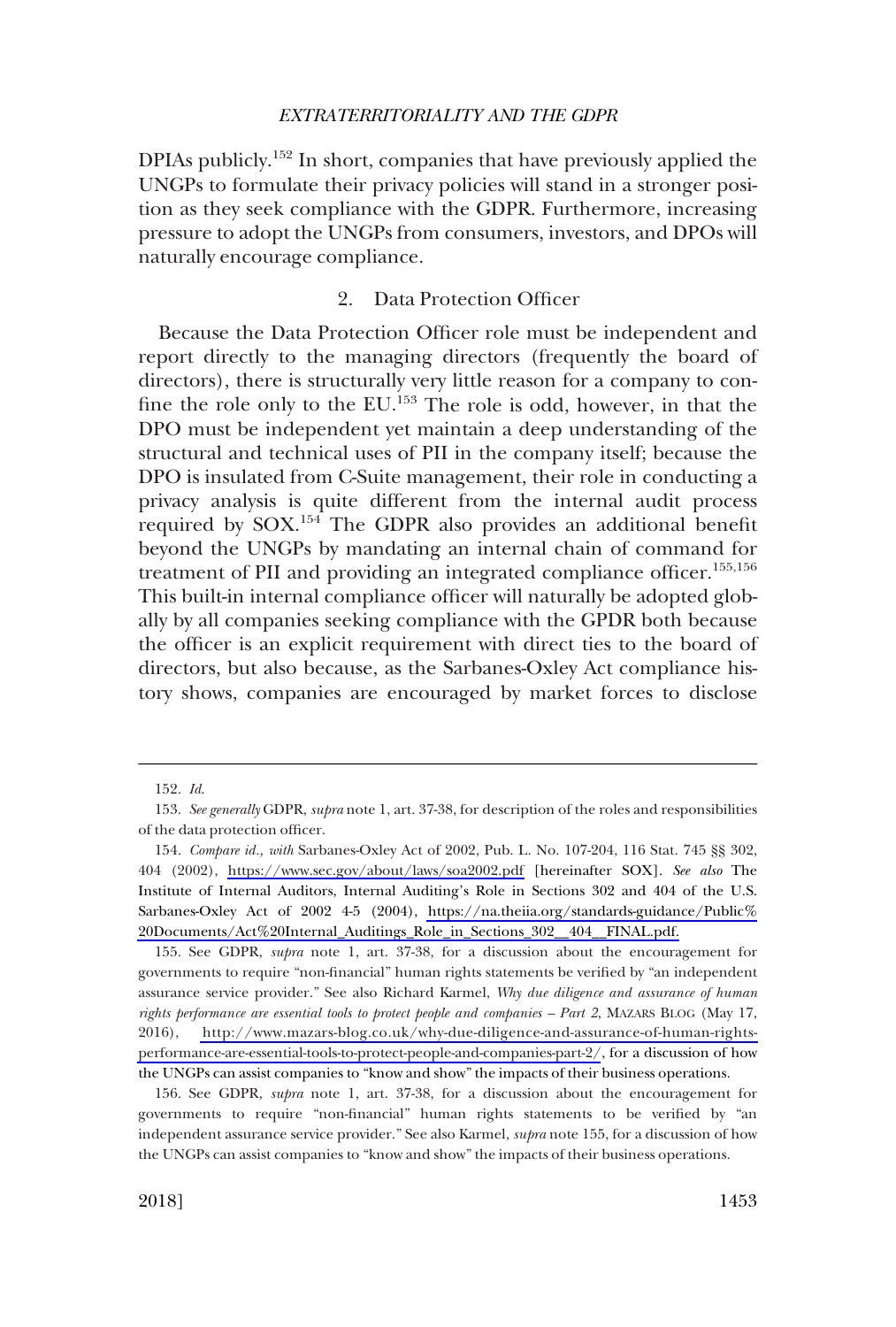<span id="page-29-0"></span>legal compliance through an independent audit source, a position easily filled by the DPO.157

### *a. Current Law Comparison: Sarbanes-Oxley Act*

While different in scope and purpose, SOX is similar to the GDPR in that it has reporting requirements and, though not specified in as much detail as the GDPR, required significant compliance and structural changes that have firmly taken root.<sup>158</sup> Enacted in 2002, SOX was written for the purpose of protecting "investors by improving the accuracy and reliability of corporate disclosures."159 SOX was developed in response to the financial scandals involving Enron, WorldCom, and Global Crossing as consumers and investors demanded better protections for whistleblowing and deeper fiscal accountability.<sup>160</sup> The law requires public companies to "establish a method" whereby employees anonymously report "possible financial improprieties."161 SOX also requires those companies to develop a "company code of ethical conduct."162 Though initially made to target U.S. financial scandals, the impact of the law has seeped throughout the globe, with the SEC now involved in "international relations."163 One author has suggested that this is largely due to the impact of technological advances and globalization, both of which have led to SOX "repercussions around the world."164 One survey found that compliance costs varied greatly depending on the type and size of a firm, but often range over \$1

A helpful comparison between the two laws beyond the scope of this paper might also 157. contemplate the evolution of responsibilities under SOX and recognize the shortfalls that occurred when compliance was put only before C-Suite executives and not the board of directors themselves. *See, e.g*., Frederick E. Allen, *Sarbanes-Oxley 10 Years Later: Boards Are Still the Problem*, FORBES (July 29, 2012, 1:56 PM), [https://www.forbes.com/sites/frederickallen/2012/07/29/](https://www.forbes.com/sites/frederickallen/2012/07/29/sarbanes-oxley-10-years-later-boards-are-still-the-problem/#5aecd0292345/) [sarbanes-oxley-10-years-later-boards-are-still-the-problem/#5aecd0292345/](https://www.forbes.com/sites/frederickallen/2012/07/29/sarbanes-oxley-10-years-later-boards-are-still-the-problem/#5aecd0292345/) (discussing general issues with SOXs boards).

<sup>158.</sup> *See, e.g*., SOX, *supra* note 154, at §§ 302, 404.

<sup>159.</sup> *Id*.

*Sarbanes Oxley FAQ*, SARBANES OXLEY 101, [http://www.sarbanes-oxley-101.com/sarbanes-](http://www.sarbanes-oxley-101.com/sarbanes-oxley-faq.htm)160. [oxley-faq.htm](http://www.sarbanes-oxley-101.com/sarbanes-oxley-faq.htm) (last visited Apr. 27, 2017).

<sup>161. 2</sup> Carole Basri, LexisNexis Corporate Compliance Practice Guide: The Next Generation of Compliance § 32.09 (Matthew Bender, ed. 2018).

<sup>162.</sup> *Id*.

<sup>163.</sup> Lawrence A. Cunningham, Professor of Law and Business, Boston College, Address to the Federation of European Securities Exchanges: Sarbanes-Oxley and All That: Impact Beyond America's Shores (June 12, 2003), [http://lawdigitalcommons.bc.edu/cgi/viewcontent.cgi?](http://lawdigitalcommons.bc.edu/cgi/viewcontent.cgi?article=1000&context=lslp/)  [article=1000&context=lslp/](http://lawdigitalcommons.bc.edu/cgi/viewcontent.cgi?article=1000&context=lslp/).

<sup>164.</sup> Paul Lanois, *Between a Rock and a Hard Place: The Sarbanes-Oxley Act and Its Global Impact*, 5 J. INT'L L. & POL'Y 4:1 (2007).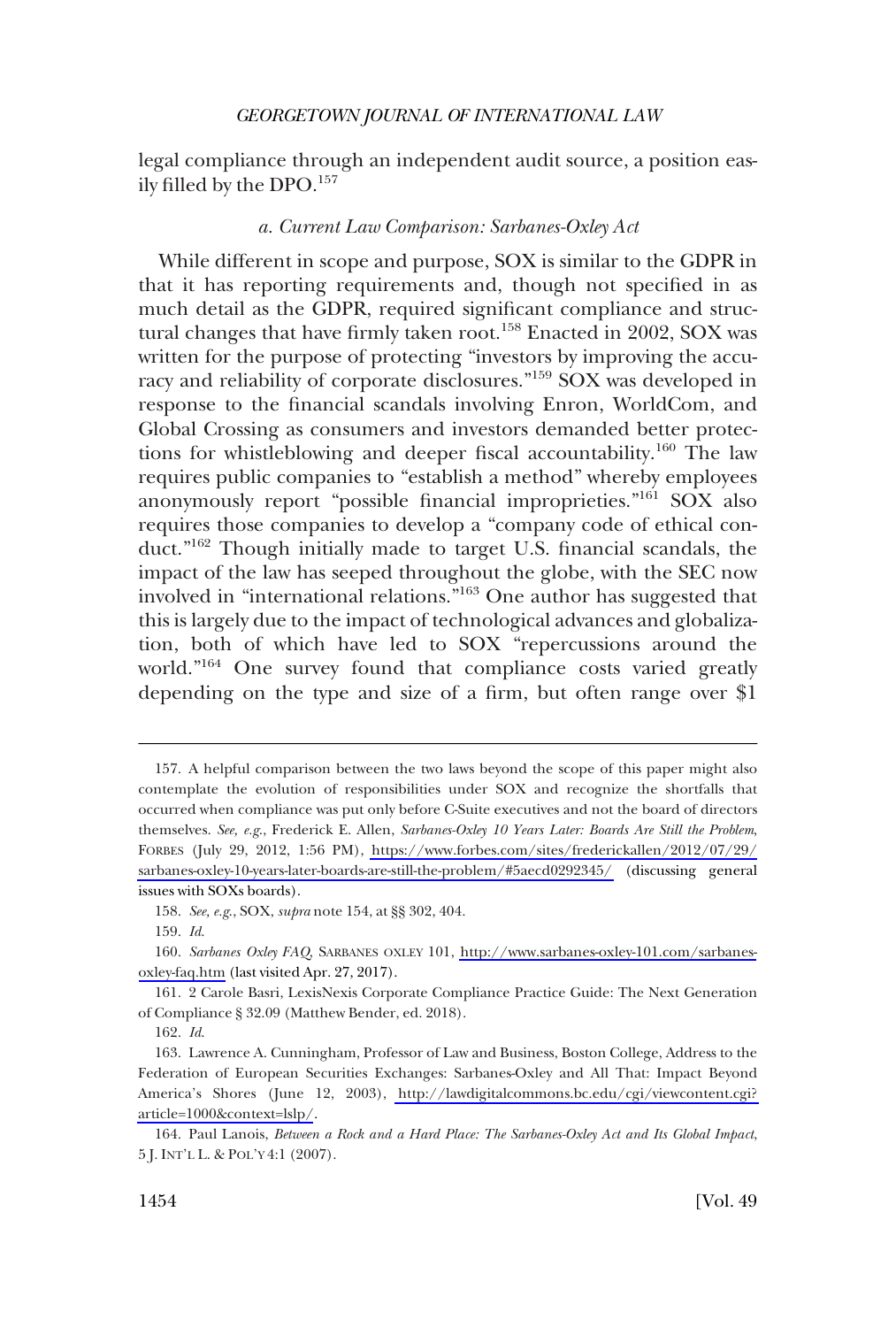<span id="page-30-0"></span>million per year.<sup>165</sup> These costs and other implications from an oversight law like SOX can provide helpful gauges for the GDPR and the impact having an internal auditor can bring. It should be anticipated that the DPO provisions in the GDPR will have a similar, if not greater, impact on internal compliance.

### *b. The Power of Internal Compliance*

Perhaps the greatest corollary between the GDPR and SOX is simply the oversight of "an internal auditor."<sup>166</sup> While the DPOs and SOX internal auditors' functions are different, there has long been a consumer and investor demand<sup>167</sup> for internal audit controls whenever a law demanding compliance is enacted.<sup>168</sup> Mazars has explained that companies which are truly seeking to enforce human rights will utilize internal audits as a key tool to ensure their organization remains in compliance with the internal code of conduct and corresponding external framework.<sup>169</sup> This means that companies will be actively encouraged by investors and consumers to show that they are doing what they say they are doing.<sup>170</sup> Shift, a partner with Mazars in facilitating the UNGPs, has also suggested that a clear framework can provide helpful insight to these "internal auditor[s]."<sup>171</sup>

### IV. CONCLUSION

While it is difficult to determine exactly what impacts the GDPR will have on privacy protections around the globe, the DPIA and DPO

*Understanding the Costs and Benefits of SOX Compliance*, Protiviti, [https://www.protiviti.com/](https://www.protiviti.com/sites/default/files/united_states/insights/2016-sox-survey-protiviti.pdf)  165. [sites/default/files/united\\_states/insights/2016-sox-survey-protiviti.pdf](https://www.protiviti.com/sites/default/files/united_states/insights/2016-sox-survey-protiviti.pdf) (last visited Jan. 3, 2019).

*Compare* GDPR, *supra* note 1, art. 37, *with* SOX, *supra* note 154, at §301. *See also* STAYING ON 166. COURSE: A GUIDE FOR AUDIT COMMITTEES, ERNST & YOUNG CENTER FOR BOARD MATTERS, [http://](http://www.ey.com/Publication/vwLUAssets/A_guide_for_audit_committees/$FILE/EY-Staying-on-course-guide-for-audit-committees.pdf) [www.ey.com/Publication/vwLUAssets/A\\_guide\\_for\\_audit\\_committees/\\$FILE/EY-Staying-on](http://www.ey.com/Publication/vwLUAssets/A_guide_for_audit_committees/$FILE/EY-Staying-on-course-guide-for-audit-committees.pdf)[course-guide-for-audit-committees.pdf](http://www.ey.com/Publication/vwLUAssets/A_guide_for_audit_committees/$FILE/EY-Staying-on-course-guide-for-audit-committees.pdf) (last visited Apr. 27, 2017).

<sup>167.</sup> See, e.g., HOW MULTINATIONAL INTERNET COMPANIES ASSIST GOVERNMENT CENSORSHIP IN CHINA, HUMAN RIGHTS WATCH (Aug. 2006), [https://www.hrw.org/reports/2006/china0806/5.](https://www.hrw.org/reports/2006/china0806/5.htm)  [htm](https://www.hrw.org/reports/2006/china0806/5.htm) (an example of consumer and civil society frustrations with corporate actions regarding censorship).

<sup>168.</sup> See, e.g., *Yahoo Business & Human Rights Program*, YAHOO, [https://yahoobhrp.tumblr.com/](https://yahoobhrp.tumblr.com/post/75507678786/human-rights-impact-assessments-yahoo-has/) [post/75507678786/human-rights-impact-assessments-yahoo-has/](https://yahoobhrp.tumblr.com/post/75507678786/human-rights-impact-assessments-yahoo-has/) (an example of a corporate response to consumer demands; Yahoo first formulated their BHRP in 2008 as a response to censorship concerns generated in the early 2000s).

<sup>169.</sup> Karmel, *supra* note 155.

<sup>170.</sup> *Id*.

<sup>171.</sup> Human Rights Reporting and Assurance Frameworks Initiative, SHIFT PROJECT (Nov. 2012), [http://www.shiftproject.org/resources/collaborations/human-rights-reporting-assurance-frameworks](http://www.shiftproject.org/resources/collaborations/human-rights-reporting-assurance-frameworks-initiative/)[initiative/.](http://www.shiftproject.org/resources/collaborations/human-rights-reporting-assurance-frameworks-initiative/)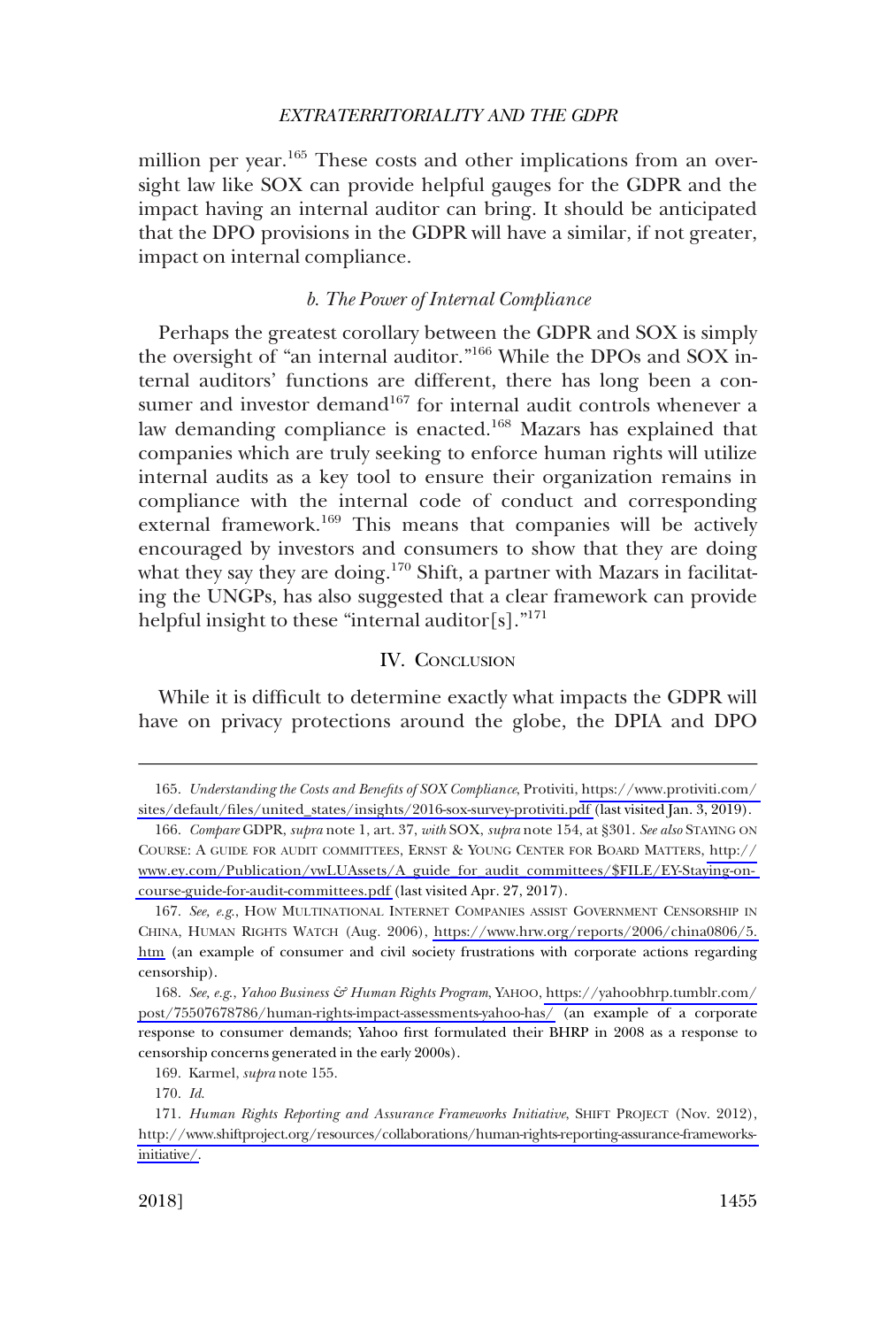<span id="page-31-0"></span>provisions will set a floor for privacy protections for any consumer who deals with a company already seeking to abide by the regulations in the GDPR. As with the FCPA, it may take some time for the DPAs to adequately get up to speed on enforcement and for the market to accept the implications of the new regulatory framework. However, the comparatively fast adoption of the U.K. Modern Slavery Act seems to indicate that many companies are willing to quickly comply with disclosure and human rights protections for business reasons, as the law does not exact meaningful penalties outside of "naming and shaming." Under the GDPR, however, the law allows supervisory agencies to fine at levels that put SOX and FCPA fines to shame. Thus, while companies may elect differential levels of compliance under the GDPR, the floor for participation and enforceable protections will be much higher by comparison than prior extraterritorial laws that have changed how business is done globally in the past. Enforcement began in May 2018, but as the year progresses and as the GDPR becomes more of a mainstay, consumers all around the globe can begin to expect public disclosures and a more hands-on approach to privacy protections for many transnational corporations as the organizations' boards of directors begin to adopt an increasingly European-view on privacy protections for no other reason than self-preservation. Truly, the GDPR is changing how the game is played.

#### APPENDIX I

### A. *Growth of the EU's Data Protection Authorities*

The DPD created an Article 29 working group on Data Protection Authorities, now commonly referred to as the Working Party 29 (WP29).172 The goal under the DPD was to create an EU-wide structure of enforcement authorities that would get together each year and determine the next steps for enforcement of the data protection directive and subsequent laws, agreements, and regulations.<sup>173</sup> As the major EU body dealing with privacy matters, the WP29 has continued to be charged with interpreting much of the ambiguity in the GDPR.<sup>174</sup> Additionally, they continue to hold meetings to review practices and

<sup>172.</sup> Directive 95/46/EC, *supra* note 20, art. 29.

<sup>173.</sup> For expressions of goals by the EU Parliament and Council to curb invasion of privacy issues, see *id*. art. 30; Directive 97/66/EC, art. 14, 1998 O.J. (L 024) 1 (EC), [http://eur-lex.](http://eur-lex.europa.eu/LexUriServ/LexUriServ.do?uri=CELEX:31997L0066:EN:HTML)  [europa.eu/LexUriServ/LexUriServ.do?uri=CELEX:31997L0066:EN:HTML/.](http://eur-lex.europa.eu/LexUriServ/LexUriServ.do?uri=CELEX:31997L0066:EN:HTML)

<sup>174.</sup> *See, e.g*., *Guidelines on Data Protection Officers ('DPOs')*, *supra* note 64, at 15-16.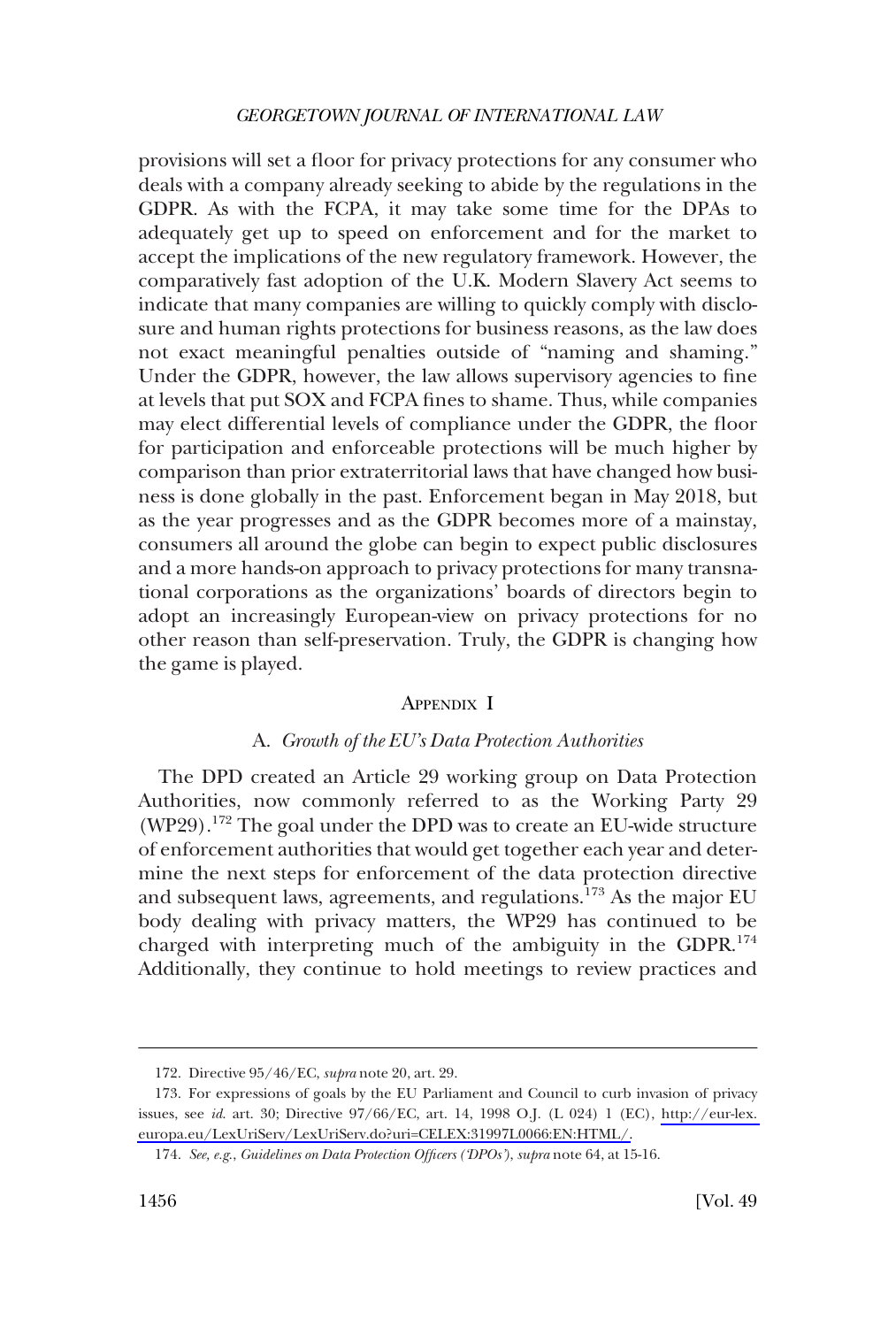procedures, as well as to assist their member DPAs prepare for enforcement under the new law.175

DPA capacity has been an issue in years past, with many on the industry side arguing that they cannot participate in constructive discussions with DPAs due to a lack of resources.<sup>176</sup> Thus, one can only speculate as to whether the DPAs with their current resources will be able to enforce the massive new law. If Ireland is to be an example of how other governments may respond, it appears compliance enforcement will increase, and rather dramatically.

The Ireland DPA has become one of the most influential authorities, as Ireland finds itself home to Dublin's "Silicon Docks," where tech giants such as Google, Facebook, Twitter, LinkedIn, Amazon, Etsy, PayPal, Groupon, AirBnB, Uber, Siemens, HP, Intel, Dell, Microsoft, Symantec, and Apple, among many others, are headquartered.<sup>177</sup> In anticipation of the new regulations and enforcement powers they will have under the GDPR, Ireland has begun to ramp up funding and employment for their DPA, including a new headquarters in Dublin itself.<sup>178</sup> In 2014, the Irish DPA was being funded at  $E1.89$  million per year; in order to more than double staff by "hiring 45 new people,"<sup>179</sup> that number was bumped up by more than ninety percent to  $\epsilon$ 3.65 million for 2015.<sup>180</sup> Still feeling the pressure to add more resources, the budget was increased by another  $\epsilon$ 1.2 million for 2016.<sup>181</sup> Other data protection authorities, such as the Information Commissioner's Office (ICO) have requested additional

*See, e.g*., Article 29 Working Party, *Plenary Meetings*, EUR. UNION (Jan. 18, 2019), [https://](https://ec.europa.eu/newsroom/article29/news.cfm?item_type=1309) 175. [ec.europa.eu/newsroom/article29/news.cfm?item\\_type=1309.](https://ec.europa.eu/newsroom/article29/news.cfm?item_type=1309)

*DIGITALEUROPE's response to the European Commission's questionnaire on the General Data*  176. *Protection Regulation*, DIGITAL EUROPE (Feb. 10, 2017), [http://www.digitaleurope.org/](http://www.digitaleurope.org/DesktopModules/Bring2mind/DMX/Download.aspx?Command=Core_Download&EntryId=2353&language=en-US&PortalId=0&TabId=353/) [DesktopModules/Bring2mind/DMX/Download.aspx?Command=Core\\_Download&EntryId=](http://www.digitaleurope.org/DesktopModules/Bring2mind/DMX/Download.aspx?Command=Core_Download&EntryId=2353&language=en-US&PortalId=0&TabId=353/) [2353&language=en-US&PortalId=0&TabId=353/](http://www.digitaleurope.org/DesktopModules/Bring2mind/DMX/Download.aspx?Command=Core_Download&EntryId=2353&language=en-US&PortalId=0&TabId=353/).

*Tech Companies in Ireland*, TECH LIFE IRELAND (Apr. 26, 2016), [https://techlifeireland.](https://techlifeireland.com/tech-in-ireland/tech-companies-in-ireland/)  177. [com/tech-in-ireland/tech-companies-in-ireland/](https://techlifeireland.com/tech-in-ireland/tech-companies-in-ireland/).

Michael McAleer, *Data Protection Commissioner gets* e*1.2m funding: Office at the centre of 'Safe*  178. *Harbour' case now has a budget of over* e*4.7 million*, IRISH TIMES (Oct. 15, 2015, 4:19 PM), [http://](http://www.irishtimes.com/business/technology/data-protection-commissioner-gets-extra-1-2m-funding-1.2393311/)  [www.irishtimes.com/business/technology/data-protection-commissioner-gets-extra-1-2m-funding-](http://www.irishtimes.com/business/technology/data-protection-commissioner-gets-extra-1-2m-funding-1.2393311/)[1.2393311/](http://www.irishtimes.com/business/technology/data-protection-commissioner-gets-extra-1-2m-funding-1.2393311/).

*See* Elaine Edwards, *Data Protection Commissioner to recruit new staff: Regulator to 'immediately'*  179. *begin hiring for new roles with 45 extra jobs to be created in total*, IRISH TIMES (Jan. 7, 2015, 4:53 PM), [http://www.irishtimes.com/news/social-affairs/data-protection-commissioner-to-recruit-new-staff-](http://www.irishtimes.com/news/social-affairs/data-protection-commissioner-to-recruit-new-staff-1.2057948/)[1.2057948/.](http://www.irishtimes.com/news/social-affairs/data-protection-commissioner-to-recruit-new-staff-1.2057948/)

<sup>180.</sup> Aine McMahon, *Data protection gets funding doubled: Office of the Data Protection Commissioner to receive*  $\epsilon$ 3.65m for 2015, IRISH TIMES (Dec. 18, 2014, 8:04 PM), [http://www.irishtimes.com/](http://www.irishtimes.com/news/politics/data-protection-gets-funding-doubled-1.2043073/) [news/politics/data-protection-gets-funding-doubled-1.2043073/.](http://www.irishtimes.com/news/politics/data-protection-gets-funding-doubled-1.2043073/)

<sup>181.</sup> *Id*.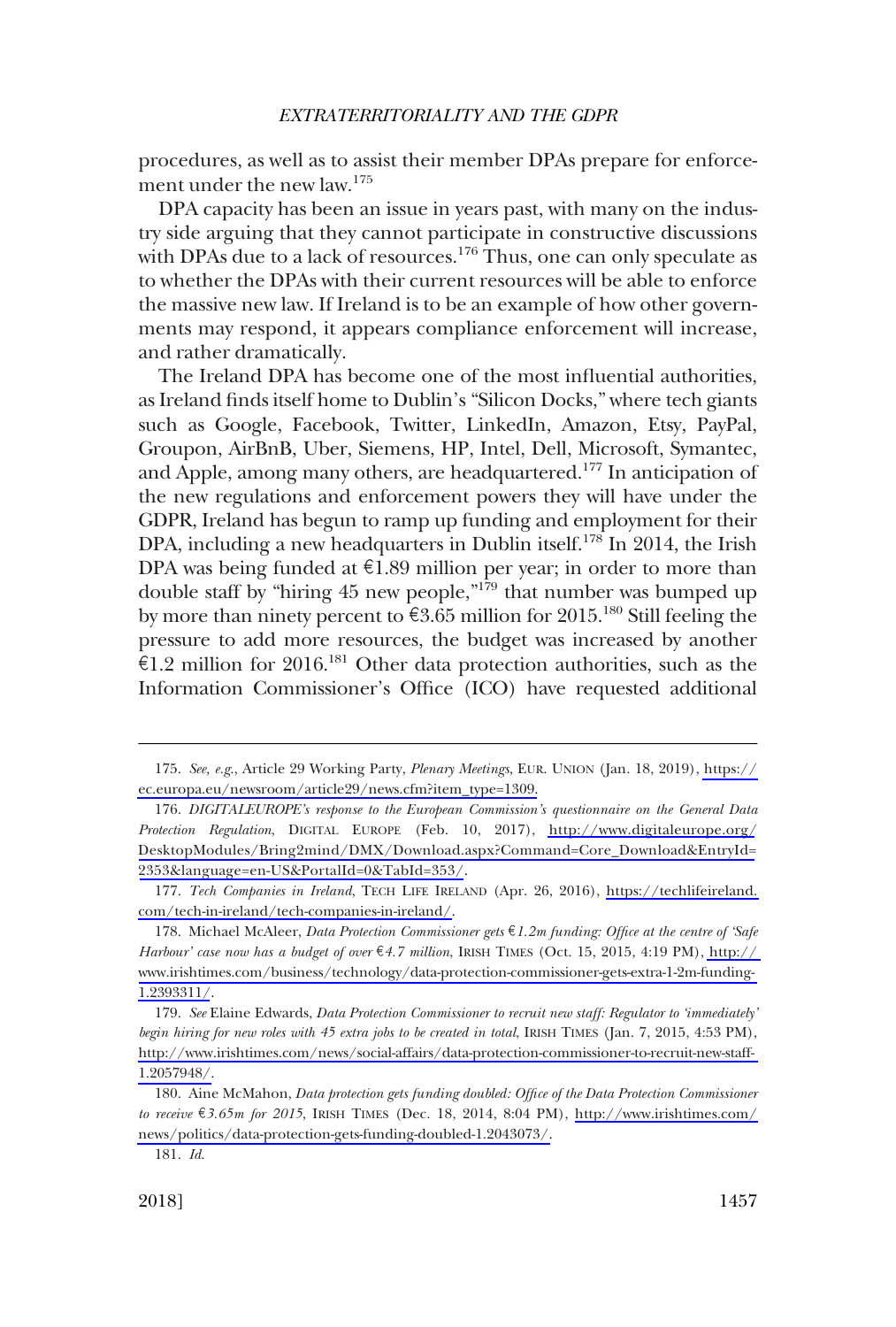<span id="page-33-0"></span>funding from their member states.<sup>182</sup> When compared with funding from IAPP surveys from  $2009$ ,<sup>183</sup>,  $2010$ ,<sup>184</sup> and  $2011$ ,<sup>185</sup> one can only speculate the funding that will be available to many of the DPAs by May 2018.

#### B. *New Powers*

Out of all the new arrows added to the EU DPAs' quivers, Article 79 sets forth the most potent, powerful, and easily understood.<sup>186</sup> A Capgemini Consulting study of 300 managerial level executives at Consumer Product companies has estimated that these fines could reach up to \$323 billion for just that industry.<sup>187</sup> Surely, as more CFOs become aware of the GDPR and the potential fines that may apply there will be more internal pressure to comply with the framework and meet DPA demands and recommendations.<sup>188</sup>

This power to enact immense new fines will surely encourage more compliance, but other tools will add carrots and sticks to the DPAs arsenal. These new powers include administrative fines, suspension of cross-border transfers, and authority to conduct expanded investigations.189 The goal appears to have been to provide new powers and independence to enhance enforcement while maintaining national

183. J. Trevor Hughes, *Data Protection Authorities: 2009 Global Benchmarking Survey*, INT'L ASS'N OF PRIVACY PROFESSIONALS, [https://iapp.org/media/pdf/knowledge\\_center/DPA\\_Survey.PDF](https://iapp.org/media/pdf/knowledge_center/DPA_Survey.PDF)  (last visited Apr. 27, 2017).

184. J. Trevor Hughes, *Data Protection Authorities: 2010 Global Benchmarking Survey*, INT'L ASS'N OF PRIVACY PROFESSIONALS, [https://iapp.org/media/pdf/knowledge\\_center/IAPP\\_DPA2010\\_](https://iapp.org/media/pdf/knowledge_center/IAPP_DPA2010_GlobalBenchmarking_Survey.pdf) [GlobalBenchmarking\\_Survey.pdf](https://iapp.org/media/pdf/knowledge_center/IAPP_DPA2010_GlobalBenchmarking_Survey.pdf) (last visited Apr. 27, 2017).

185. J. Trevor Hughes, *Data Protection Authorities: 2011 Global Survey*, INT'L ASS'N OF PRIVACY PROFESSIONALS, [https://iapp.org/media/pdf/knowledge\\_center/DPA11\\_Survey\\_final.pdf](https://iapp.org/media/pdf/knowledge_center/DPA11_Survey_final.pdf) (last visited Apr. 27, 2017).

186. GDPR, *supra* note 1, art. 79.

187. CAPGEMENI CONSULTING, CONSUMER INSIGHTS: FINDING AND GUARDING THE TREASURE TROVE (2016), [https://www.capgemini-consulting.com/resource-file-access/resource/pdf/](https://www.capgemini-consulting.com/resource-file-access/resource/pdf/consumer_insights_08072016_final.pdf/) [consumer\\_insights\\_08072016\\_final.pdf/](https://www.capgemini-consulting.com/resource-file-access/resource/pdf/consumer_insights_08072016_final.pdf/).

*See* Sean Duffy, *Almost 70pc of chief financial officers are unaware of new data protection laws*, 188. Independent (Nov. 17, 2016, 9:33 am), [http://www.independent.ie/business/almost-70pc-of](http://www.independent.ie/business/almost-70pc-of-chief-financial-officers-are-unaware-of-new-data-protection-laws-35223014.html)[chief-financial-officers-are-unaware-of-new-data-protection-laws-35223014.html/](http://www.independent.ie/business/almost-70pc-of-chief-financial-officers-are-unaware-of-new-data-protection-laws-35223014.html) (finding only 28 percent of CFOs at Irish and other multinational companies were aware of GDPR).

189. GDPR, *supra* note 1, art. 53, 58.

<sup>182.</sup> Statement on extra resources needed by the ICO under GDPR, INFORMATION COMMISSIONER'S OFFICE (Mar. 13, 2017), [https://ico.org.uk/about-the-ico/news-and-events/news-and-blogs/](https://ico.org.uk/about-the-ico/news-and-events/news-and-blogs/2017/03/statement-on-extra-resources-needed-by-the-ico-under-gdpr/)  [2017/03/statement-on-extra-resources-needed-by-the-ico-under-gdpr/](https://ico.org.uk/about-the-ico/news-and-events/news-and-blogs/2017/03/statement-on-extra-resources-needed-by-the-ico-under-gdpr/) (requesting additional resources to deal with the "significant additional responsibilities"). *See generally* Newsroom Editor, *List of Competent Authorities*, EUR. UNION (Jan. 19, 2014) [https://ec.europa.eu/digital-single](https://ec.europa.eu/digital-single-market/en/news/list-competent-authorities/)[market/en/news/list-competent-authorities/](https://ec.europa.eu/digital-single-market/en/news/list-competent-authorities/) (a list of DPAs and the respective Commissioners).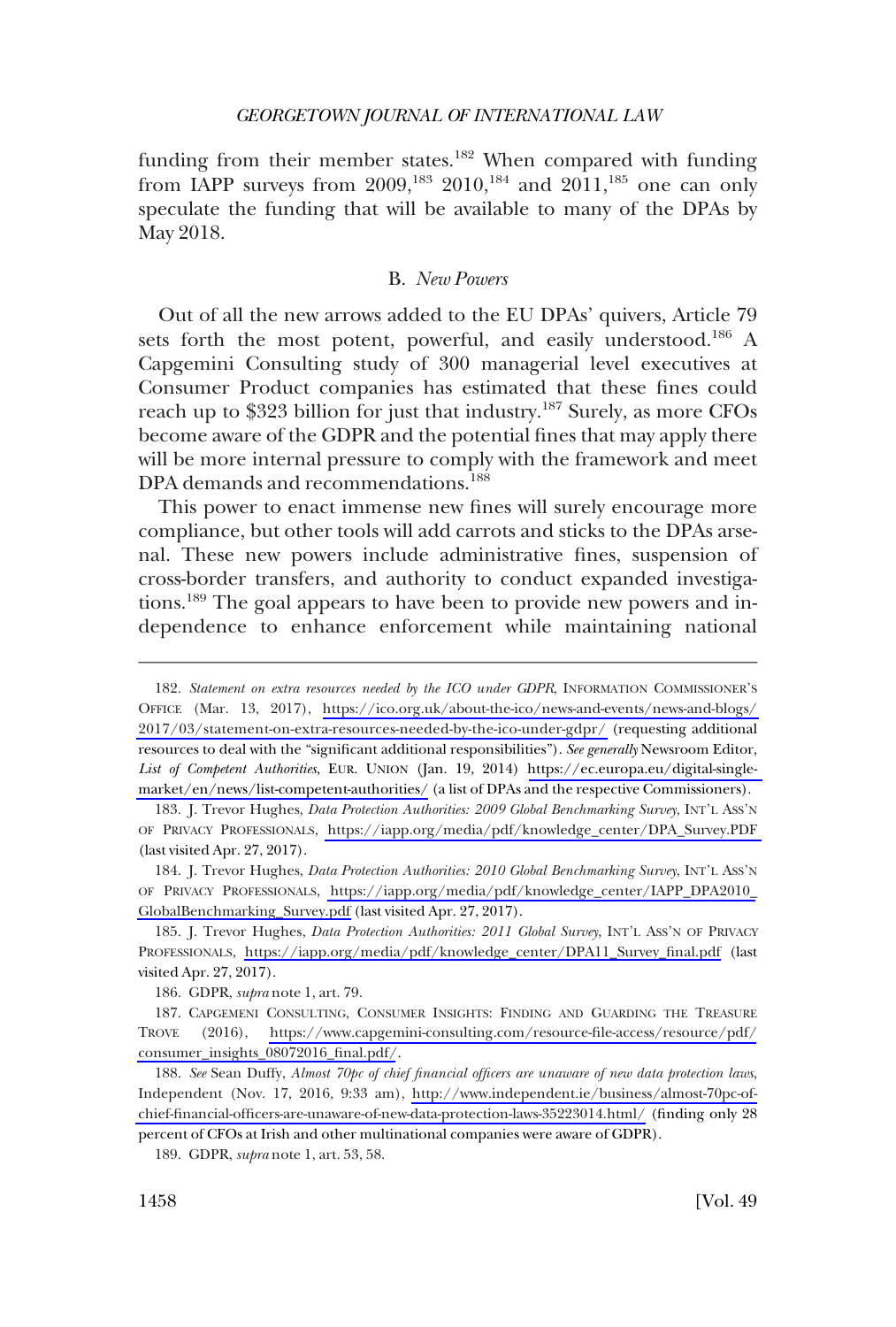<span id="page-34-0"></span>sovereignty.<sup>190</sup> DPAs will also be integral to advising and enforcing each of the derogations the member state may make.<sup>191</sup>

Per Article 52, DPAs will also now shoulder the burden of many other tasks.192 One firm has found these tasks to include at a minimum "monitoring compliance; promoting awareness; advising governments; providing information to individuals; handling complaints; cooperating with other authorities; conducting investigations; drafting standard contracts for data transfers; drawing up requirements for PIAs; encouraging private codes of conduct and certification mechanisms; and fulfilling any other tasks related to data protection."<sup>193</sup> Coupled with their new powers, these sections of the GDPR dovetail with Chapter VII of the GDPR, which focuses on cooperation and consistency between the various DPAs.194

### C. *The "One Stop Shop" Supervisory Authority*

In order to bring more legal certainty, the GDPR sets forth the requirement for each "supervisory authority," or DPA, to "contribute to the consistent application" of the regulation.195 The EC has explained that the "One Stop Shop" provision allows for greater clarity and understanding for organizations by creating a lead supervisory authority for controllers that are established in the EU.196 By "helping companies identify"<sup>197</sup> a lead DPA, others have argued that this provision should have the benefit of bringing greater uniformity to DPA rulings.<sup>198</sup> Additionally, some have argued the goal was to restrict businesses to

<sup>190.</sup> GDPR, *supra* note 1, art. 52-58.

*See, e.g*., UK's ICO's list of derogations [https://ico.org.uk/for-organisations/data-](https://ico.org.uk/for-organisations/data-protection-reform/overview-of-the-gdpr/national-derogations/)191. [protection-reform/overview-of-the-gdpr/national-derogations/](https://ico.org.uk/for-organisations/data-protection-reform/overview-of-the-gdpr/national-derogations/).

<sup>192.</sup> GDPR, *supra* note 1, art. 57. *See also id*. art. 52.

Alex van der Wolk & Sotirios Petrovas, *The EU General Data Protection Regulation: A Primer*  193. *for International Business*, MORRISON FOERSTER PRIVACY & DATA SECURITY L. BLOG (Mar. 23, 2016), [https://www.mofo.com/resources/publications/the-eu-general-data-protection-regulation-a](https://www.mofo.com/resources/publications/the-eu-general-data-protection-regulation-a-primer-for-international-business.html)[primer-for-international-business.html](https://www.mofo.com/resources/publications/the-eu-general-data-protection-regulation-a-primer-for-international-business.html).

<sup>194.</sup> GDPR, *supra* note 1, at ch. VII.

<sup>195.</sup> *Id*. art. 51(2).

<sup>196.</sup> *Id*. at pmbl. ¶¶ 127-128.

EU Article 29 Working Party, *Guidelines for identifying a controller or processor's lead supervisory*  197. *authority*, at 11, WP 244 (Dec. 13, 2016), [http://ec.europa.eu/information\\_society/newsroom/](http://ec.europa.eu/information_society/newsroom/image/document/2016-51/wp244_en_40857.pdf) [image/document/2016-51/wp244\\_en\\_40857.pdf.](http://ec.europa.eu/information_society/newsroom/image/document/2016-51/wp244_en_40857.pdf)

<sup>198.</sup> Phil Bradley-Schmieg, *New EU GDPR Guidance: Data Portability, Data Protection Officers, and the One Stop Shop*, INSIDE PRIVACY L. BLOG (Dec. 16, 2016), [https://www.insideprivacy.com/](https://www.insideprivacy.com/international/european-union/new-eu-gdpr-guidance-data-portability-data-protection-officers-and-the-one-stop-shop/)  [international/european-union/new-eu-gdpr-guidance-data-portability-data-protection-officers](https://www.insideprivacy.com/international/european-union/new-eu-gdpr-guidance-data-portability-data-protection-officers-and-the-one-stop-shop/)[and-the-one-stop-shop/.](https://www.insideprivacy.com/international/european-union/new-eu-gdpr-guidance-data-portability-data-protection-officers-and-the-one-stop-shop/) *See also* Dariusz Kloza & Anna Moscibroda, *Making the case for enhanced enforcement cooperation between data protection authorities: insights from competition law*, 4 INT. DATA